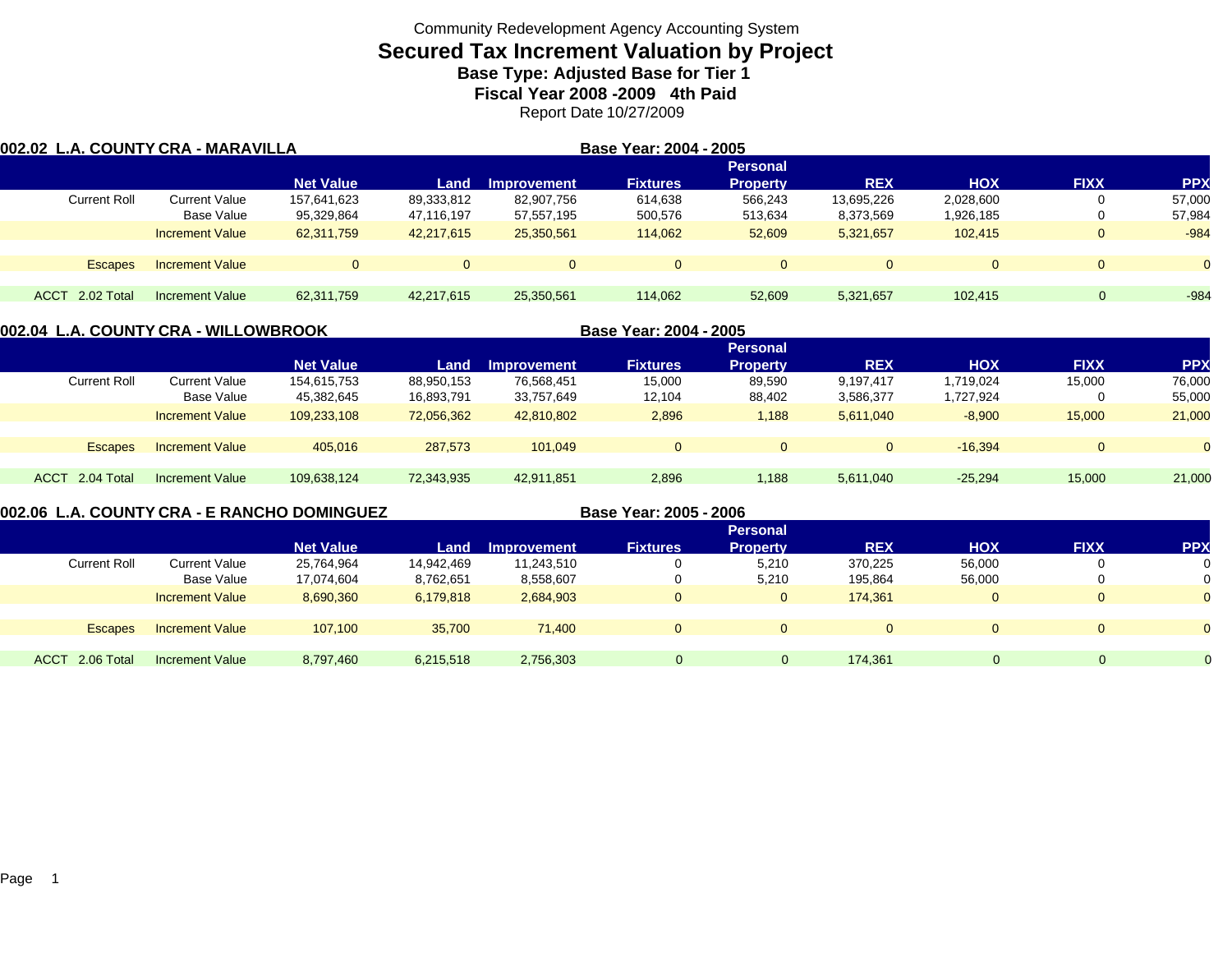### **Secured Tax Increment Valuation by Project**

**Base Type: Adjusted Base for Tier 1** 

**Fiscal Year 2008 -2009 4th Paid**

Report Date 10/27/2009 **Base Year: 2007 - 2008**

### **002.07 L.A. COUNTY CRA - WEST ALTADENA**

|                 |                        |                  |                |                    |                 | <b>Personal</b> |                |            |             |            |
|-----------------|------------------------|------------------|----------------|--------------------|-----------------|-----------------|----------------|------------|-------------|------------|
|                 |                        | <b>Net Value</b> | Land           | <b>Improvement</b> | <b>Fixtures</b> | <b>Property</b> | <b>REX</b>     | <b>HOX</b> | <b>FIXX</b> | <b>PPX</b> |
| Current Roll    | <b>Current Value</b>   | 83,148,552       | 40,100,215     | 43,293,522         | 77,504          | 83,928          | 44,017         | 362,600    |             |            |
|                 | Base Value             | 61,246,553       | 32,956,675     | 28,544,831         | 59,472          | 98,883          | 42,308         | 371,000    |             |            |
|                 | <b>Increment Value</b> | 21,901,999       | 7,143,540      | 14,748,691         | 18,032          | $-14,955$       | 1,709          | $-8,400$   |             |            |
|                 |                        |                  |                |                    |                 |                 |                |            |             |            |
| <b>Escapes</b>  | <b>Increment Value</b> |                  | $\overline{0}$ | $\Omega$           | $\Omega$        |                 | $\overline{0}$ |            |             |            |
|                 |                        |                  |                |                    |                 |                 |                |            |             |            |
| ACCT 2.07 Total | <b>Increment Value</b> | 21,901,999       | 7,143,540      | 14,748,691         | 18,032          | $-14.955$       | 1,709          | $-8,400$   |             |            |

|                     |                        |                  |             |             |                 | <b>Personal</b> |            |            |             |            |
|---------------------|------------------------|------------------|-------------|-------------|-----------------|-----------------|------------|------------|-------------|------------|
|                     |                        | <b>Net Value</b> | Land        | Improvement | <b>Fixtures</b> | <b>Property</b> | <b>REX</b> | <b>HOX</b> | <b>FIXX</b> | <b>PPX</b> |
| <b>Current Roll</b> | <b>Current Value</b>   | 421,170,892      | 233,326,649 | 214.013.239 | 707,142         | 744.971         | 23,306,885 | 4,166,224  | 15,000      | 133,000    |
|                     | Base Value             | 219,033,666      | 105.729.314 | 128.418.282 | 572,152         | 706,129         | 12.198.118 | 4,081,109  |             | 112,984    |
|                     | <b>Increment Value</b> | 202.137.226      | 127,597,335 | 85.594.957  | 134,990         | 38,842          | 11.108.767 | 85,115     | 15,000      | 20,016     |
| <b>Escapes</b>      | Increment Value        | 512,116          | 323,273     | 172,449     |                 |                 |            | $-16,394$  | $\Omega$    | 0          |
|                     |                        |                  |             |             |                 |                 |            |            |             |            |
| Total               | <b>Increment Value</b> | 202.649.342      | 127,920,608 | 85,767,406  | 134,990         | 38,842          | 11,108,767 | 68,721     | 15,000      | 20,016     |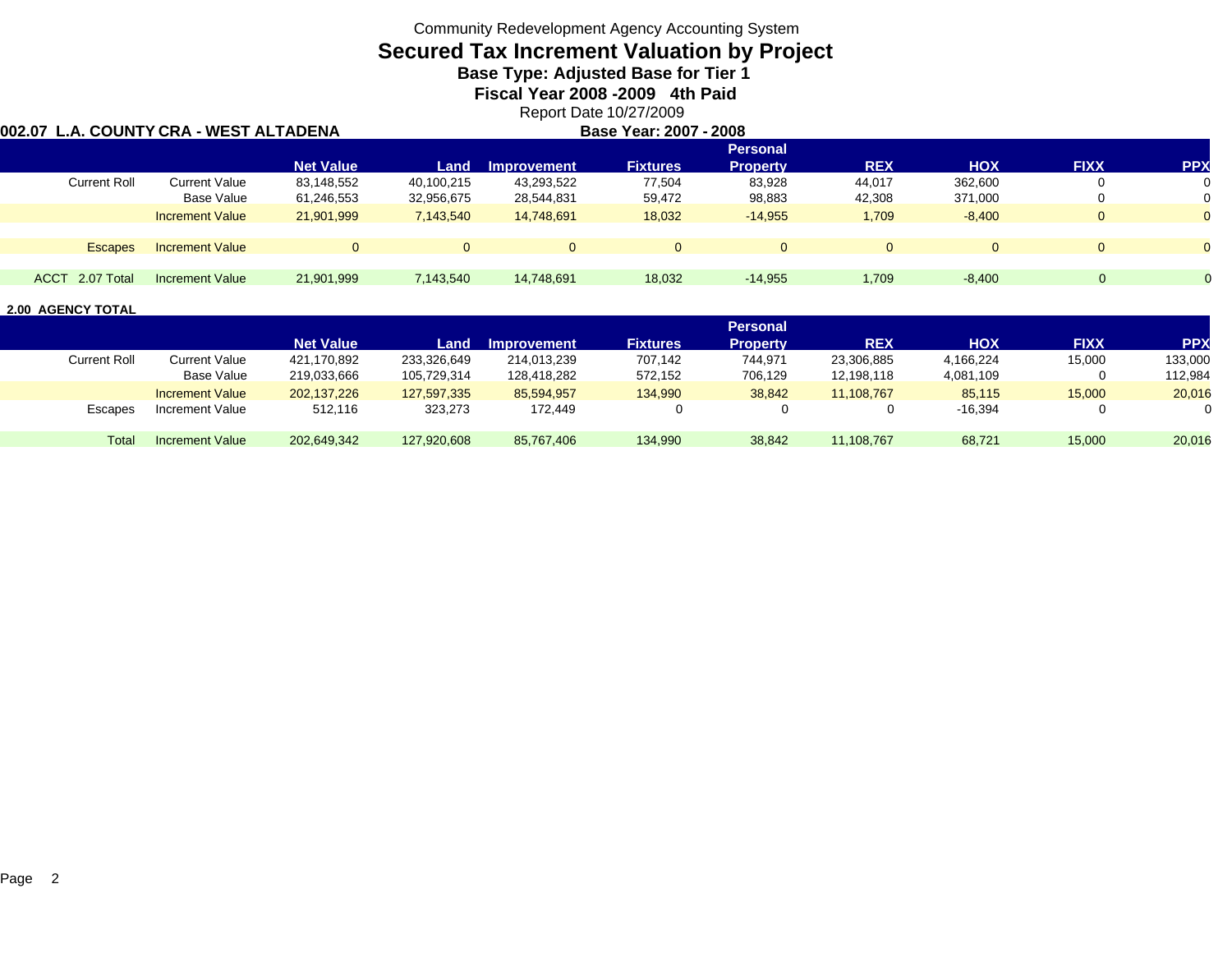# **Secured Tax Increment Valuation by Project**

**Base Type: Adjusted Base for Tier 1** 

**Fiscal Year 2008 -2009 4th Paid**

Report Date 10/27/2009

| 100.03  ALHAMBRA CRA - INDUSTRIAL |                        |                  |             | Base Year: 2004 - 2005 |                 |                 |            |            |             |            |
|-----------------------------------|------------------------|------------------|-------------|------------------------|-----------------|-----------------|------------|------------|-------------|------------|
|                                   |                        |                  |             |                        |                 | <b>Personal</b> |            |            |             |            |
|                                   |                        | <b>Net Value</b> | Land        | <b>Improvement</b>     | <b>Fixtures</b> | <b>Property</b> | <b>REX</b> | <b>HOX</b> | <b>FIXX</b> | <b>PPX</b> |
| <b>Current Roll</b>               | Current Value          | 637,120,943      | 275,182,066 | 353,320,677            | 6,452,913       | 5,190,949       | 2,054,062  | 971,600    |             |            |
|                                   | Base Value             | 377,824,387      | 173,038,268 | 191,420,610            | 8,434,427       | 6,569,551       | 792,869    | 845,600    |             |            |
|                                   | <b>Increment Value</b> | 259,296,556      | 102,143,798 | 161,900,067            | $-1,981,514$    | $-1,378,602$    | 1,261,193  | 126,000    |             | $\Omega$   |
|                                   |                        |                  |             |                        |                 |                 |            |            |             |            |
| <b>Escapes</b>                    | <b>Increment Value</b> | 105.251.928      | 8,293,767   | 96.958.161             | 0               |                 | $\Omega$   |            | $\Omega$    | $\Omega$   |
|                                   |                        |                  |             |                        |                 |                 |            |            |             |            |
| <b>ACCT 100.03 Total</b>          | <b>Increment Value</b> | 364,548,484      | 110,437,565 | 258.858.228            | $-1,981,514$    | $-1,378,602$    | 1,261,193  | 126.000    | 0           |            |

### **100.05 ALHAMBRA CRA - IND'TRIAL 82 ANNEX**

| 0.05 ALHAMBRA CRA - IND'TRIAL 82 ANNEX |                        |                  |             | Base Year: 2004 - 2005 |                 |                 |            |            |             |            |
|----------------------------------------|------------------------|------------------|-------------|------------------------|-----------------|-----------------|------------|------------|-------------|------------|
|                                        |                        |                  |             |                        |                 | <b>Personal</b> |            |            |             |            |
|                                        |                        | <b>Net Value</b> | Land        | <b>Improvement</b>     | <b>Fixtures</b> | <b>Property</b> | <b>REX</b> | <b>HOX</b> | <b>FIXX</b> | <b>PPX</b> |
| <b>Current Roll</b>                    | Current Value          | 358,955,481      | 194.131.470 | 200,702,448            | 131,825         | 267,837         | 35,888,099 | 385,000    |             | 5,000      |
|                                        | Base Value             | 218,437,959      | 114,008,106 | 128,169,201            | 76,259          | 509,883         | 23,864,490 | 161,000    | 20,000      | 280,000    |
|                                        | <b>Increment Value</b> | 140.517.522      | 80,123,364  | 72.533.247             | 55,566          | $-242.046$      | 12,023,609 | 224,000    | $-20,000$   | $-275,000$ |
| <b>Escapes</b>                         | <b>Increment Value</b> |                  |             | $\mathbf{0}$           |                 |                 | $\Omega$   | $\Omega$   |             | $\Omega$   |
| ACCT 100.05 Total                      | Increment Value        | 140.517.522      | 80,123,364  | 72.533.247             | 55.566          | $-242.046$      | 12,023,609 | 224,000    | $-20,000$   | $-275,000$ |

|                     |                        |                  |             |             |                 | <b>Personal</b> |            |            |             |            |
|---------------------|------------------------|------------------|-------------|-------------|-----------------|-----------------|------------|------------|-------------|------------|
|                     |                        | <b>Net Value</b> | Land        | Improvement | <b>Fixtures</b> | <b>Property</b> | <b>REX</b> | <b>XOH</b> | <b>FIXX</b> | <b>PPX</b> |
| <b>Current Roll</b> | Current Value          | 996,076,424      | 469,313,536 | 554,023,125 | 6,584,738       | 5,458,786       | 37,942,161 | .356,600   |             | 5,000      |
|                     | Base Value             | 596.262.346      | 287,046,374 | 319,589,811 | 8,510,686       | 7,079,434       | 24,657,359 | 006,600.   | 20,000      | 280,000    |
|                     | <b>Increment Value</b> | 399.814.078      | 182.267.162 | 234.433.314 | $-1,925,948$    | $-1,620,648$    | 13,284,802 | 350,000    | $-20,000$   | $-275,000$ |
| Escapes             | <b>Increment Value</b> | 105.251.928      | 8,293,767   | 96,958,161  |                 |                 |            | 0          |             |            |
| Total               | <b>Increment Value</b> | 505,066,006      | 190,560,929 | 331,391,475 | $-1,925,948$    | $-1,620,648$    | 13,284,802 | 350,000    | $-20,000$   | $-275,000$ |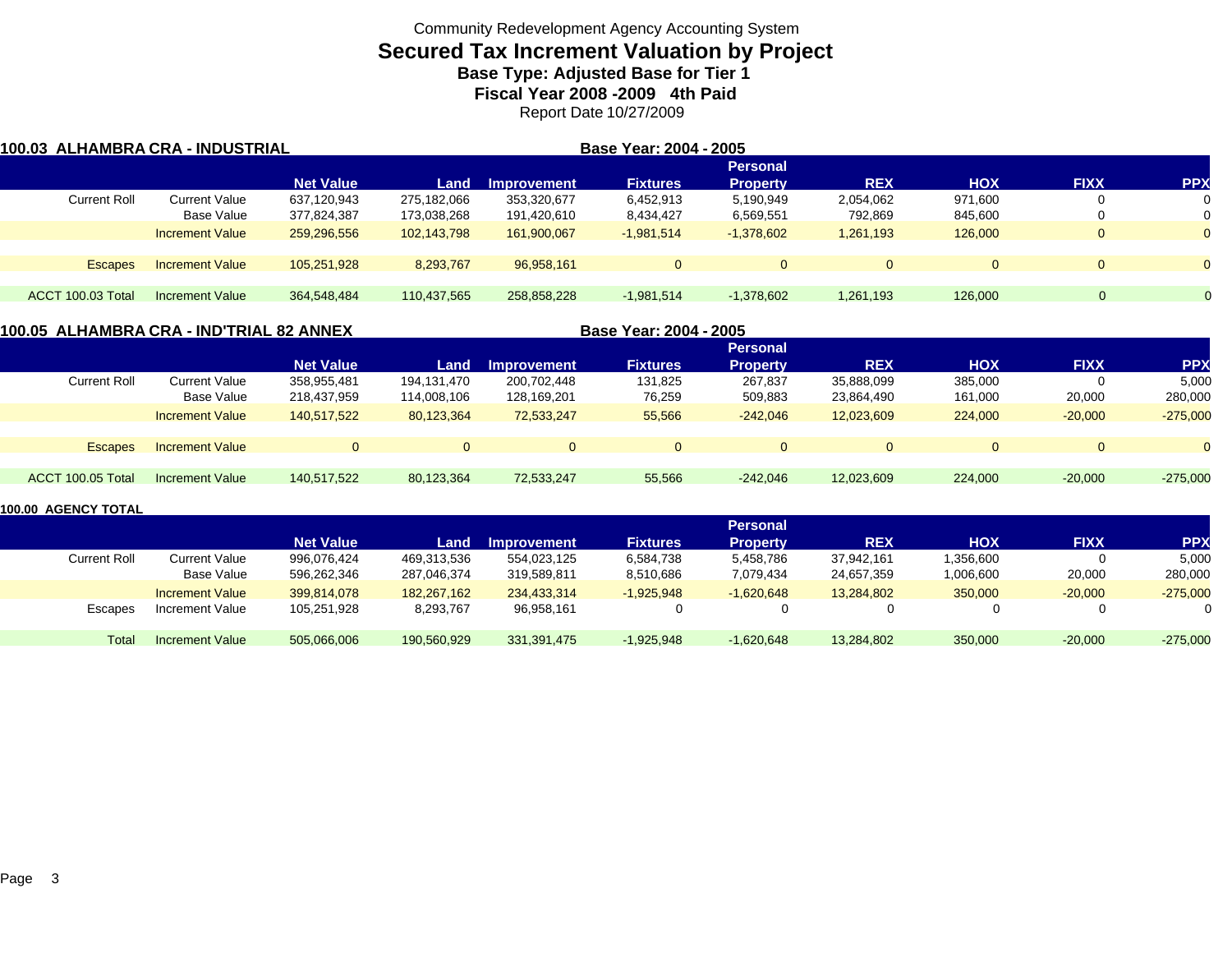# **Secured Tax Increment Valuation by Project**

**Base Type: Adjusted Base for Tier 1** 

**Fiscal Year 2008 -2009 4th Paid**

Report Date 10/27/2009

| 104.04 ARCADIA CRA - CENTRAL |                  |             |             |                 |                 |                        |            |             |            |
|------------------------------|------------------|-------------|-------------|-----------------|-----------------|------------------------|------------|-------------|------------|
|                              |                  |             |             |                 | <b>Personal</b> |                        |            |             |            |
|                              | <b>Net Value</b> | Land        | Improvement | <b>Fixtures</b> | <b>Property</b> | <b>REX</b>             | <b>HOX</b> | <b>FIXX</b> | <b>PPX</b> |
| Current Value                | 409,998,722      | 163,836,764 | 246.451.609 | 4,592,670       | 5,907,503       | 9,368,024              | 329,000    | 250,000     | 842,800    |
| Base Value                   | 312,472,460      | 120,422,470 | 191,283,756 | 984,980         | 2,374,545       | 2,165,491              | 280,000    |             | 147,800    |
| <b>Increment Value</b>       | 97,526,262       | 43.414.294  | 55,167,853  | 3,607,690       | 3,532,958       | 7,202,533              | 49,000     | 250,000     | 695,000    |
| <b>Increment Value</b>       | 254,246          | 253.349     | 897         |                 | $\Omega$        | $\Omega$               |            | $\Omega$    |            |
| Increment Value              | 97,780,508       | 43,667,643  | 55,168,750  | 3,607,690       | 3,532,958       | 7,202,533              | 49,000     | 250,000     | 695,000    |
|                              |                  |             |             |                 |                 | Base Year: 2004 - 2005 |            |             |            |

|                     |                        |                  |             |                    |                 | Personal        |            |            |             |            |
|---------------------|------------------------|------------------|-------------|--------------------|-----------------|-----------------|------------|------------|-------------|------------|
|                     |                        | <b>Net Value</b> | Land        | <b>Improvement</b> | <b>Fixtures</b> | <b>Property</b> | <b>REX</b> | <b>HOX</b> | <b>FIXX</b> | <b>PPX</b> |
| <b>Current Roll</b> | <b>Current Value</b>   | 409,998,722      | 163,836,764 | 246,451,609        | 4,592,670       | 5,907,503       | 9,368,024  | 329,000    | 250,000     | 842,800    |
|                     | Base Value             | 312,472,460      | 120,422,470 | 191,283,756        | 984,980         | 2,374,545       | 2,165,491  | 280,000    |             | 147,800    |
|                     | <b>Increment Value</b> | 97,526,262       | 43,414,294  | 55, 167, 853       | 3,607,690       | 3,532,958       | 7,202,533  | 49,000     | 250,000     | 695,000    |
| Escapes             | Increment Value        | 254,246          | 253,349     | 897                |                 | 0               |            |            |             |            |
| Total               | <b>Increment Value</b> | 97,780,508       | 43,667,643  | 55,168,750         | 3,607,690       | 3,532,958       | 7,202,533  | 49,000     | 250,000     | 695,000    |
|                     |                        |                  |             |                    |                 |                 |            |            |             |            |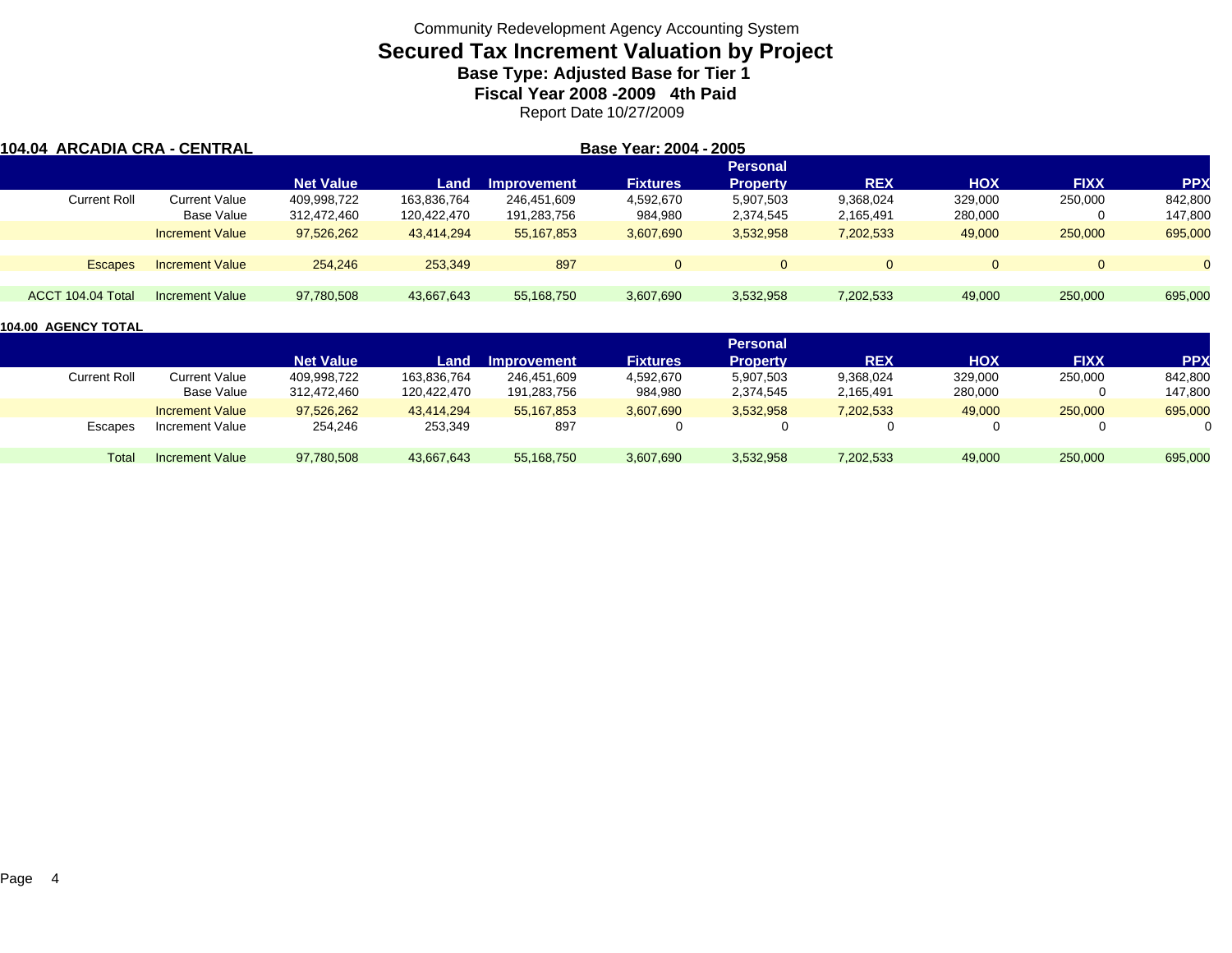# **Secured Tax Increment Valuation by Project**

**Base Type: Adjusted Base for Tier 1** 

**Fiscal Year 2008 -2009 4th Paid**

Report Date 10/27/2009

| 114.03 BALDWIN PARK CRA - SAN GAB RIVER |                        |                  |            |                    | Base Year: 2000 - 2001 |                 |             |            |             |            |
|-----------------------------------------|------------------------|------------------|------------|--------------------|------------------------|-----------------|-------------|------------|-------------|------------|
|                                         |                        |                  |            |                    |                        | <b>Personal</b> |             |            |             |            |
|                                         |                        | <b>Net Value</b> | Land       | <b>Improvement</b> | <b>Fixtures</b>        | <b>Property</b> | <b>REX</b>  | <b>HOX</b> | <b>FIXX</b> | <b>PPX</b> |
| Current Roll                            | <b>Current Value</b>   | 170,494,005      | 80,891,430 | 89,665,575         |                        |                 | 0           | 63,000     |             |            |
|                                         | Base Value             | 83,648,089       | 28,739,896 | 54,962,633         | 7,862                  | 14,698          | U           | 77,000     |             |            |
|                                         | <b>Increment Value</b> | 86,845,916       | 52,151,534 | 34,702,942         | $-7,862$               | $-14,698$       | $\mathbf 0$ | $-14.000$  |             |            |
| <b>Escapes</b>                          | <b>Increment Value</b> | 471.330          | 52,720     | 418,610            | $\Omega$               | $\overline{0}$  | $\Omega$    |            |             | $\Omega$   |
|                                         |                        |                  |            |                    |                        |                 |             |            |             |            |
| ACCT 114.03 Total                       | <b>Increment Value</b> | 87,317,246       | 52,204,254 | 35,121,552         | $-7,862$               | $-14.698$       | 0           | $-14.000$  | $\Omega$    |            |

|              |                        |                  |            |                    |                 | <b>Personal</b> |            |            |             |                |
|--------------|------------------------|------------------|------------|--------------------|-----------------|-----------------|------------|------------|-------------|----------------|
|              |                        | <b>Net Value</b> | Land       | <b>Improvement</b> | <b>Fixtures</b> | <b>Property</b> | <b>REX</b> | <b>HOX</b> | <b>FIXX</b> | <b>PPX</b>     |
| Current Roll | <b>Current Value</b>   | 170,494,005      | 80,891,430 | 89,665,575         |                 | 0               |            | 63,000     | 0           | 0              |
|              | Base Value             | 83,648,089       | 28,739,896 | 54,962,633         | 7,862           | 14,698          |            | 77,000     | 0           | 0              |
|              | <b>Increment Value</b> | 86,845,916       | 52,151,534 | 34,702,942         | $-7,862$        | $-14,698$       | $\Omega$   | $-14.000$  | $\Omega$    | $\overline{0}$ |
| Escapes      | Increment Value        | 471,330          | 52,720     | 418.610            |                 | 0               |            |            | 0           | 0              |
| Total        | <b>Increment Value</b> | 87,317,246       | 52,204,254 | 35,121,552         | $-7,862$        | $-14,698$       |            | $-14.000$  | 0           |                |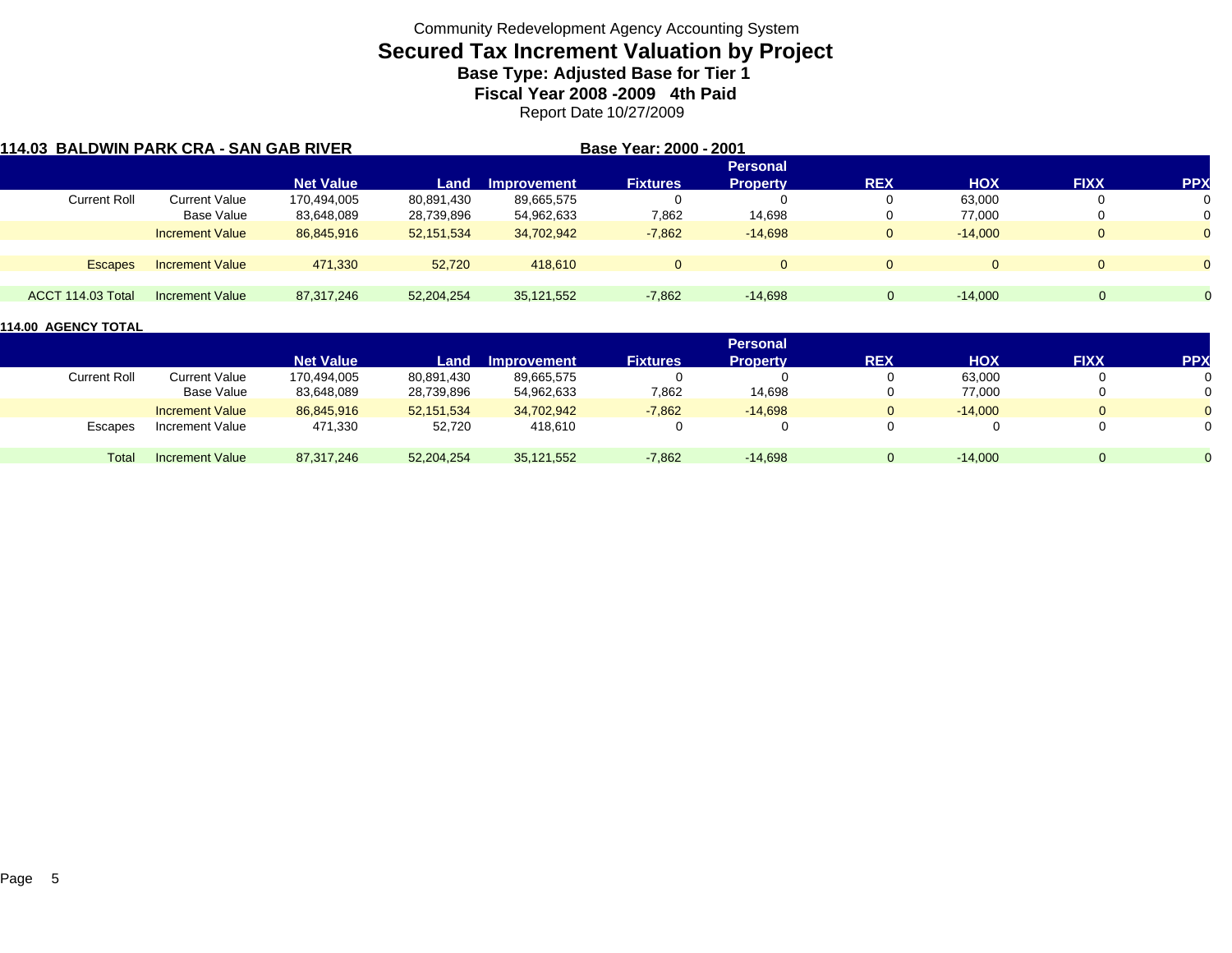# **Secured Tax Increment Valuation by Project**

**Base Type: Adjusted Base for Tier 1** 

**Fiscal Year 2008 -2009 4th Paid**

Report Date 10/27/2009

| 119.02  BELL GARDENS CRA - PROJECT # 1 |                        |                  |            |              | Base Year: 2005 - 2006 |                 |            |            |             |            |
|----------------------------------------|------------------------|------------------|------------|--------------|------------------------|-----------------|------------|------------|-------------|------------|
|                                        |                        |                  |            |              |                        | <b>Personal</b> |            |            |             |            |
|                                        |                        | <b>Net Value</b> | Land       | Improvement  | <b>Fixtures</b>        | <b>Property</b> | <b>REX</b> | <b>HOX</b> | <b>FIXX</b> | <b>PPX</b> |
| <b>Current Roll</b>                    | Current Value          | 142,596,022      | 66,987,364 | 76,610,733   | 10,402,918             | 7,264,658       | 18,080,868 | 563,783    | 0           | 25,000     |
|                                        | Base Value             | 107,771,576      | 36,504,349 | 62,000,334   | 10,625,818             | 7,776,265       | 8,700,190  | 413,000    | 0           | 22,000     |
|                                        | <b>Increment Value</b> | 34.824.446       | 30,483,015 | 14.610.399   | $-222.900$             | $-511.607$      | 9,380,678  | 150.783    | $\mathbf 0$ | 3,000      |
| <b>Escapes</b>                         | <b>Increment Value</b> |                  | 1,515,000  | $-1.515.000$ | $\Omega$               | $\Omega$        | $\Omega$   | $\Omega$   | $\Omega$    | $\Omega$   |
|                                        |                        |                  |            |              |                        |                 |            |            |             |            |
| ACCT 119.02 Total                      | <b>Increment Value</b> | 34.824.446       | 31,998,015 | 13,095,399   | $-222.900$             | $-511.607$      | 9,380,678  | 150.783    |             | 3,000      |

| 119.03  BELL GARDENS CRA - CENTRAL |                        |                  |            |             | Base Year: 2005 - 2006 |                 |            |            |              |            |
|------------------------------------|------------------------|------------------|------------|-------------|------------------------|-----------------|------------|------------|--------------|------------|
|                                    |                        |                  |            |             |                        | <b>Personal</b> |            |            |              |            |
|                                    |                        | <b>Net Value</b> | Land       | Improvement | <b>Fixtures</b>        | <b>Property</b> | <b>REX</b> | <b>HOX</b> | <b>FIXX</b>  | <b>PPX</b> |
| <b>Current Roll</b>                | <b>Current Value</b>   | 210.591.878      | 98.881.645 | 112,543,379 |                        | 26,010          | 441.956    | 417.200    | 0            |            |
|                                    | Base Value             | 112,984,957      | 45,868,628 | 67,843,246  | 14,110                 | 44,798          | 400,825    | 385,000    | 0            | 0          |
|                                    | <b>Increment Value</b> | 97,606,921       | 53,013,017 | 44,700,133  | $-14.110$              | $-18,788$       | 41,131     | 32,200     | $\mathbf{0}$ | $\Omega$   |
|                                    |                        |                  |            |             |                        |                 |            |            |              |            |
| <b>Escapes</b>                     | <b>Increment Value</b> | 4,387,440        | 3,005,760  | 1,381,680   | $\Omega$               | $\Omega$        |            | $\Omega$   | $\Omega$     |            |
|                                    |                        |                  |            |             |                        |                 |            |            |              |            |
| ACCT 119.03 Total                  | Increment Value        | 101,994,361      | 56,018,777 | 46,081,813  | $-14.110$              | $-18.788$       | 41,131     | 32,200     |              |            |
|                                    |                        |                  |            |             |                        |                 |            |            |              |            |

|                     |                        |                  |             |                    |                 | <b>Personal</b> |            |            |              |            |
|---------------------|------------------------|------------------|-------------|--------------------|-----------------|-----------------|------------|------------|--------------|------------|
|                     |                        | <b>Net Value</b> | Land        | <b>Improvement</b> | <b>Fixtures</b> | <b>Property</b> | <b>REX</b> | <b>HOX</b> | <b>FIXX</b>  | <b>PPX</b> |
| <b>Current Roll</b> | Current Value          | 353,187,900      | 165,869,009 | 189,154,112        | 10,402,918      | 7,290,668       | 18,522,824 | 980,983    | $\mathbf{0}$ | 25,000     |
|                     | Base Value             | 220,756,533      | 82,372,977  | 129,843,580        | 10,639,928      | 7,821,063       | 9,101,015  | 798,000    | $\mathbf{0}$ | 22,000     |
|                     | <b>Increment Value</b> | 132.431.367      | 83.496.032  | 59.310.532         | $-237.010$      | $-530.395$      | 9.421.809  | 182.983    | $\mathbf{0}$ | 3,000      |
| Escapes             | Increment Value        | 4,387,440        | 4,520,760   | $-133,320$         |                 |                 |            |            | 0            | 0          |
| Total               | Increment Value        | 136.818.807      | 88,016,792  | 59,177,212         | $-237.010$      | $-530.395$      | 9,421,809  | 182.983    | $\Omega$     | 3,000      |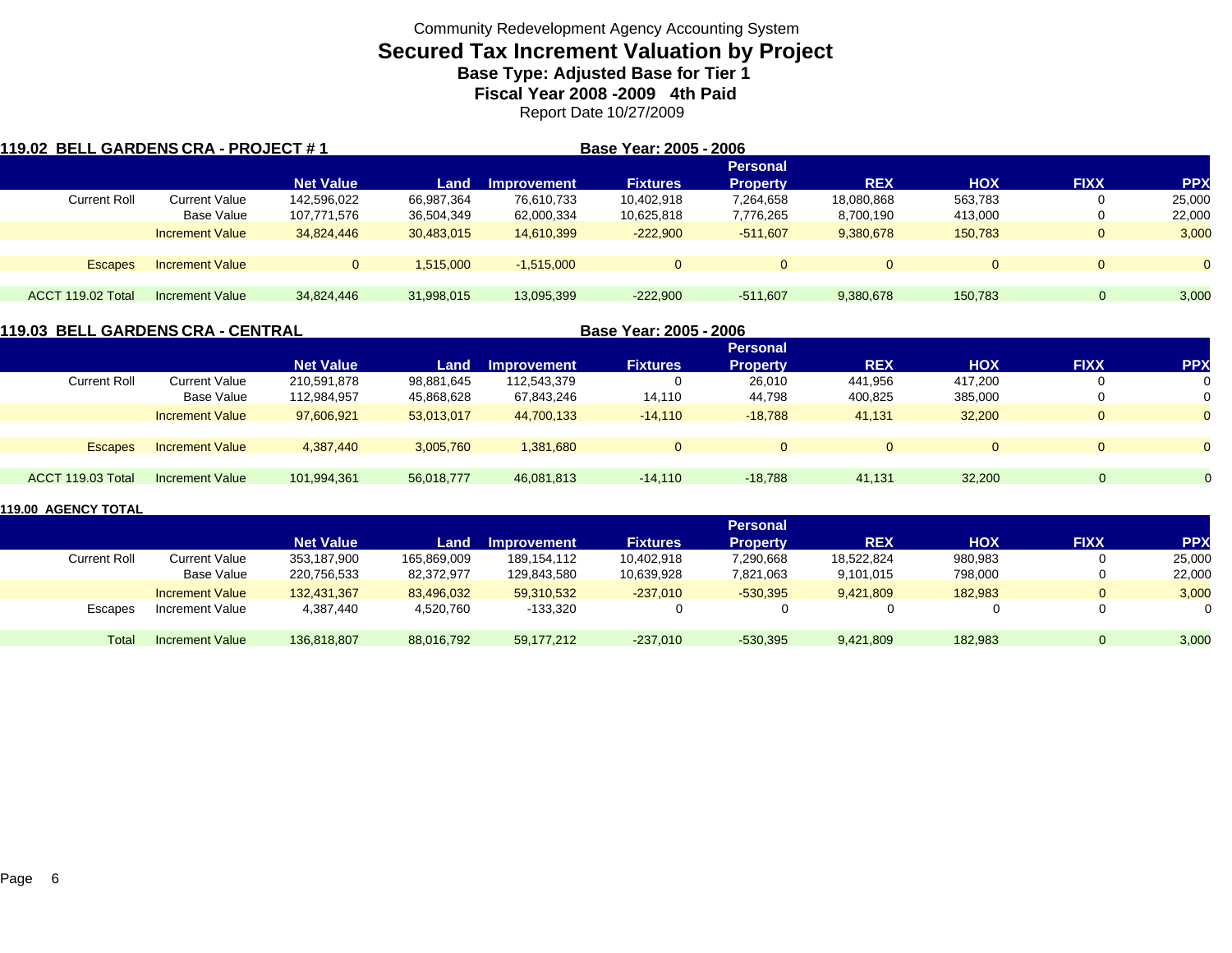# **Secured Tax Increment Valuation by Project**

**Base Type: Adjusted Base for Tier 1** 

**Fiscal Year 2008 -2009 4th Paid**

Report Date 10/27/2009

| <b>125.02 CARSON CRA - PROJECT # 1</b> |                        |                  |             |                    | Base Year: 2007 - 2008 |                 |            |            |             |                |
|----------------------------------------|------------------------|------------------|-------------|--------------------|------------------------|-----------------|------------|------------|-------------|----------------|
|                                        |                        |                  |             |                    |                        | <b>Personal</b> |            |            |             |                |
|                                        |                        | <b>Net Value</b> | Land        | <b>Improvement</b> | <b>Fixtures</b>        | <b>Property</b> | <b>REX</b> | <b>HOX</b> | <b>FIXX</b> | <b>PPX</b>     |
| <b>Current Roll</b>                    | <b>Current Value</b>   | 458,095,739      | 244,035,575 | 215.997.180        | 461,335                | 2,978,499       | 4,606,850  | 770.000    |             |                |
|                                        | Base Value             | 273,628,925      | 134,003,351 | 139,099,632        | 596,527                | 647,304         | 332,889    | 385,000    |             |                |
|                                        | <b>Increment Value</b> | 184,466,814      | 110,032,224 | 76,897,548         | $-135,192$             | 2,331,195       | 4,273,961  | 385,000    |             |                |
|                                        |                        |                  |             |                    |                        |                 |            |            |             |                |
| <b>Escapes</b>                         | <b>Increment Value</b> | 14.797.119       | 9,297,119   | 5.500.000          | $\mathbf{0}$           |                 | $\Omega$   |            | $\Omega$    | $\overline{0}$ |
|                                        |                        |                  |             |                    |                        |                 |            |            |             |                |
| ACCT 125.02 Total                      | Increment Value        | 199,263,933      | 119,329,343 | 82,397,548         | $-135,192$             | 2,331,195       | 4,273,961  | 385,000    | $\Omega$    |                |

|                          |                        |                  |             |             | Base Year: 2007 - 2008 |                 |            |            |              |            |
|--------------------------|------------------------|------------------|-------------|-------------|------------------------|-----------------|------------|------------|--------------|------------|
|                          |                        |                  |             |             |                        | <b>Personal</b> |            |            |              |            |
|                          |                        | <b>Net Value</b> | Land        | Improvement | <b>Fixtures</b>        | <b>Property</b> | <b>REX</b> | <b>HOX</b> | <b>FIXX</b>  | <b>PPX</b> |
| <b>Current Roll</b>      | Current Value          | 559,732,853      | 228,775,972 | 326,862,161 | 4,338,079              | 6,722,773       | 4,658,932  | 2,307,200  |              | 0          |
|                          | Base Value             | 420,720,121      | 146,156,832 | 266,239,264 | 4,812,370              | 7,238,863       | 1,585,208  | 2,142,000  |              | 0          |
|                          | <b>Increment Value</b> | 139,012,732      | 82.619.140  | 60,622,897  | $-474.291$             | $-516.090$      | 3,073,724  | 165,200    | $\mathbf{0}$ | $\Omega$   |
|                          |                        |                  |             |             |                        |                 |            |            |              |            |
| Escapes                  | <b>Increment Value</b> | 263,468          | 746.738     | $-483.270$  |                        | $\Omega$        |            | $\Omega$   | $\Omega$     | $\Omega$   |
|                          |                        |                  |             |             |                        |                 |            |            |              |            |
| <b>ACCT 125.03 Total</b> | <b>Increment Value</b> | 139,276,200      | 83,365,878  | 60,139,627  | $-474.291$             | $-516,090$      | 3,073,724  | 165,200    | $\Omega$     | $\Omega$   |
|                          |                        |                  |             |             |                        |                 |            |            |              |            |

| 125.05 CARSON CRA - RP# 3 |                        |                  |             |                    | Base Year: 2007 - 2008 |                 |            |     |             |            |
|---------------------------|------------------------|------------------|-------------|--------------------|------------------------|-----------------|------------|-----|-------------|------------|
|                           |                        |                  |             |                    |                        | <b>Personal</b> |            |     |             |            |
|                           |                        | <b>Net Value</b> | Land        | <b>Improvement</b> | <b>Fixtures</b>        | <b>Property</b> | <b>REX</b> | HOX | <b>FIXX</b> | <b>PPX</b> |
| Current Roll              | Current Value          | 448.323.653      | 128.691.245 | 139.446.418        | 177,502,911            | 4,266,296       | 1,583,217  |     | 0           |            |
|                           | Base Value             | 180,448,515      | 101,558,762 | 79,093,696         | 207,924                | 242,233         | 654,100    |     |             |            |
|                           | <b>Increment Value</b> | 267.875.138      | 27.132.483  | 60.352.722         | 177.294.987            | 4,024,063       | 929.117    |     | 0           |            |
|                           |                        |                  |             |                    |                        |                 |            |     |             |            |
| <b>Escapes</b>            | <b>Increment Value</b> | 242,459          | 242,470     | $-11$              | 0                      | $\Omega$        |            |     | 0           |            |
|                           |                        |                  |             |                    |                        |                 |            |     |             |            |
| ACCT 125.05 Total         | Increment Value        | 268.117.597      | 27.374.953  | 60.352.711         | 177.294.987            | 4,024,063       | 929.117    |     | 0           |            |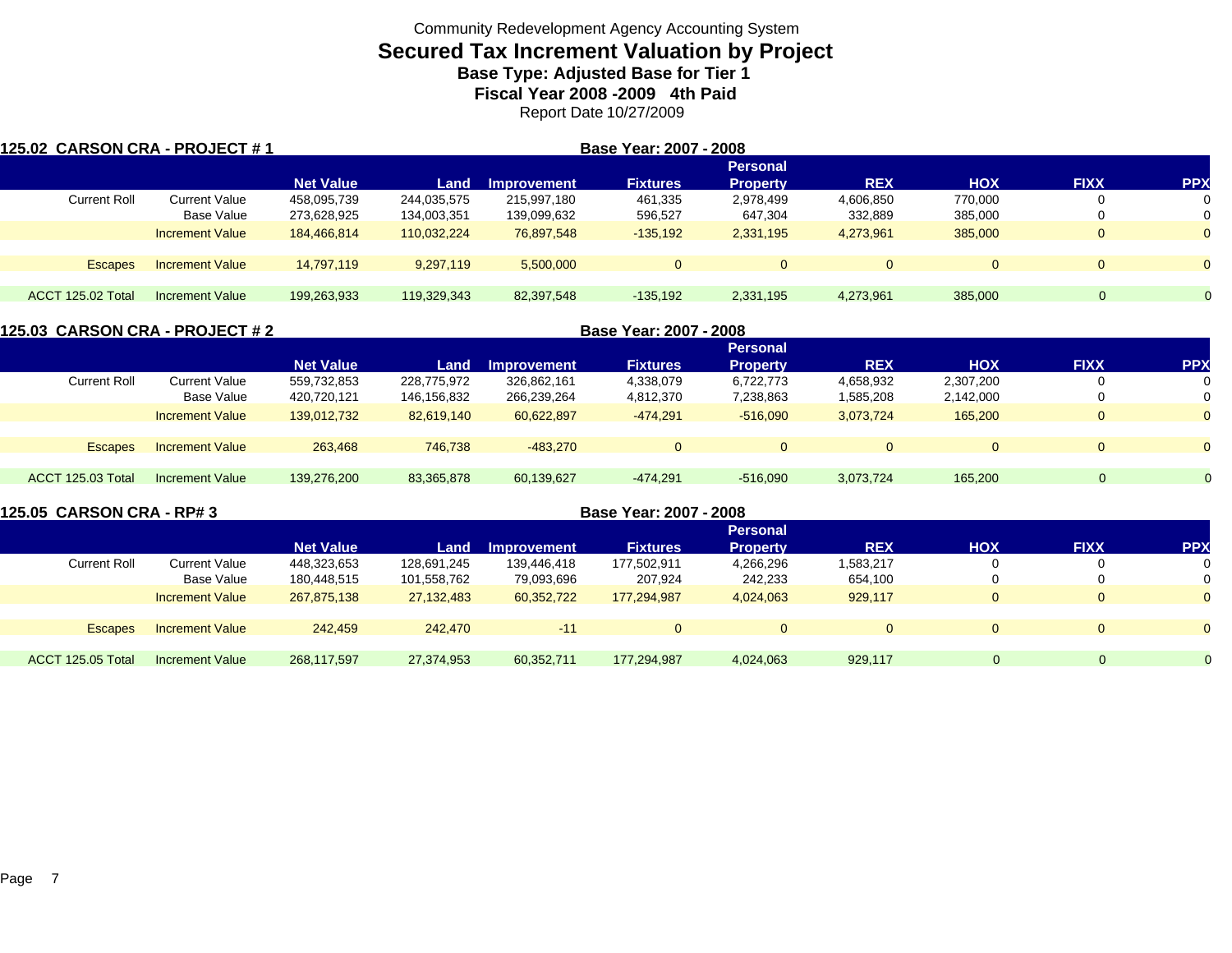# **Secured Tax Increment Valuation by Project**

**Base Type: Adjusted Base for Tier 1** 

**Fiscal Year 2008 -2009 4th Paid**

Report Date 10/27/2009 **Base Year: 2007 - 2008**

### **125.06 CARSON CRA - RP# 1 - 85 ANX**

|                     |                        |                  |             |                    |                 | <b>Personal</b> |            |            |             |            |
|---------------------|------------------------|------------------|-------------|--------------------|-----------------|-----------------|------------|------------|-------------|------------|
|                     |                        | <b>Net Value</b> | Land        | <b>Improvement</b> | <b>Fixtures</b> | <b>Property</b> | <b>REX</b> | <b>HOX</b> | <b>FIXX</b> | <b>PPX</b> |
| <b>Current Roll</b> | <b>Current Value</b>   | 663.347.706      | 318.431.785 | 330.199.858        | 22,506,669      | 7,595,046       | 15,081,299 | 139,353    | 45,000      | 120,000    |
|                     | Base Value             | 455,279,883      | 235,050,328 | 223,715,075        | 101,690         | 185,993         | 3,621,414  | 151,789    |             |            |
|                     | <b>Increment Value</b> | 208.067.823      | 83,381,457  | 106.484.783        | 22,404,979      | 7,409,053       | 11,459,885 | $-12.436$  | 45,000      | 120,000    |
|                     |                        |                  |             |                    |                 |                 |            |            |             |            |
| <b>Escapes</b>      | <b>Increment Value</b> | $\Omega$         | $\mathbf 0$ | 0                  | $\Omega$        | $\overline{0}$  |            | $\Omega$   |             | $\Omega$   |
|                     |                        |                  |             |                    |                 |                 |            |            |             |            |
| ACCT 125.06 Total   | Increment Value        | 208,067,823      | 83,381,457  | 106,484,783        | 22,404,979      | 7,409,053       | 11,459,885 | $-12,436$  | 45,000      | 120,000    |
|                     |                        |                  |             |                    |                 |                 |            |            |             |            |

|              |                        |                  |             |                    |                 | Personal        |            |            |             |            |
|--------------|------------------------|------------------|-------------|--------------------|-----------------|-----------------|------------|------------|-------------|------------|
|              |                        | <b>Net Value</b> | Land        | <b>Improvement</b> | <b>Fixtures</b> | <b>Property</b> | <b>REX</b> | <b>NOH</b> | <b>FIXX</b> | <b>PPX</b> |
| Current Roll | Current Value          | 2,129,499,951    | 919,934,577 | 1,012,505,617      | 204,808,994     | 21,562,614      | 25,930,298 | 3,216,553  | 45,000      | 120,000    |
|              | Base Value             | .330.077.444     | 616.769.273 | 708.147.667        | 5,718,511       | 8,314,393       | 6,193,611  | 2,678,789  |             |            |
|              | <b>Increment Value</b> | 799.422.507      | 303.165.304 | 304,357,950        | 199.090.483     | 13.248.221      | 19.736.687 | 537.764    | 45,000      | 120,000    |
| Escapes      | Increment Value        | 15,303,046       | 10,286,327  | 5,016,719          |                 | 0               |            |            |             |            |
| Total        | Increment Value        | 814.725.553      | 313.451.631 | 309.374.669        | 199,090,483     | 13.248.221      | 19,736,687 | 537,764    | 45,000      | 120,000    |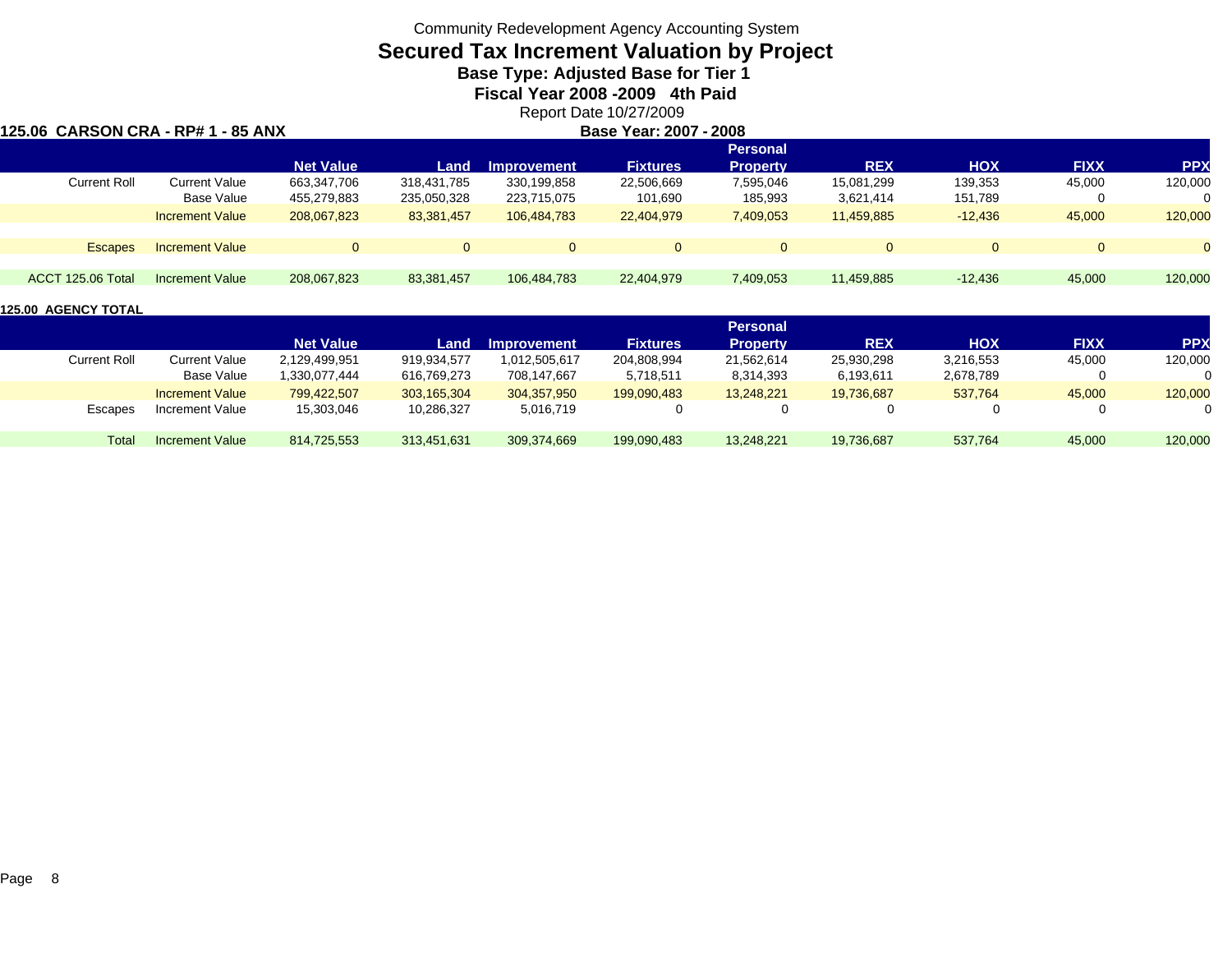# **Secured Tax Increment Valuation by Project**

**Base Type: Adjusted Base for Tier 1** 

**Fiscal Year 2008 -2009 4th Paid**

Report Date 10/27/2009

| 128.02 CLAREMONT CRA - VILLAGE |                        |                  |            |                    | Base Year: 2004 - 2005 |                 |            |            |             |            |
|--------------------------------|------------------------|------------------|------------|--------------------|------------------------|-----------------|------------|------------|-------------|------------|
|                                |                        |                  |            |                    |                        | <b>Personal</b> |            |            |             |            |
|                                |                        | <b>Net Value</b> | Land       | <b>Improvement</b> | <b>Fixtures</b>        | <b>Property</b> | <b>REX</b> | <b>HOX</b> | <b>FIXX</b> | <b>PPX</b> |
| <b>Current Roll</b>            | <b>Current Value</b>   | 180,087,055      | 85,677,933 | 107,985,083        | 2,626,969              | 4,107,903       | 15.640.530 | 404,600    | 1,263,212   | 3,002,491  |
|                                | Base Value             | 95,840,306       | 41,185,656 | 56,741,167         | 2,589,234              | 3,063,869       | 5,242,173  | 133,000    | 709,335     | 1,655,112  |
|                                | <b>Increment Value</b> | 84,246,749       | 44.492.277 | 51,243,916         | 37,735                 | 1.044.034       | 10,398,357 | 271,600    | 553,877     | 1,347,379  |
|                                |                        |                  |            |                    |                        |                 |            |            |             |            |
| <b>Escapes</b>                 | <b>Increment Value</b> | 495,720          | 495.720    | $\Omega$           | $\Omega$               | $\Omega$        | $\Omega$   | $\Omega$   | $\Omega$    | $\Omega$   |
|                                |                        |                  |            |                    |                        |                 |            |            |             |            |
| <b>ACCT 128.02 Total</b>       | Increment Value        | 84.742.469       | 44,987,997 | 51.243.916         | 37,735                 | 1,044,034       | 10,398,357 | 271,600    | 553,877     | 1,347,379  |

|              |                        |                  |            |             |                 | <b>Personal</b> |            |            |             |            |
|--------------|------------------------|------------------|------------|-------------|-----------------|-----------------|------------|------------|-------------|------------|
|              |                        | <b>Net Value</b> | Land       | Improvement | <b>Fixtures</b> | <b>Property</b> | <b>REX</b> | <b>HOX</b> | <b>FIXX</b> | <b>PPX</b> |
| Current Roll | Current Value          | 180,087,055      | 85,677,933 | 107,985,083 | 2,626,969       | 4,107,903       | 15,640,530 | 404,600    | 1,263,212   | 3,002,491  |
|              | <b>Base Value</b>      | 95,840,306       | 41,185,656 | 56,741,167  | 2,589,234       | 3,063,869       | 5,242,173  | 133,000    | 709,335     | 1,655,112  |
|              | <b>Increment Value</b> | 84,246,749       | 44,492,277 | 51,243,916  | 37,735          | 1,044,034       | 10,398,357 | 271,600    | 553,877     | 1,347,379  |
| Escapes      | Increment Value        | 495.720          | 495.720    |             |                 | 0               |            |            |             |            |
| Total        | <b>Increment Value</b> | 84,742,469       | 44,987,997 | 51,243,916  | 37,735          | 1,044,034       | 10,398,357 | 271,600    | 553,877     | 1,347,379  |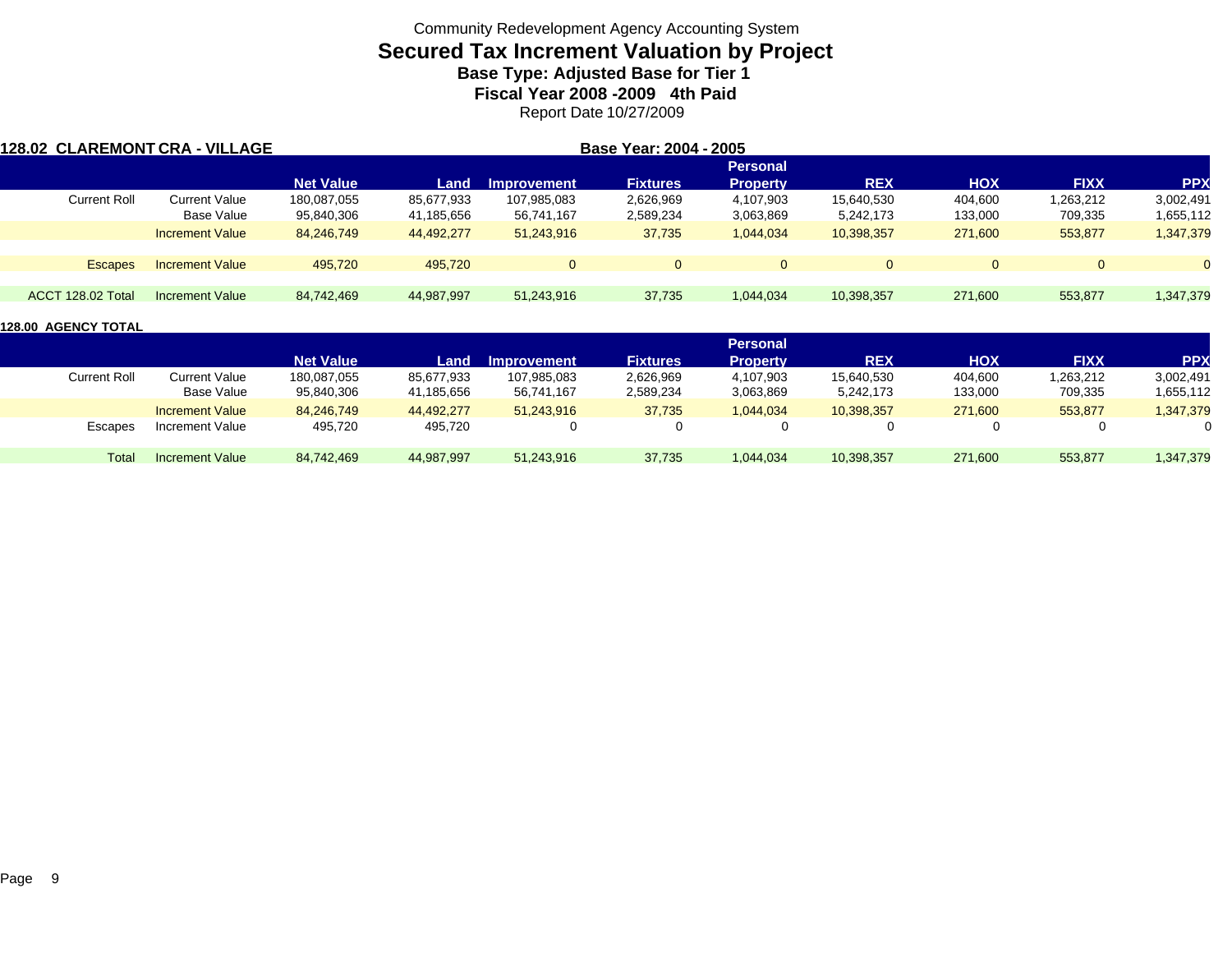# **Secured Tax Increment Valuation by Project**

**Base Type: Adjusted Base for Tier 1** 

**Fiscal Year 2008 -2009 4th Paid**

Report Date 10/27/2009

| 131.02 COMMERCE CRA - PROJECT # 1 |                        |                  |              |                | Base Year: 2004 - 2005 |                 |              |            |              |                |
|-----------------------------------|------------------------|------------------|--------------|----------------|------------------------|-----------------|--------------|------------|--------------|----------------|
|                                   |                        |                  |              |                |                        | <b>Personal</b> |              |            |              |                |
|                                   |                        | <b>Net Value</b> | Land         | Improvement    | <b>Fixtures</b>        | <b>Property</b> | <b>REX</b>   | <b>HOX</b> | <b>FIXX</b>  | <b>PPX</b>     |
| <b>Current Roll</b>               | Current Value          | 953,785,920      | 452,924,478  | 500,103,991    | 9,340,517              | 5,846,057       | 12,621,623   | 1,771,000  | 9,000        | 27,500         |
|                                   | Base Value             | 654,922,099      | 274,290,553  | 356,634,060    | 21,484,185             | 8,767,909       | 4,742,683    | 1,461,600  | 9,000        | 41,325         |
|                                   | <b>Increment Value</b> | 298,863,821      | 178,633,925  | 143.469.931    | $-12,143,668$          | $-2,921,852$    | 7,878,940    | 309,400    | $\mathbf{0}$ | $-13,825$      |
| <b>Escapes</b>                    | <b>Increment Value</b> | $\Omega$         | $\mathbf{0}$ | $\overline{0}$ | $\Omega$               | $\overline{0}$  | $\mathbf{0}$ | $\Omega$   | $\mathbf{0}$ | $\overline{0}$ |
|                                   |                        |                  |              |                |                        |                 |              |            |              |                |
| ACCT 131.02 Total                 | <b>Increment Value</b> | 298,863,821      | 178,633,925  | 143,469,931    | $-12.143.668$          | $-2,921,852$    | 7,878,940    | 309.400    | $\Omega$     | $-13,825$      |

| <b>131.03 COMMERCE CRA - TOWN CENTER</b> |                        |                  |            |                    | Base Year: 1996 - 1997 |                 |            |            |                |            |
|------------------------------------------|------------------------|------------------|------------|--------------------|------------------------|-----------------|------------|------------|----------------|------------|
|                                          |                        |                  |            |                    |                        | <b>Personal</b> |            |            |                |            |
|                                          |                        | <b>Net Value</b> | Land       | <b>Improvement</b> | <b>Fixtures</b>        | <b>Property</b> | <b>REX</b> | <b>HOX</b> | <b>FIXX</b>    | <b>PPX</b> |
| <b>Current Roll</b>                      | <b>Current Value</b>   | 126,077,284      | 26.241.888 | 83,094,822         | 8,392,329              | 13,958,765      | 4,890,920  | 719,600    |                |            |
|                                          | Base Value             | 61,931,180       | 17,585,356 | 35,938,187         | 4,204,491              | 4,984,346       |            | 781,200    | υ              |            |
|                                          | <b>Increment Value</b> | 64,146,104       | 8,656,532  | 47,156,635         | 4,187,838              | 8,974,419       | 4,890,920  | $-61,600$  | 0              |            |
|                                          |                        |                  |            |                    |                        |                 |            |            |                |            |
| <b>Escapes</b>                           | <b>Increment Value</b> | 130.200          | 43.823     | 65,377             | $\mathbf{0}$           | $\mathbf{0}$    |            | $-21.000$  | $\overline{0}$ |            |
|                                          |                        |                  |            |                    |                        |                 |            |            |                |            |
| ACCT 131.03 Total                        | Increment Value        | 64.276.304       | 8,700,355  | 47.222.012         | 4.187.838              | 8.974.419       | 4,890,920  | $-82.600$  | $\Omega$       |            |

### **131.04 COMMERCE CRA - TOWN CENTER/80 ANNEX**

**Base Year: 1996 - 1997**

|                     |                        |                  |             |             |                 | <b>Personal</b> |            |            |                |                |
|---------------------|------------------------|------------------|-------------|-------------|-----------------|-----------------|------------|------------|----------------|----------------|
|                     |                        | <b>Net Value</b> | Land        | Improvement | <b>Fixtures</b> | <b>Property</b> | <b>REX</b> | <b>HOX</b> | <b>FIXX</b>    | <b>PPX</b>     |
| <b>Current Roll</b> | Current Value          | 139,396,007      | 38,896,082  | 100,499,925 |                 |                 |            |            |                | 0              |
|                     | <b>Base Value</b>      | 49,440,012       | 16,335,651  | 33,104,361  |                 |                 |            | 0          |                | 0              |
|                     | <b>Increment Value</b> | 89,955,995       | 22,560,431  | 67,395,564  |                 |                 | $\Omega$   | $\Omega$   |                | $\overline{0}$ |
|                     |                        |                  |             |             |                 |                 |            |            |                |                |
| <b>Escapes</b>      | <b>Increment Value</b> | 63,976,834       | $\mathbf 0$ | 63,976,834  |                 |                 |            | $\Omega$   |                | $\overline{0}$ |
|                     |                        |                  |             |             |                 |                 |            |            |                |                |
| ACCT 131.04 Total   | <b>Increment Value</b> | 153,932,829      | 22,560,431  | 131,372,398 |                 | $\Omega$        |            | 0          | $\overline{0}$ | $\Omega$       |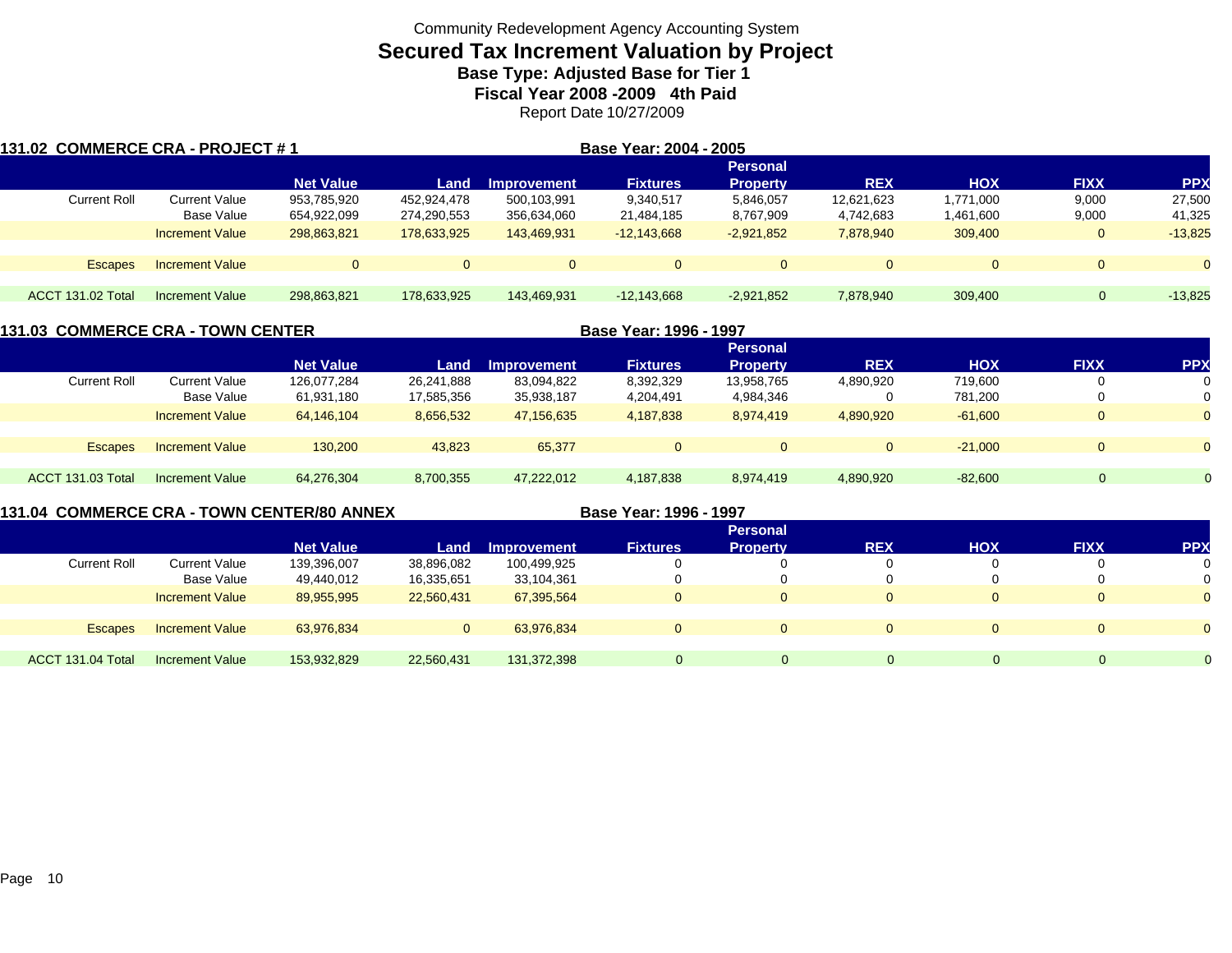Community Redevelopment Agency Accounting System **Secured Tax Increment Valuation by Project Base Type: Adjusted Base for Tier 1 Fiscal Year 2008 -2009 4th Paid** Report Date 10/27/2009

| <b>131.00 AGENCY TOTAL</b> |                        |                  |             |             |                 |                 |            |            |              |            |
|----------------------------|------------------------|------------------|-------------|-------------|-----------------|-----------------|------------|------------|--------------|------------|
|                            |                        |                  |             |             |                 | <b>Personal</b> |            |            |              |            |
|                            |                        | <b>Net Value</b> | Land        | Improvement | <b>Fixtures</b> | <b>Property</b> | <b>REX</b> | <b>HOX</b> | <b>FIXX</b>  | <b>PPX</b> |
| <b>Current Roll</b>        | Current Value          | 219,259,211.     | 518.062.448 | 683,698,738 | 17,732,846      | 19,804,822      | 17.512.543 | 2,490,600  | 9,000        | 27,500     |
|                            | Base Value             | 766,293,291      | 308,211,560 | 425,676,608 | 25,688,676      | 13,752,255      | 4,742,683  | 2,242,800  | 9,000        | 41,325     |
|                            | <b>Increment Value</b> | 452,965,920      | 209,850,888 | 258,022,130 | $-7,955,830$    | 6,052,567       | 12,769,860 | 247,800    | $\mathbf{0}$ | $-13.825$  |
| Escapes                    | Increment Value        | 64,107,034       | 43,823      | 64,042,211  |                 |                 |            | $-21,000$  |              |            |
| Total                      | <b>Increment Value</b> | 517.072.954      | 209,894,711 | 322,064,341 | $-7,955,830$    | 6,052,567       | 12,769,860 | 226,800    | $\Omega$     | $-13,825$  |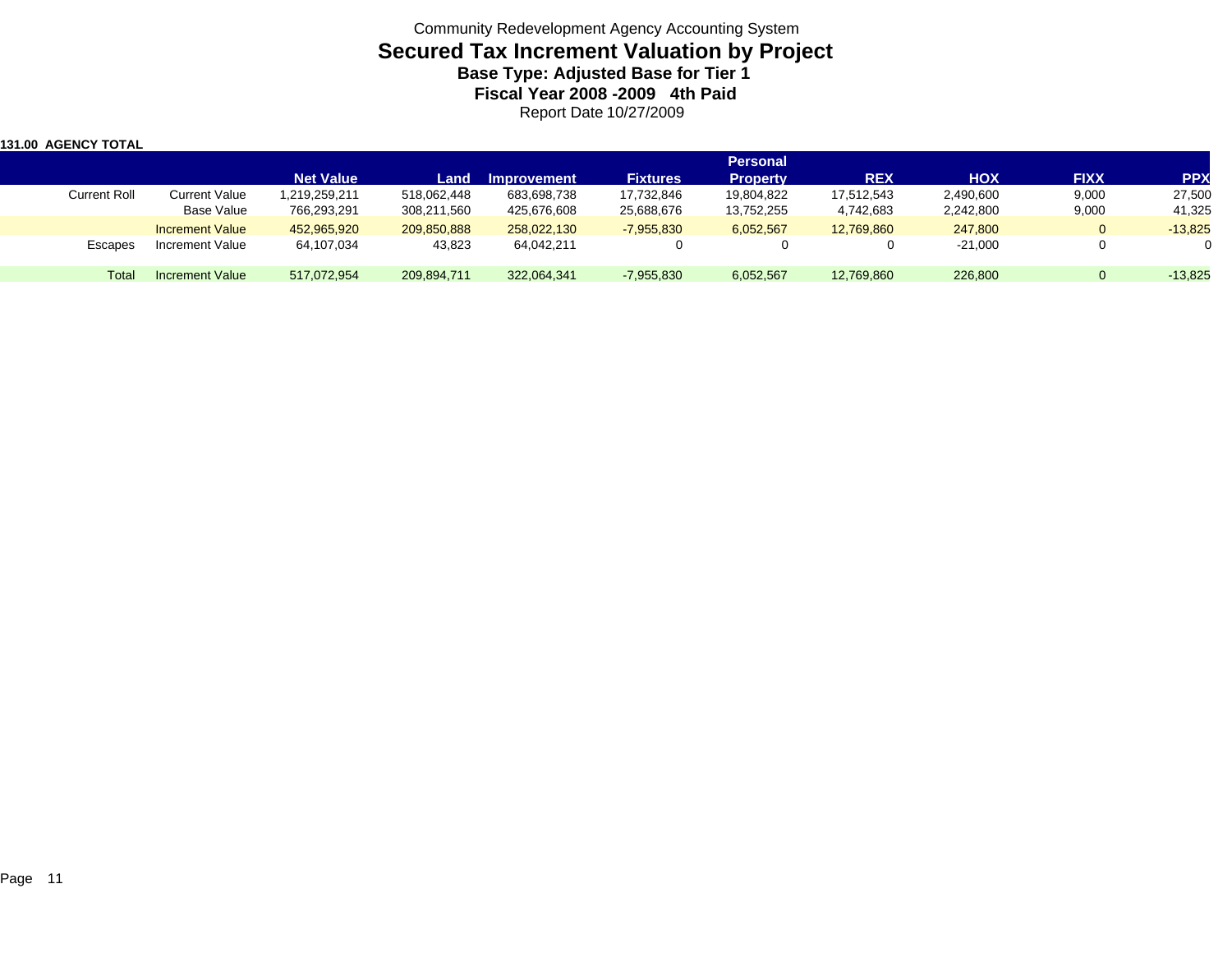# **Secured Tax Increment Valuation by Project**

**Base Type: Adjusted Base for Tier 1** 

**Fiscal Year 2008 -2009 4th Paid**

Report Date 10/27/2009

| 132.02 COMPTON CRA - ROSECRANS |                        |                  |              |                    | Base Year: 2004 - 2005 |                 |              |            |              |                |
|--------------------------------|------------------------|------------------|--------------|--------------------|------------------------|-----------------|--------------|------------|--------------|----------------|
|                                |                        |                  |              |                    |                        | <b>Personal</b> |              |            |              |                |
|                                |                        | <b>Net Value</b> | Land         | <b>Improvement</b> | <b>Fixtures</b>        | <b>Property</b> | <b>REX</b>   | <b>HOX</b> | <b>FIXX</b>  | <b>PPX</b>     |
| <b>Current Roll</b>            | Current Value          | 69,540,617       | 43,005,492   | 36,645,907         | υ                      | 38,840          | 9,220,293    | 898.329    | 0            | 31,000         |
|                                | Base Value             | 45,706,607       | 18,900,721   | 28,192,418         | 2,559                  | 38,936          | 443,675      | 984,352    | 0            |                |
|                                | <b>Increment Value</b> | 23,834,010       | 24.104.771   | 8,453,489          | $-2,559$               | $-96$           | 8,776,618    | $-86.023$  | $\mathbf{0}$ | 31,000         |
| <b>Escapes</b>                 | <b>Increment Value</b> | $\Omega$         | $\mathbf{0}$ | $\overline{0}$     | $\mathbf{0}$           | $\Omega$        | $\mathbf{0}$ | $\Omega$   | $\mathbf{0}$ | $\overline{0}$ |
|                                |                        |                  |              |                    |                        |                 |              |            |              |                |
| <b>ACCT 132.02 Total</b>       | Increment Value        | 23,834,010       | 24,104,771   | 8,453,489          | $-2,559$               | $-96$           | 8,776,618    | $-86,023$  | $\Omega$     | 31,000         |

### **132.04 COMPTON CRA - WALNUT INDUSTRIAL**

| 132.04 COMPTON CRA - WALNUT INDUSTRIAL |                        |                  |             |                    | Base Year: 2004 - 2005 |                 |            |            |             |            |
|----------------------------------------|------------------------|------------------|-------------|--------------------|------------------------|-----------------|------------|------------|-------------|------------|
|                                        |                        |                  |             |                    |                        | <b>Personal</b> |            |            |             |            |
|                                        |                        | <b>Net Value</b> | Land        | <b>Improvement</b> | <b>Fixtures</b>        | <b>Property</b> | <b>REX</b> | <b>HOX</b> | <b>FIXX</b> | <b>PPX</b> |
| <b>Current Roll</b>                    | Current Value          | 810,902,889      | 361,159,320 | 432.713.940        | 7,310,536              | 10,983,845      | 1,264,752  |            | -0          | 0          |
|                                        | <b>Base Value</b>      | 567,501,645      | 263,268,409 | 278,198,183        | 11,800,066             | 15,382,012      | 1,147,025  | $\Omega$   | 0           | 0          |
|                                        | <b>Increment Value</b> | 243.401.244      | 97.890.911  | 154.515.757        | $-4,489,530$           | $-4,398,167$    | 117.727    | $\Omega$   | $\Omega$    | $\Omega$   |
|                                        |                        |                  |             |                    |                        |                 |            |            |             |            |
| <b>Escapes</b>                         | <b>Increment Value</b> | 20,000           | 234,000     | $-214.000$         | $\mathbf{0}$           | $\mathbf{0}$    |            | $\Omega$   | $\Omega$    | $\Omega$   |
| ACCT 132.04 Total                      | <b>Increment Value</b> | 243.421.244      | 98.124.911  | 154,301,757        | $-4,489,530$           | $-4,398,167$    | 117.727    | $\Omega$   | $\Omega$    | $\Omega$   |

### **132.05 COMPTON CRA - WALNUT IND'L/76 ANNEX**

**Base Year: 2004 - 2005**

|                     |                        |                  |            |                    |                 | <b>Personal</b> |            |            |                |              |
|---------------------|------------------------|------------------|------------|--------------------|-----------------|-----------------|------------|------------|----------------|--------------|
|                     |                        | <b>Net Value</b> | Land       | <b>Improvement</b> | <b>Fixtures</b> | <b>Property</b> | <b>REX</b> | <b>HOX</b> | <b>FIXX</b>    | <b>PPX</b>   |
| <b>Current Roll</b> | <b>Current Value</b>   | 121.646.683      | 61,731,576 | 65,883,315         | 199,352         | 113,352         | 6,048,712  | 207,200    | 0              | 25,000       |
|                     | Base Value             | 78,264,030       | 37,999,230 | 45,020,387         | 258,043         | 86,490          | 4,900,120  | 175,000    |                | 25,000       |
|                     | <b>Increment Value</b> | 43,382,653       | 23,732,346 | 20,862,928         | $-58,691$       | 26,862          | 1,148,592  | 32,200     | $\overline{0}$ | $\mathbf{0}$ |
|                     |                        |                  |            |                    |                 |                 |            |            |                |              |
| <b>Escapes</b>      | <b>Increment Value</b> |                  |            |                    |                 | $\Omega$        | $\Omega$   | $\Omega$   |                | $\Omega$     |
|                     |                        |                  |            |                    |                 |                 |            |            |                |              |
| ACCT 132.05 Total   | <b>Increment Value</b> | 43,382,653       | 23,732,346 | 20,862,928         | $-58,691$       | 26,862          | 1,148,592  | 32,200     | $\Omega$       |              |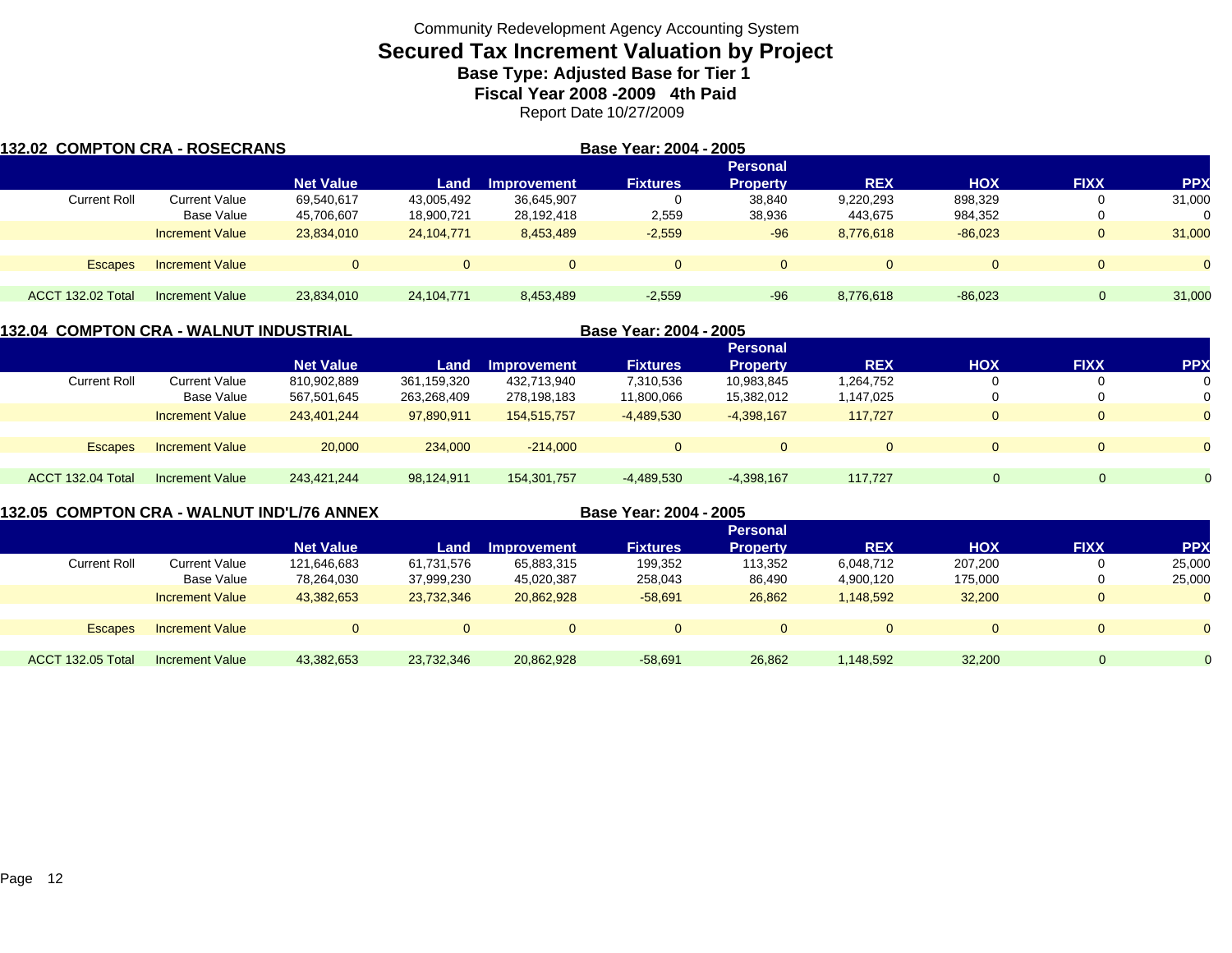Community Redevelopment Agency Accounting System **Secured Tax Increment Valuation by Project Base Type: Adjusted Base for Tier 1 Fiscal Year 2008 -2009 4th Paid** Report Date 10/27/2009

| <b>132.00 AGENCY TOTAL</b> |                        |                  |             |                    |                 |                 |            |            |             |            |
|----------------------------|------------------------|------------------|-------------|--------------------|-----------------|-----------------|------------|------------|-------------|------------|
|                            |                        |                  |             |                    |                 | <b>Personal</b> |            |            |             |            |
|                            |                        | <b>Net Value</b> | Land        | <b>Improvement</b> | <b>Fixtures</b> | <b>Property</b> | <b>REX</b> | <b>HOX</b> | <b>FIXX</b> | <b>PPX</b> |
| Current Roll               | Current Value          | 1,002,090,189    | 465,896,388 | 535,243,162        | 7,509,888       | 11,136,037      | 16,533,757 | 1,105,529  |             | 56,000     |
|                            | <b>Base Value</b>      | 691,472,282      | 320,168,360 | 351,410,988        | 12,060,668      | 15,507,438      | 6,490,820  | 1,159,352  |             | 25,000     |
|                            | <b>Increment Value</b> | 310,617,907      | 145,728,028 | 183.832.174        | $-4,550,780$    | $-4,371,401$    | 10.042.937 | $-53,823$  | 0           | 31,000     |
| Escapes                    | Increment Value        | 20,000           | 234,000     | $-214,000$         |                 |                 |            |            |             |            |
| Total                      | <b>Increment Value</b> | 310,637,907      | 145,962,028 | 183.618.174        | $-4,550,780$    | -4,371,401      | 10,042,937 | $-53,823$  | $\Omega$    | 31,000     |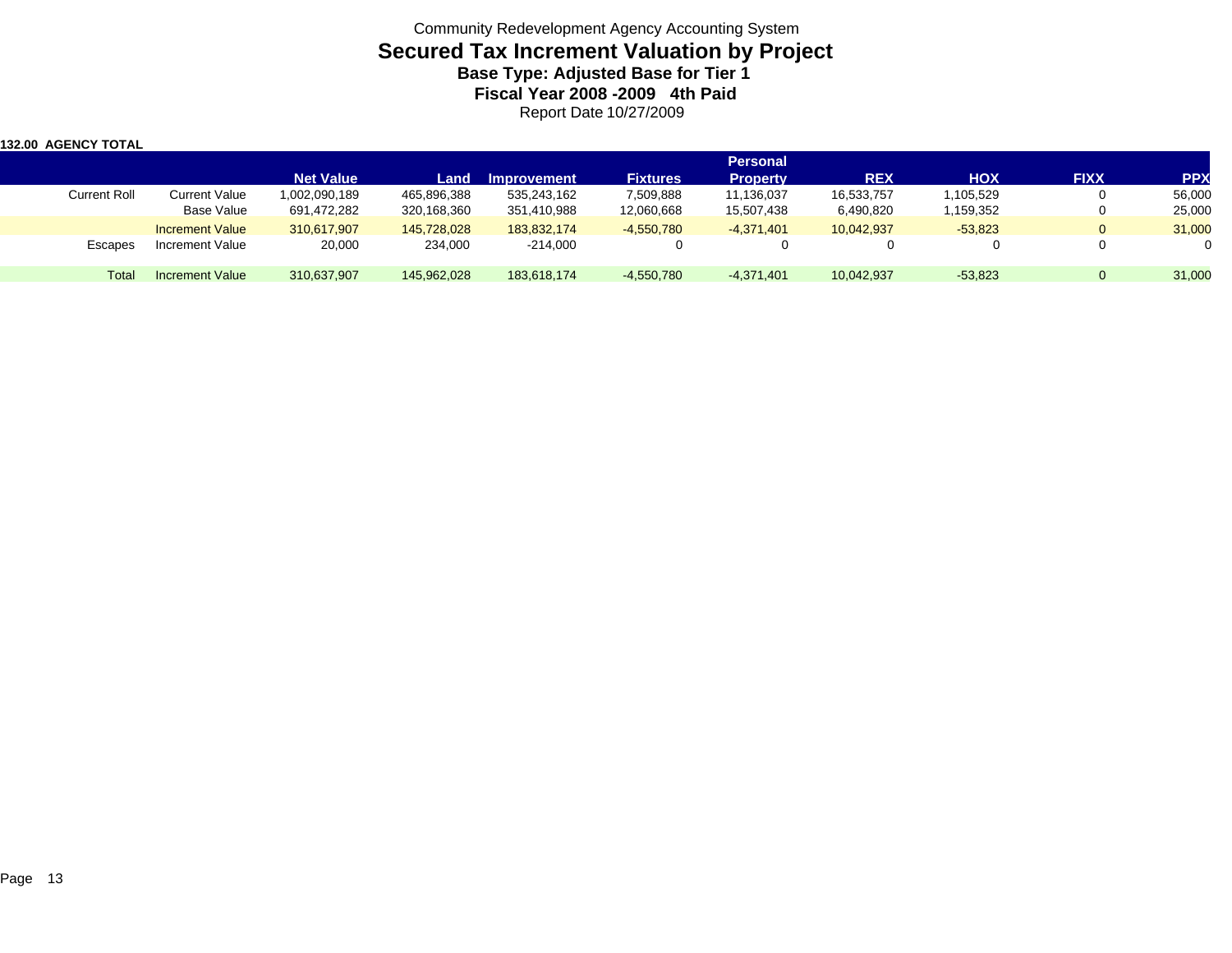# **Secured Tax Increment Valuation by Project**

**Base Type: Adjusted Base for Tier 1** 

**Fiscal Year 2008 -2009 4th Paid**

Report Date 10/27/2009

| 136.06  COVINA CRA - PROJECT # 1 |                        |                  |             |             | Base Year: 2004 - 2005 |                 |            |            |             |            |
|----------------------------------|------------------------|------------------|-------------|-------------|------------------------|-----------------|------------|------------|-------------|------------|
|                                  |                        |                  |             |             |                        | <b>Personal</b> |            |            |             |            |
|                                  |                        | <b>Net Value</b> | Land        | Improvement | <b>Fixtures</b>        | <b>Property</b> | <b>REX</b> | <b>HOX</b> | <b>FIXX</b> | <b>PPX</b> |
| Current Roll                     | <b>Current Value</b>   | 674,337,719      | 306,963,071 | 388,822,301 | 7,617,435              | 7,984,122       | 33,957,810 | 2,745,400  | 102,000     | 244,000    |
|                                  | Base Value             | 475,164,837      | 187,161,520 | 288,939,107 | 7,950,679              | 16,414,287      | 22,717,756 | 2,583,000  |             |            |
|                                  | <b>Increment Value</b> | 199,172,882      | 119,801,551 | 99,883,194  | $-333,244$             | $-8,430,165$    | 11,240,054 | 162,400    | 102,000     | 244,000    |
|                                  |                        |                  |             |             |                        |                 |            |            |             |            |
| <b>Escapes</b>                   | <b>Increment Value</b> | $\Omega$         | 306,000     | $-306,000$  |                        | $\Omega$        |            |            |             |            |
| ACCT 136.06 Total                | Increment Value        | 199,172,882      | 120,107,551 | 99,577,194  | $-333.244$             | $-8,430,165$    | 11,240,054 | 162,400    | 102,000     | 244,000    |

|                     |                        |                  |             |                    |                 | <b>Personal</b> |            |            |             |            |
|---------------------|------------------------|------------------|-------------|--------------------|-----------------|-----------------|------------|------------|-------------|------------|
|                     |                        | <b>Net Value</b> | Land        | <b>Improvement</b> | <b>Fixtures</b> | <b>Property</b> | <b>REX</b> | <b>HOX</b> | <b>FIXX</b> | <b>PPX</b> |
| <b>Current Roll</b> | <b>Current Value</b>   | 674,337,719      | 306,963,071 | 388,822,301        | 7,617,435       | 7,984,122       | 33,957,810 | 2,745,400  | 102,000     | 244,000    |
|                     | Base Value             | 475.164.837      | 187,161,520 | 288,939,107        | 7,950,679       | 16,414,287      | 22,717,756 | 2,583,000  |             |            |
|                     | <b>Increment Value</b> | 199,172,882      | 119.801.551 | 99,883,194         | $-333,244$      | $-8,430,165$    | 11,240,054 | 162,400    | 102,000     | 244,000    |
| Escapes             | Increment Value        |                  | 306,000     | $-306,000$         |                 |                 |            |            |             | $\Omega$   |
| Total               | <b>Increment Value</b> | 199,172,882      | 120,107,551 | 99,577,194         | $-333.244$      | $-8,430,165$    | 11,240,054 | 162,400    | 102,000     | 244,000    |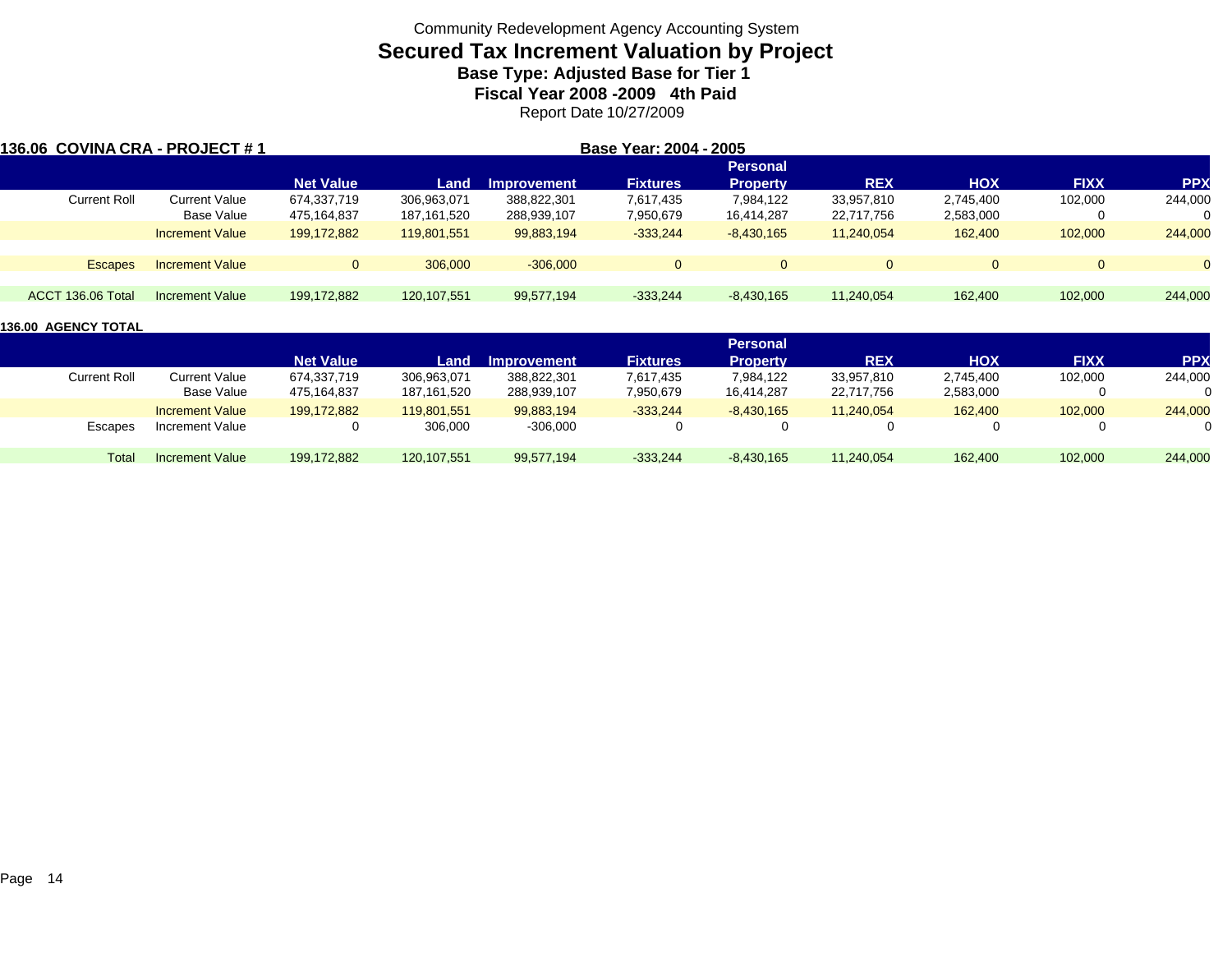# **Secured Tax Increment Valuation by Project**

**Base Type: Adjusted Base for Tier 1** 

**Fiscal Year 2008 -2009 4th Paid**

Report Date 10/27/2009

| 140.04  CULVER CITY CRA - SLAUSON/SEPULVEDA |                        |                  |                 |                    | Base Year: 2004 - 2005 |                 |            |            |             |            |  |  |  |
|---------------------------------------------|------------------------|------------------|-----------------|--------------------|------------------------|-----------------|------------|------------|-------------|------------|--|--|--|
|                                             |                        |                  | <b>Personal</b> |                    |                        |                 |            |            |             |            |  |  |  |
|                                             |                        | <b>Net Value</b> | Land            | <b>Improvement</b> | <b>Fixtures</b>        | <b>Property</b> | <b>REX</b> | <b>HOX</b> | <b>FIXX</b> | <b>PPX</b> |  |  |  |
| <b>Current Roll</b>                         | Current Value          | 1,012,361,034    | 382,377,684     | 639,253,122        | O                      | 550.205         | 8,761,387  | 1,037,440  |             | 21.150     |  |  |  |
|                                             | Base Value             | 588,334,083      | 202,484,859     | 386,433,698        | 192,889                | 269,237         | 327,127    | 719,473    |             |            |  |  |  |
|                                             | <b>Increment Value</b> | 424,026,951      | 179,892,825     | 252,819,424        | $-192.889$             | 280,968         | 8,434,260  | 317.967    | 0           | 21,150     |  |  |  |
| <b>Escapes</b>                              | <b>Increment Value</b> |                  | $\mathbf{0}$    | 0                  | $\Omega$               | $\Omega$        | $\Omega$   |            |             | $\Omega$   |  |  |  |
|                                             |                        |                  |                 |                    |                        |                 |            |            |             |            |  |  |  |
| ACCT 140.04 Total                           | <b>Increment Value</b> | 424.026.951      | 179,892,825     | 252.819.424        | $-192,889$             | 280,968         | 8,434,260  | 317,967    | $\Omega$    | 21,150     |  |  |  |

### **140.05 CULVER CITY CRA - OVERLAND/JEFFERSON**

| 140.05 CULVER CITY CRA - OVERLAND/JEFFERSON |                        |                  |             | Base Year: 2004 - 2005 |                 |                 |            |            |                |            |
|---------------------------------------------|------------------------|------------------|-------------|------------------------|-----------------|-----------------|------------|------------|----------------|------------|
|                                             |                        |                  |             |                        |                 | <b>Personal</b> |            |            |                |            |
|                                             |                        | <b>Net Value</b> | Land        | Improvement            | <b>Fixtures</b> | <b>Property</b> | <b>REX</b> | <b>HOX</b> | <b>FIXX</b>    | <b>PPX</b> |
| <b>Current Roll</b>                         | Current Value          | 662,749,084      | 395.114.333 | 305.163.481            | 48,360          | 87,048          | 28.046.138 | 9,548,000  |                | 70,000     |
|                                             | Base Value             | 430,858,499      | 194,123,193 | 262,829,004            | 240,096         | 64,333          | 17,064,427 | 9,282,000  | U              | 51,700     |
|                                             | <b>Increment Value</b> | 231,890,585      | 200,991,140 | 42,334,477             | $-191.736$      | 22.715          | 10,981,711 | 266,000    | $\mathbf{0}$   | 18,300     |
|                                             |                        |                  |             |                        |                 |                 |            |            |                |            |
| <b>Escapes</b>                              | <b>Increment Value</b> | 5,996            | 28,600      | $-22.604$              | $\mathbf{0}$    | $\mathbf{0}$    |            | $\Omega$   | $\overline{0}$ | $\Omega$   |
|                                             |                        |                  |             |                        |                 |                 |            |            |                |            |
| ACCT 140.05 Total                           | Increment Value        | 231.896.581      | 201,019,740 | 42,311,873             | $-191.736$      | 22.715          | 10.981.711 | 266,000    | $\Omega$       | 18,300     |

### **140.06 CULVER CITY CRA - WASH/CULVER**

**Base Year: 2004 - 2005**

|                        |                  |             |                    |                 | <b>Personal</b> |                |            |             |            |
|------------------------|------------------|-------------|--------------------|-----------------|-----------------|----------------|------------|-------------|------------|
|                        | <b>Net Value</b> | Land        | <b>Improvement</b> | <b>Fixtures</b> | <b>Property</b> | <b>REX</b>     | <b>HOX</b> | <b>FIXX</b> | <b>PPX</b> |
| Current Value          | .250,674,165     | 657,922,072 | 614,684,300        | 708,044         | 571,605         | 21,219,056     | 1,542,800  | 165,000     | 285,000    |
| Base Value             | 921,679,217      | 443,960,411 | 478,700,083        | 1,481,316       | 11,045,483      | 11,864,976     | .559,600   | 15,000      | 68,500     |
| <b>Increment Value</b> | 328,994,948      | 213,961,661 | 135,984,217        | $-773.272$      | $-10,473,878$   | 9,354,080      | $-16,800$  | 150,000     | 216,500    |
|                        |                  |             |                    |                 |                 |                |            |             |            |
| <b>Increment Value</b> | 6,281,447        | 1,881,675   | 4,399,772          |                 | $\overline{0}$  | $\overline{0}$ | $\Omega$   |             | $\Omega$   |
|                        |                  |             |                    |                 |                 |                |            |             |            |
| Increment Value        | 335,276,395      | 215,843,336 | 140,383,989        | $-773,272$      | $-10,473,878$   | 9,354,080      | $-16,800$  | 150,000     | 216,500    |
|                        |                  |             |                    |                 |                 |                |            |             |            |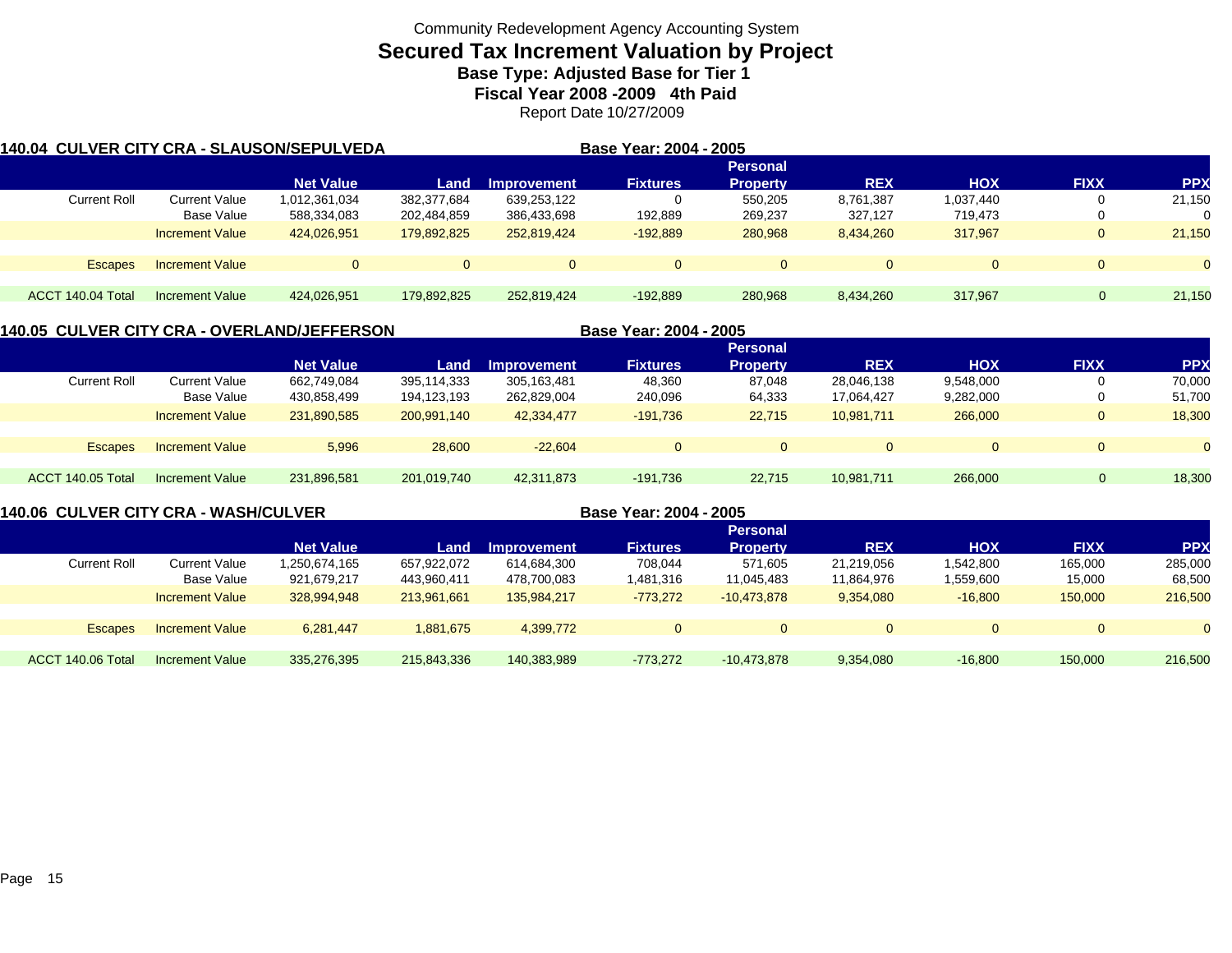Community Redevelopment Agency Accounting System **Secured Tax Increment Valuation by Project Base Type: Adjusted Base for Tier 1 Fiscal Year 2008 -2009 4th Paid** Report Date 10/27/2009

| 140.00 AGENCY TOTAL |                        |                  |               |               |                 |                 |            |            |             |            |
|---------------------|------------------------|------------------|---------------|---------------|-----------------|-----------------|------------|------------|-------------|------------|
|                     |                        |                  |               |               |                 | <b>Personal</b> |            |            |             |            |
|                     |                        | <b>Net Value</b> | Land          | Improvement   | <b>Fixtures</b> | <b>Property</b> | <b>REX</b> | <b>HOX</b> | <b>FIXX</b> | <b>PPX</b> |
| <b>Current Roll</b> | <b>Current Value</b>   | 2,925,784,283    | 1,435,414,089 | 1,559,100,903 | 756,404         | 1,208,858       | 58,026,581 | 12,128,240 | 165,000     | 376,150    |
|                     | Base Value             | 1,940,871,799    | 840,568,463   | 1,127,962,785 | 1,914,301       | 11,379,053      | 29,256,530 | 11,561,073 | 15,000      | 120,200    |
|                     | <b>Increment Value</b> | 984.912.484      | 594.845.626   | 431,138,118   | $-1,157,897$    | $-10.170.195$   | 28,770,051 | 567.167    | 150,000     | 255,950    |
| Escapes             | <b>Increment Value</b> | 6,287,443        | 1,910,275     | 4,377,168     |                 |                 |            |            | 0           |            |
| Total               | Increment Value        | 991,199,927      | 596,755,901   | 435,515,286   | $-1,157,897$    | $-10,170,195$   | 28,770,051 | 567,167    | 150,000     | 255,950    |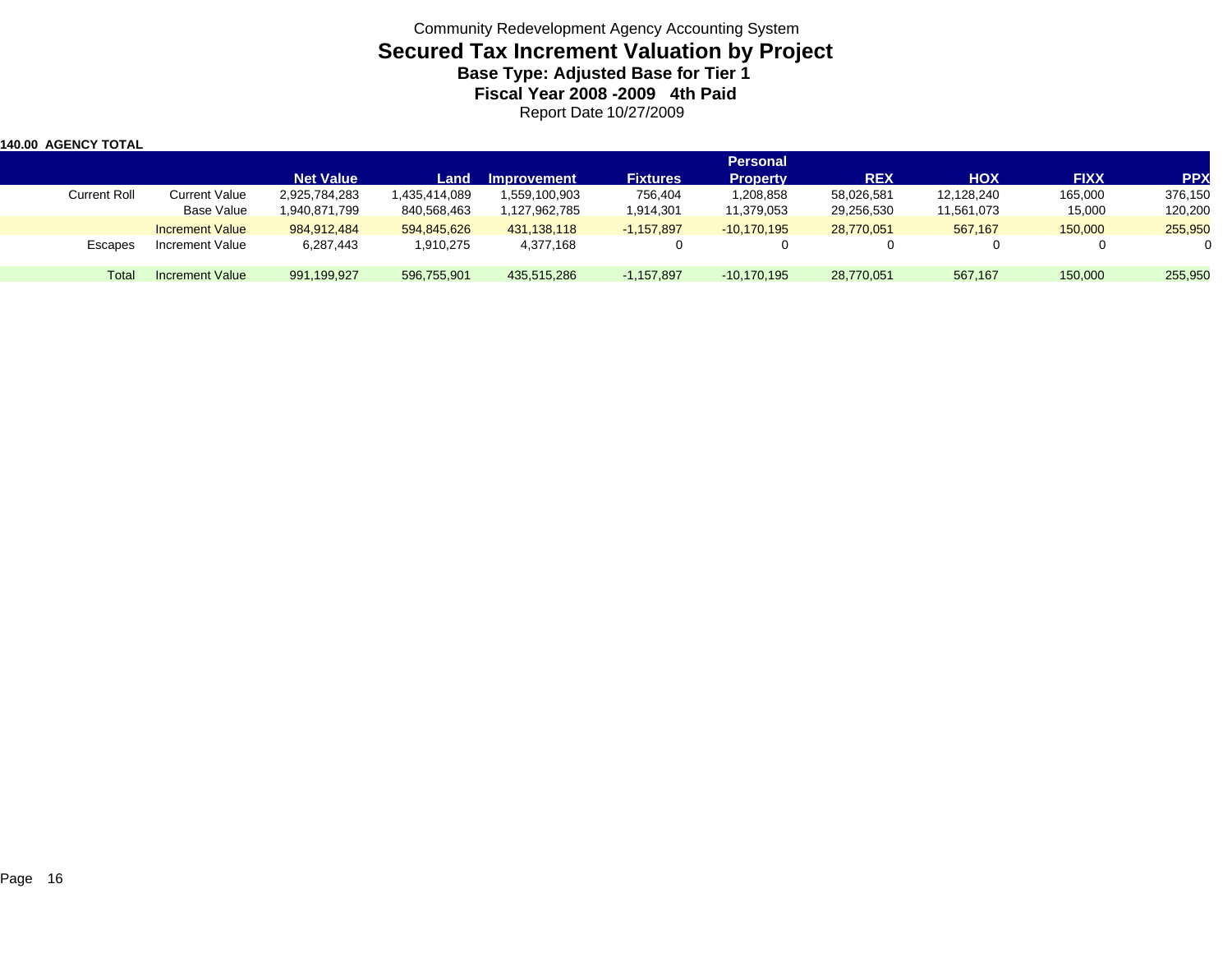# **Secured Tax Increment Valuation by Project**

**Base Type: Adjusted Base for Tier 1** 

**Fiscal Year 2008 -2009 4th Paid**

Report Date 10/27/2009

| <b>142.02 CERRITOS CRA - LOS CERRITOS</b> |                        |                  |             |             | Base Year: 2004 - 2005 |                 |            |            |              |                |
|-------------------------------------------|------------------------|------------------|-------------|-------------|------------------------|-----------------|------------|------------|--------------|----------------|
|                                           |                        |                  |             |             |                        | <b>Personal</b> |            |            |              |                |
|                                           |                        | <b>Net Value</b> | Land        | Improvement | <b>Fixtures</b>        | <b>Property</b> | <b>REX</b> | <b>HOX</b> | <b>FIXX</b>  | <b>PPX</b>     |
| Current Roll                              | Current Value          | 923.389.940      | 377,244,139 | 561,313,398 | 2,232,805              | 1,984,441       | 16.814.843 | 2,555,000  | 0            | 15,000         |
|                                           | Base Value             | 675,907,958      | 251,511,948 | 427,954,403 | 574,333                | 1,374,954       | 2,958,680  | 2,534,000  | 0            | 15,000         |
|                                           | <b>Increment Value</b> | 247,481,982      | 125.732.191 | 133,358,995 | 1,658,472              | 609,487         | 13.856.163 | 21,000     | $\mathbf 0$  | $\overline{0}$ |
|                                           |                        |                  |             |             |                        |                 |            |            |              |                |
| <b>Escapes</b>                            | <b>Increment Value</b> | 10,895,000       | 5,656,000   | 6,809,000   | $\Omega$               | $\mathbf{0}$    | 1.570.000  | $\Omega$   | $\mathbf{0}$ | $\overline{0}$ |
| <b>ACCT 142.02 Total</b>                  | <b>Increment Value</b> | 258,376,982      | 131,388,191 | 140.167.995 | 1,658,472              | 609,487         | 15,426,163 | 21,000     | $\Omega$     |                |

| <b>142.04 CERRITOS CRA - LOS COYOTES</b> |                        |                  |             |                    | Base Year: 2004 - 2005 |                 |            |            |             |            |
|------------------------------------------|------------------------|------------------|-------------|--------------------|------------------------|-----------------|------------|------------|-------------|------------|
|                                          |                        |                  |             |                    |                        | <b>Personal</b> |            |            |             |            |
|                                          |                        | <b>Net Value</b> | Land        | <b>Improvement</b> | <b>Fixtures</b>        | <b>Property</b> | <b>REX</b> | <b>HOX</b> | <b>FIXX</b> | <b>PPX</b> |
| <b>Current Roll</b>                      | Current Value          | 2,143,365,678    | 930,161,055 | 1,237,469,126      | 845,402                | 1,465,294       | 10,612,799 | 15,947,400 |             | 15,000     |
|                                          | Base Value             | 1,562,911,967    | 588,010,222 | 994,372,976        | 1,839,701              | 2,679,949       | 8,875,481  | 15,100,400 |             | 15,000     |
|                                          | <b>Increment Value</b> | 580.453.711      | 342,150,833 | 243,096,150        | $-994,299$             | $-1,214,655$    | 1,737,318  | 847,000    |             |            |
|                                          |                        |                  |             |                    |                        |                 |            |            |             |            |
| <b>Escapes</b>                           | <b>Increment Value</b> | 12,047,350       | 1,253,803   | 10.786.547         | $\Omega$               | $\overline{0}$  |            | $-7.000$   |             |            |
|                                          |                        |                  |             |                    |                        |                 |            |            |             |            |
| ACCT 142.04 Total                        | <b>Increment Value</b> | 592,501,061      | 343,404,636 | 253,882,697        | $-994,299$             | $-1,214,655$    | 1,737,318  | 840,000    |             |            |
|                                          |                        |                  |             |                    |                        |                 |            |            |             |            |

|                     |                        |                  |               |               |                 | <b>Personal</b> |            |            |              |            |
|---------------------|------------------------|------------------|---------------|---------------|-----------------|-----------------|------------|------------|--------------|------------|
|                     |                        | <b>Net Value</b> | Land          | Improvement   | <b>Fixtures</b> | <b>Property</b> | <b>REX</b> | <b>HOX</b> | <b>FIXX</b>  | <b>PPX</b> |
| <b>Current Roll</b> | Current Value          | 3,066,755,618    | 1,307,405,194 | 1,798,782,524 | 3,078,207       | 3,449,735       | 27,427,642 | 18,502,400 | $\mathbf{0}$ | 30,000     |
|                     | Base Value             | 2.238.819.925    | 839,522,170   | 1,422,327,379 | 2,414,034       | 4,054,903       | 11,834,161 | 17,634,400 | $\Omega$     | 30,000     |
|                     | <b>Increment Value</b> | 827,935,693      | 467,883,024   | 376.455.145   | 664.173         | $-605,168$      | 15.593.481 | 868,000    | $\mathbf{0}$ | $\Omega$   |
| Escapes             | Increment Value        | 22,942,350       | 6,909,803     | 17.595.547    |                 | 0               | 1,570,000  | $-7,000$   | 0            | 0          |
| Total               | <b>Increment Value</b> | 850,878,043      | 474,792,827   | 394,050,692   | 664,173         | $-605,168$      | 17,163,481 | 861,000    | $\Omega$     | $\Omega$   |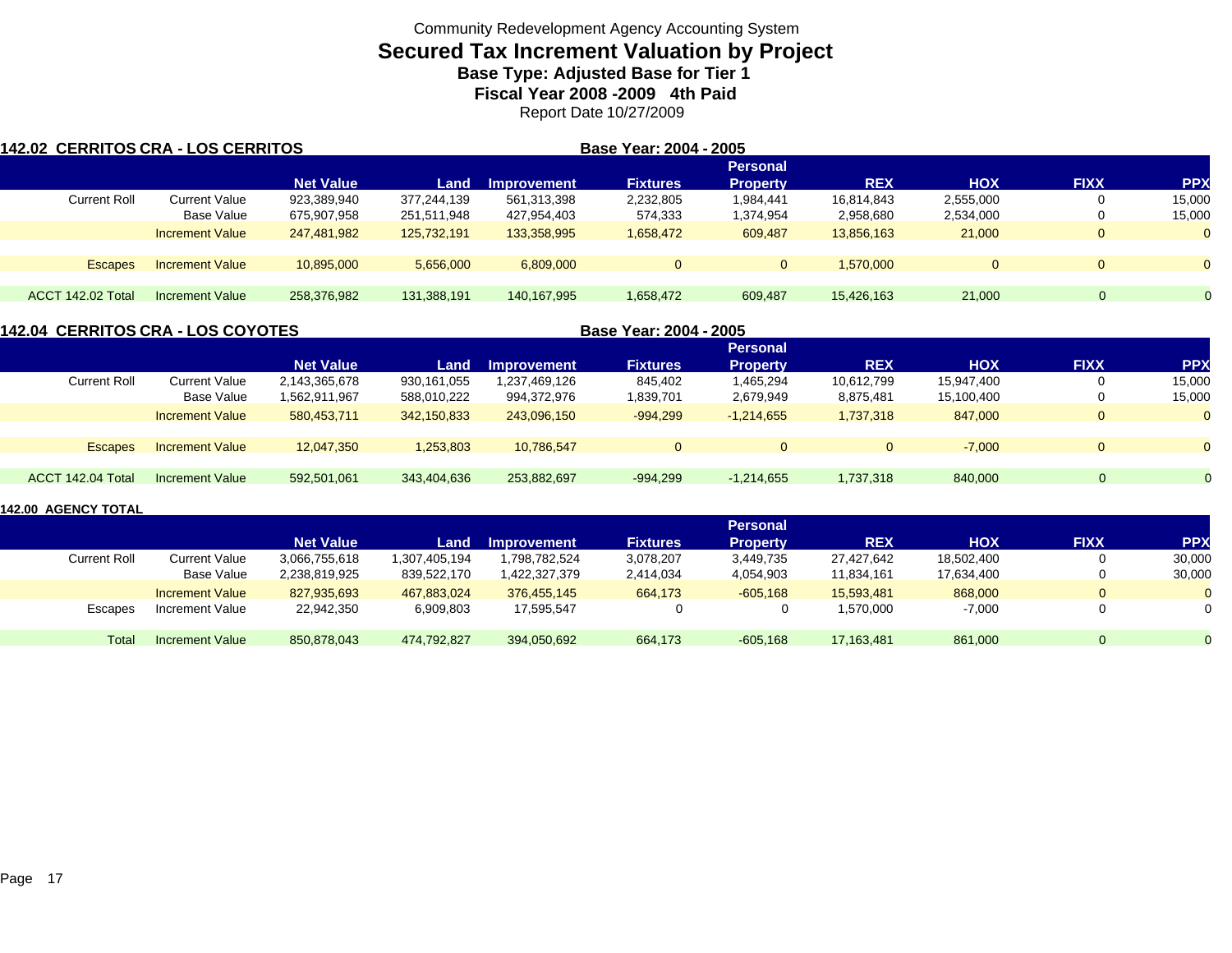# **Secured Tax Increment Valuation by Project**

**Base Type: Adjusted Base for Tier 1** 

**Fiscal Year 2008 -2009 4th Paid**

Report Date 10/27/2009

| <b>145.06 DUARTE CRA - DAVIS ADDITION</b> |                        |                  |              |             | Base Year: 2004 - 2005 |                 |            |            |             |                |
|-------------------------------------------|------------------------|------------------|--------------|-------------|------------------------|-----------------|------------|------------|-------------|----------------|
|                                           |                        |                  |              |             |                        | <b>Personal</b> |            |            |             |                |
|                                           |                        | <b>Net Value</b> | Land         | Improvement | <b>Fixtures</b>        | <b>Property</b> | <b>REX</b> | <b>HOX</b> | <b>FIXX</b> | <b>PPX</b>     |
| <b>Current Roll</b>                       | <b>Current Value</b>   | 47,426,881       | 22,703,478   | 28,680,548  | 346,799                | 909,899         | 3,957,145  |            | 346.799     | 909,899        |
|                                           | Base Value             | 34,234,223       | 11,737,153   | 22,450,001  | 11,518                 | 35,551          |            |            |             |                |
|                                           | <b>Increment Value</b> | 13,192,658       | 10,966,325   | 6,230,547   | 335,281                | 874,348         | 3,957,145  |            | 346,799     | 909,899        |
|                                           |                        |                  |              |             |                        |                 |            |            |             |                |
| Escapes                                   | <b>Increment Value</b> | $\Omega$         | $\mathbf{0}$ | $\Omega$    | $\Omega$               | $\Omega$        |            | $\Omega$   |             | $\overline{0}$ |
|                                           |                        |                  |              |             |                        |                 |            |            |             |                |
| ACCT 145.06 Total                         | Increment Value        | 13,192,658       | 10,966,325   | 6,230,547   | 335,281                | 874,348         | 3,957,145  | $\Omega$   | 346,799     | 909,899        |

### **145.09 DUARTE CRA - DAVIS ADDITION/76 ANNEX**

|                     |                        |                  |            |                    | -------------   | ----            |            |            |             |                |
|---------------------|------------------------|------------------|------------|--------------------|-----------------|-----------------|------------|------------|-------------|----------------|
|                     |                        |                  |            |                    |                 | <b>Personal</b> |            |            |             |                |
|                     |                        | <b>Net Value</b> | Land       | <b>Improvement</b> | <b>Fixtures</b> | <b>Property</b> | <b>REX</b> | <b>HOX</b> | <b>FIXX</b> | <b>PPX</b>     |
| <b>Current Roll</b> | <b>Current Value</b>   | 184,145,344      | 97,214,663 | 89,549,293         | 0               | 37,424          | 49,236     | 2,606,800  | U           | 0              |
|                     | Base Value             | 131,543,367      | 56,404,764 | 77,797,561         | U               | 14,900          | 44,658     | 2,629,200  |             | 0              |
|                     | <b>Increment Value</b> | 52,601,977       | 40,809,899 | 11,751,732         | $\mathbf{0}$    | 22,524          | 4,578      | $-22,400$  | $\Omega$    | $\Omega$       |
|                     |                        |                  |            |                    |                 |                 |            |            |             |                |
| <b>Escapes</b>      | <b>Increment Value</b> |                  | 0          | U                  |                 | $\Omega$        |            | $\Omega$   | 0           | $\overline{0}$ |
|                     |                        |                  |            |                    |                 |                 |            |            |             |                |
| ACCT 145.09 Total   | <b>Increment Value</b> | 52,601,977       | 40,809,899 | 11,751,732         |                 | 22.524          | 4,578      | $-22.400$  |             | $\Omega$       |
|                     |                        |                  |            |                    |                 |                 |            |            |             |                |

**Base Year: 2004 - 2005**

|                     |                        |                  |                                        |             |                 | <b>Personal</b> |                        |            |                |            |
|---------------------|------------------------|------------------|----------------------------------------|-------------|-----------------|-----------------|------------------------|------------|----------------|------------|
|                     |                        | <b>Net Value</b> | Land                                   | Improvement | <b>Fixtures</b> | <b>Property</b> | <b>REX</b>             | <b>XOH</b> | <b>FIXX</b>    | <b>PPX</b> |
| <b>Current Roll</b> | <b>Current Value</b>   | 26,782,718       | 18,851,881                             | 26,252,968  |                 | 0               | 17,839,131             | 483,000    | $\overline{0}$ | 0          |
|                     | Base Value             | 18,716,507       | 11,993,279                             | 21,628,593  |                 | 0               | 14,430,765             | 474,600    | $\mathbf{0}$   | 0          |
|                     | <b>Increment Value</b> | 8,066,211        | 6,858,602                              | 4,624,375   |                 | $\overline{0}$  | 3,408,366              | 8,400      | $\mathbf{0}$   | $\Omega$   |
|                     |                        |                  |                                        |             |                 |                 |                        |            |                |            |
| <b>Escapes</b>      | <b>Increment Value</b> |                  | $\Omega$                               | $\Omega$    |                 | $\mathbf{0}$    |                        | $\Omega$   | $\overline{0}$ | $\Omega$   |
|                     |                        |                  |                                        |             |                 |                 |                        |            |                |            |
| ACCT 145.11 Total   | <b>Increment Value</b> | 8,066,211        | 6,858,602                              | 4,624,375   | $\Omega$        | $\overline{0}$  | 3,408,366              | 8,400      | $\Omega$       |            |
|                     |                        |                  | <b>DUARTE CRA - RANCHO DUARTE PH#1</b> |             |                 |                 | Base Year: 2004 - 2005 |            |                |            |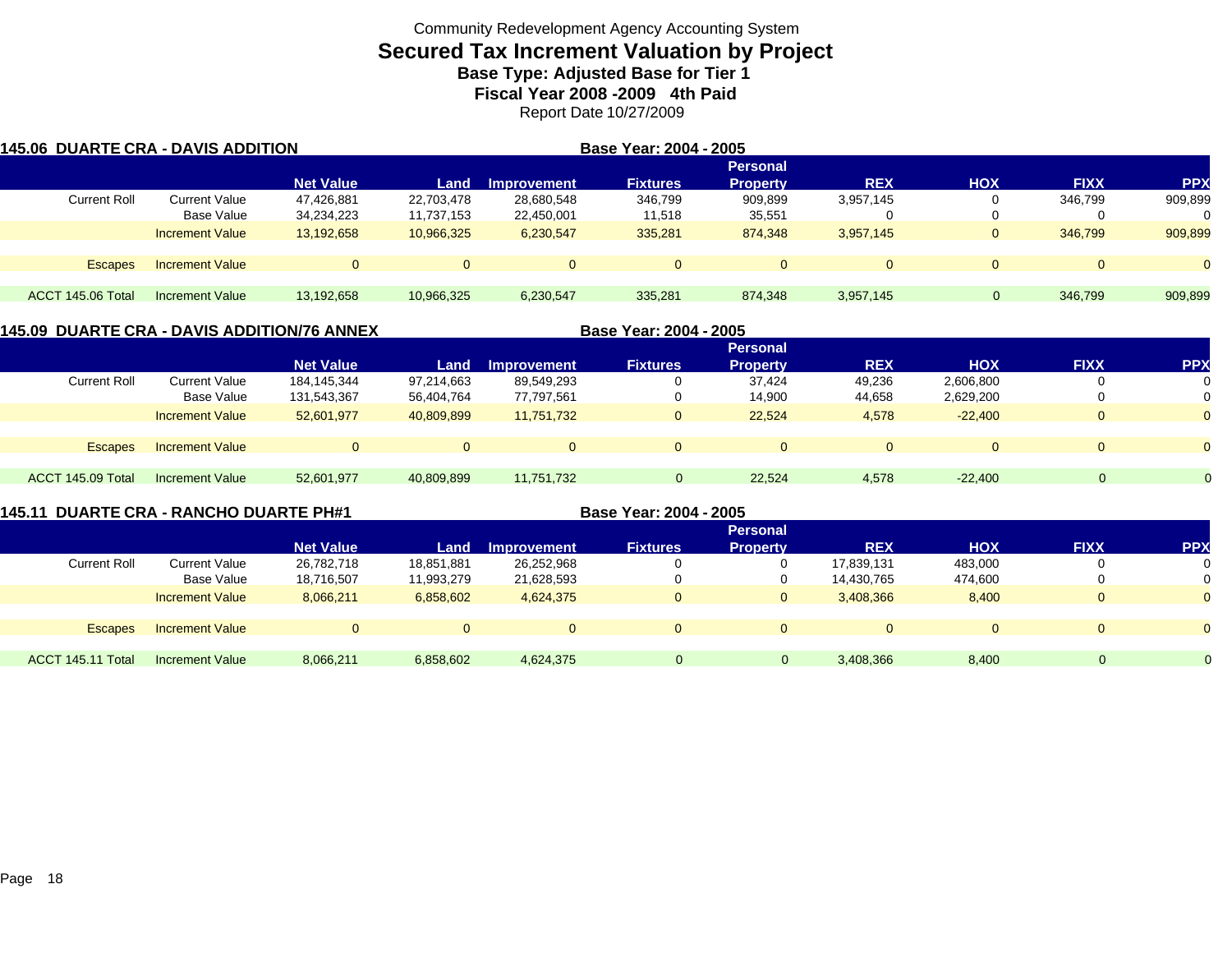Community Redevelopment Agency Accounting System **Secured Tax Increment Valuation by Project Base Type: Adjusted Base for Tier 1 Fiscal Year 2008 -2009 4th Paid** Report Date 10/27/2009

| 145.00 AGENCY TOTAL |                        |                  |             |             |                 |                 |            |            |             |            |
|---------------------|------------------------|------------------|-------------|-------------|-----------------|-----------------|------------|------------|-------------|------------|
|                     |                        |                  |             |             |                 | <b>Personal</b> |            |            |             |            |
|                     |                        | <b>Net Value</b> | Land        | Improvement | <b>Fixtures</b> | <b>Property</b> | <b>REX</b> | <b>HOX</b> | <b>FIXX</b> | <b>PPX</b> |
| Current Roll        | Current Value          | 258,354,943      | 138,770,022 | 144,482,809 | 346,799         | 947,323         | 21,845,512 | 3,089,800  | 346,799     | 909,899    |
|                     | <b>Base Value</b>      | 184,494,097      | 80,135,196  | 121,876,155 | 11,518          | 50,451          | 14,475,423 | 3,103,800  |             |            |
|                     | <b>Increment Value</b> | 73,860,846       | 58,634,826  | 22,606,654  | 335,281         | 896,872         | 7,370,089  | $-14,000$  | 346,799     | 909,899    |
| Escapes             | Increment Value        |                  |             |             | 0               |                 |            |            |             |            |
| Total               | Increment Value        | 73,860,846       | 58,634,826  | 22,606,654  | 335,281         | 896.872         | 7,370,089  | $-14.000$  | 346,799     | 909,899    |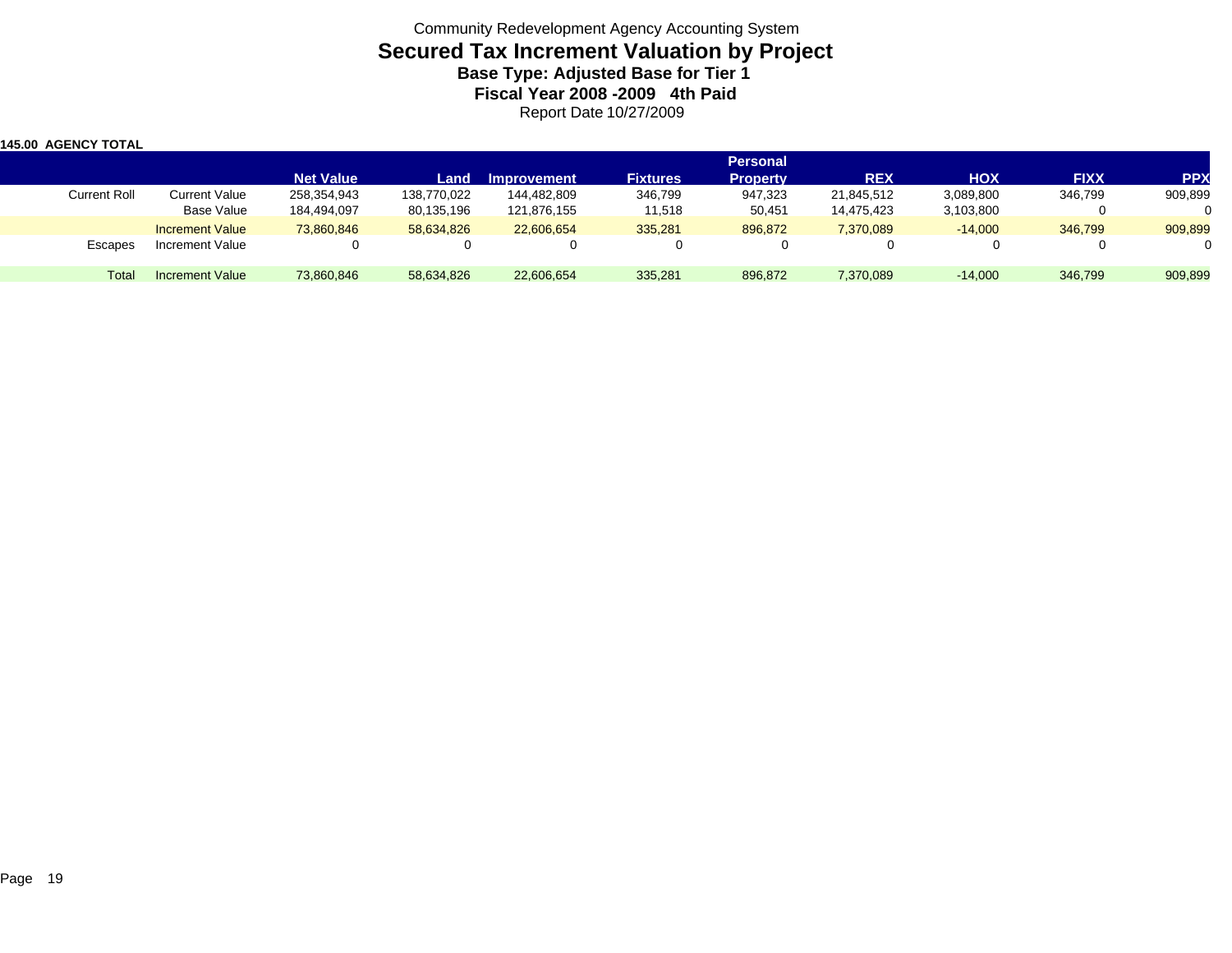# **Secured Tax Increment Valuation by Project**

**Base Type: Adjusted Base for Tier 1** 

**Fiscal Year 2008 -2009 4th Paid**

Report Date 10/27/2009

| 156.02  GLENDALE CRA - CENTRAL |                        |                  |             |                    | Base Year: 2004 - 2005 |                 |              |            |             |            |
|--------------------------------|------------------------|------------------|-------------|--------------------|------------------------|-----------------|--------------|------------|-------------|------------|
|                                |                        |                  |             |                    |                        | <b>Personal</b> |              |            |             |            |
|                                |                        | <b>Net Value</b> | Land        | <b>Improvement</b> | <b>Fixtures</b>        | <b>Property</b> | <b>REX</b>   | <b>HOX</b> | <b>FIXX</b> | <b>PPX</b> |
| <b>Current Roll</b>            | Current Value          | 2,545,622,296    | 599,634,254 | 1,951,880,869      | 1,205,779              | 1,340,104       | 8,020,110    | 418.600    |             |            |
|                                | Base Value             | 1,553,582,881    | 360,096,505 | 189,363,945,       | 3,070,517              | 5,444,796       | 3,965,882    | 427,000    |             |            |
|                                | <b>Increment Value</b> | 992,039,415      | 239,537,749 | 762.516.924        | $-1,864,738$           | $-4,104,692$    | 4,054,228    | $-8,400$   |             |            |
|                                |                        |                  |             |                    |                        |                 |              |            |             |            |
| <b>Escapes</b>                 | <b>Increment Value</b> | 96,099,021       | 86,824,130  | 9.274.891          | $\Omega$               | $\Omega$        | $\mathbf{0}$ |            |             | $\Omega$   |
|                                |                        |                  |             |                    |                        |                 |              |            |             |            |
| ACCT 156.02 Total              | Increment Value        | 1.088.138.436    | 326,361,879 | 771,791,815        | $-1,864,738$           | $-4,104,692$    | 4,054,228    | $-8,400$   | $\Omega$    |            |

|              |                        |                  |             |                    |                 | <b>Personal</b> |            |            |             |            |
|--------------|------------------------|------------------|-------------|--------------------|-----------------|-----------------|------------|------------|-------------|------------|
|              |                        | <b>Net Value</b> | Land        | <b>Improvement</b> | <b>Fixtures</b> | <b>Property</b> | <b>REX</b> | <b>HOX</b> | <b>FIXX</b> | <b>PPX</b> |
| Current Roll | Current Value          | 2,545,622,296    | 599,634,254 | 1,951,880,869      | 1,205,779       | 1,340,104       | 8,020,110  | 418,600    |             |            |
|              | Base Value             | 1,553,582,881    | 360,096,505 | 1,189,363,945      | 3,070,517       | 5,444,796       | 3,965,882  | 427,000    |             | 0          |
|              | <b>Increment Value</b> | 992,039,415      | 239,537,749 | 762.516.924        | $-1.864.738$    | $-4.104.692$    | 4,054,228  | $-8,400$   |             | 0          |
| Escapes      | Increment Value        | 96,099,021       | 86,824,130  | 9,274,891          |                 |                 |            |            |             | 0          |
| Total        | <b>Increment Value</b> | 1.088.138.436    | 326,361,879 | 771,791,815        | $-1.864.738$    | $-4.104.692$    | 4,054,228  | $-8,400$   |             |            |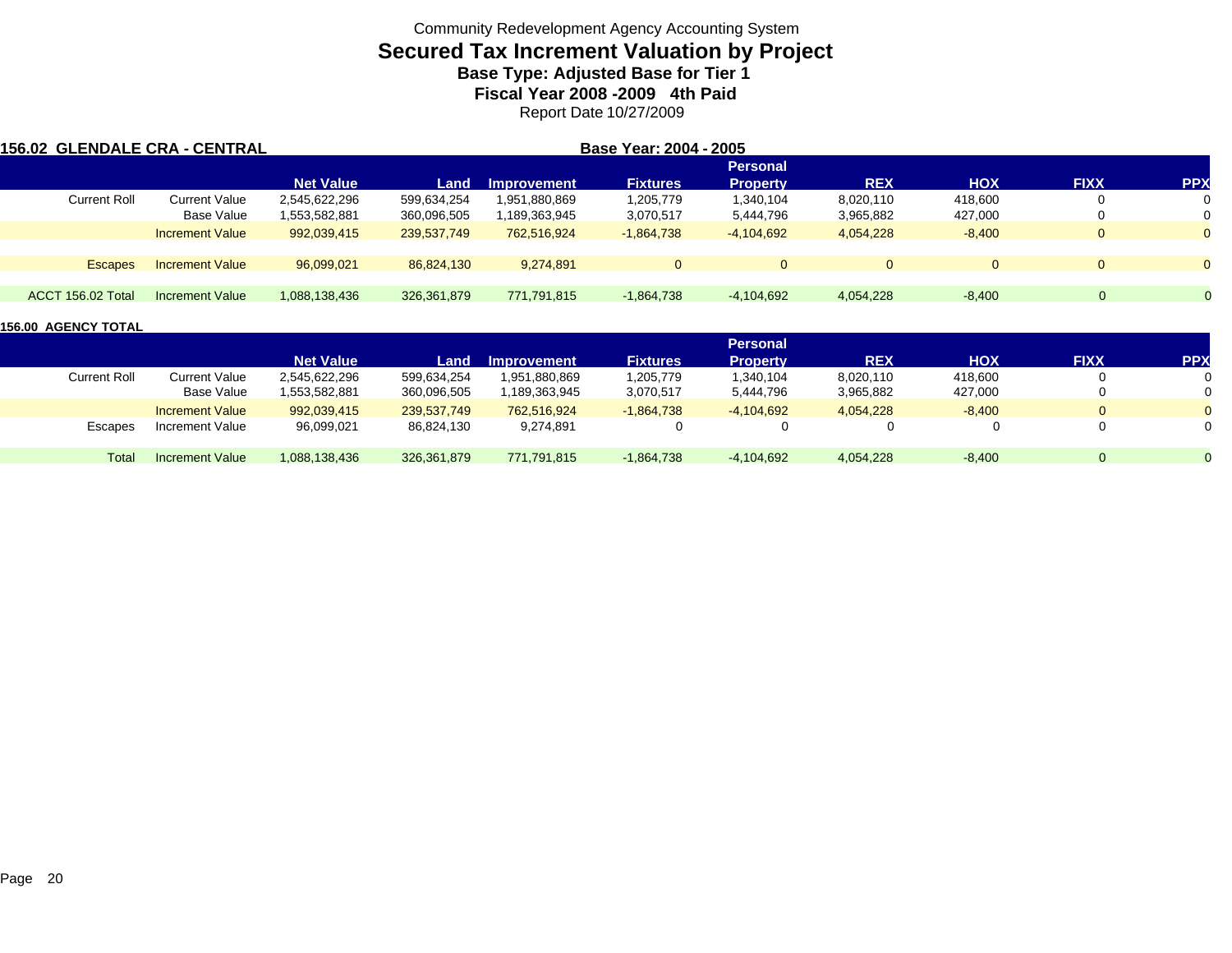# **Secured Tax Increment Valuation by Project**

**Base Type: Adjusted Base for Tier 1** 

**Fiscal Year 2008 -2009 4th Paid**

Report Date 10/27/2009

| 160.04  GLENDORA CRA - PROJECT # 1 |                        |                  |             |             | Base Year: 2004 - 2005 |                 |            |            |                |            |
|------------------------------------|------------------------|------------------|-------------|-------------|------------------------|-----------------|------------|------------|----------------|------------|
|                                    |                        |                  |             |             |                        | <b>Personal</b> |            |            |                |            |
|                                    |                        | <b>Net Value</b> | Land        | Improvement | <b>Fixtures</b>        | <b>Property</b> | <b>REX</b> | <b>HOX</b> | <b>FIXX</b>    | <b>PPX</b> |
| <b>Current Roll</b>                | Current Value          | 394,087,285      | 156.128.465 | 246,363,694 | 667,834                | 2,609,746       | 10,113,254 | 1.544.200  |                | 25,000     |
|                                    | Base Value             | 235,742,750      | 93,668,246  | 147,200,061 | 91,578                 | 885,860         | 4,737,995  | 1,365,000  |                |            |
|                                    | <b>Increment Value</b> | 158,344,535      | 62.460.219  | 99,163,633  | 576,256                | 1,723,886       | 5,375,259  | 179,200    | 0              | 25,000     |
|                                    |                        |                  |             |             |                        |                 |            |            |                |            |
| Escapes                            | <b>Increment Value</b> | 428,606          | 378.127     | 50.479      | $\mathbf{0}$           | $\mathbf{0}$    | $\Omega$   |            |                | $\Omega$   |
|                                    |                        |                  |             |             |                        |                 |            |            |                |            |
| ACCT 160.04 Total                  | Increment Value        | 158.773.141      | 62,838,346  | 99,214,112  | 576,256                | 1,723,886       | 5,375,259  | 179,200    | $\overline{0}$ | 25,000     |

| 160.05  GLENDORA CRA - R.P. # 2 |                        |                  |            |             | Base Year: 2004 - 2005 |                 |            |            |             |            |
|---------------------------------|------------------------|------------------|------------|-------------|------------------------|-----------------|------------|------------|-------------|------------|
|                                 |                        |                  |            |             |                        | <b>Personal</b> |            |            |             |            |
|                                 |                        | <b>Net Value</b> | Land       | Improvement | <b>Fixtures</b>        | <b>Property</b> | <b>REX</b> | <b>HOX</b> | <b>FIXX</b> | <b>PPX</b> |
| <b>Current Roll</b>             | <b>Current Value</b>   | 41,368,175       | 16,723,602 | 24,559,009  | 84,264                 | 1,300           |            | 0          |             |            |
|                                 | Base Value             | 30,090,613       | 12,167,511 | 17,814,805  | 113,997                | 1,300           |            | 7,000      | 0           | $\Omega$   |
|                                 | <b>Increment Value</b> | 11,277,562       | 4,556,091  | 6.744.204   | $-29.733$              | $\mathbf 0$     |            | $-7.000$   | $\Omega$    | $\Omega$   |
|                                 |                        |                  |            |             |                        |                 |            |            |             |            |
| <b>Escapes</b>                  | <b>Increment Value</b> |                  | $\Omega$   | $\Omega$    | $\Omega$               | $\Omega$        |            | $\Omega$   | $\Omega$    | $\Omega$   |
|                                 |                        |                  |            |             |                        |                 |            |            |             |            |
| ACCT 160.05 Total               | <b>Increment Value</b> | 11,277,562       | 4,556,091  | 6,744,204   | $-29,733$              | $\overline{0}$  | $\Omega$   | $-7,000$   |             |            |
|                                 |                        |                  |            |             |                        |                 |            |            |             |            |

|                     | 160.07 GLENDORA CRA - R.P. # 3 | Base Year: 2002 - 2003 |             |                    |                 |                 |              |              |              |              |
|---------------------|--------------------------------|------------------------|-------------|--------------------|-----------------|-----------------|--------------|--------------|--------------|--------------|
|                     |                                |                        |             |                    |                 | <b>Personal</b> |              |              |              |              |
|                     |                                | <b>Net Value</b>       | Land        | <b>Improvement</b> | <b>Fixtures</b> | <b>Property</b> | <b>REX</b>   | <b>HOX</b>   | <b>FIXX</b>  | <b>PPX</b>   |
| <b>Current Roll</b> | <b>Current Value</b>           | 265,525,107            | 130,384,037 | 138,953,398        |                 | 1,933,794       | 5,314,132    | 431,990      |              |              |
|                     | Base Value                     | 163,383,384            | 73,113,953  | 95,597,127         | 1,177,468       | 3,830,409       | 8,107,365    | 509,912      | 0            | 1.718.296    |
|                     | <b>Increment Value</b>         | 102,141,723            | 57.270.084  | 43,356,271         | $-1,177,468$    | $-1,896,615$    | $-2,793,233$ | $-77.922$    | 0            | $-1,718,296$ |
| <b>Escapes</b>      | <b>Increment Value</b>         | 20.428                 |             |                    | $\Omega$        | 20.429          | $\Omega$     | $\mathbf{0}$ | $\mathbf{0}$ |              |
|                     |                                |                        |             |                    |                 |                 |              |              |              |              |
| ACCT 160.07 Total   | Increment Value                | 102,162,151            | 57,270,084  | 43.356.270         | $-1,177,468$    | $-1,876,186$    | $-2,793,233$ | $-77,922$    | $\Omega$     | $-1,718,296$ |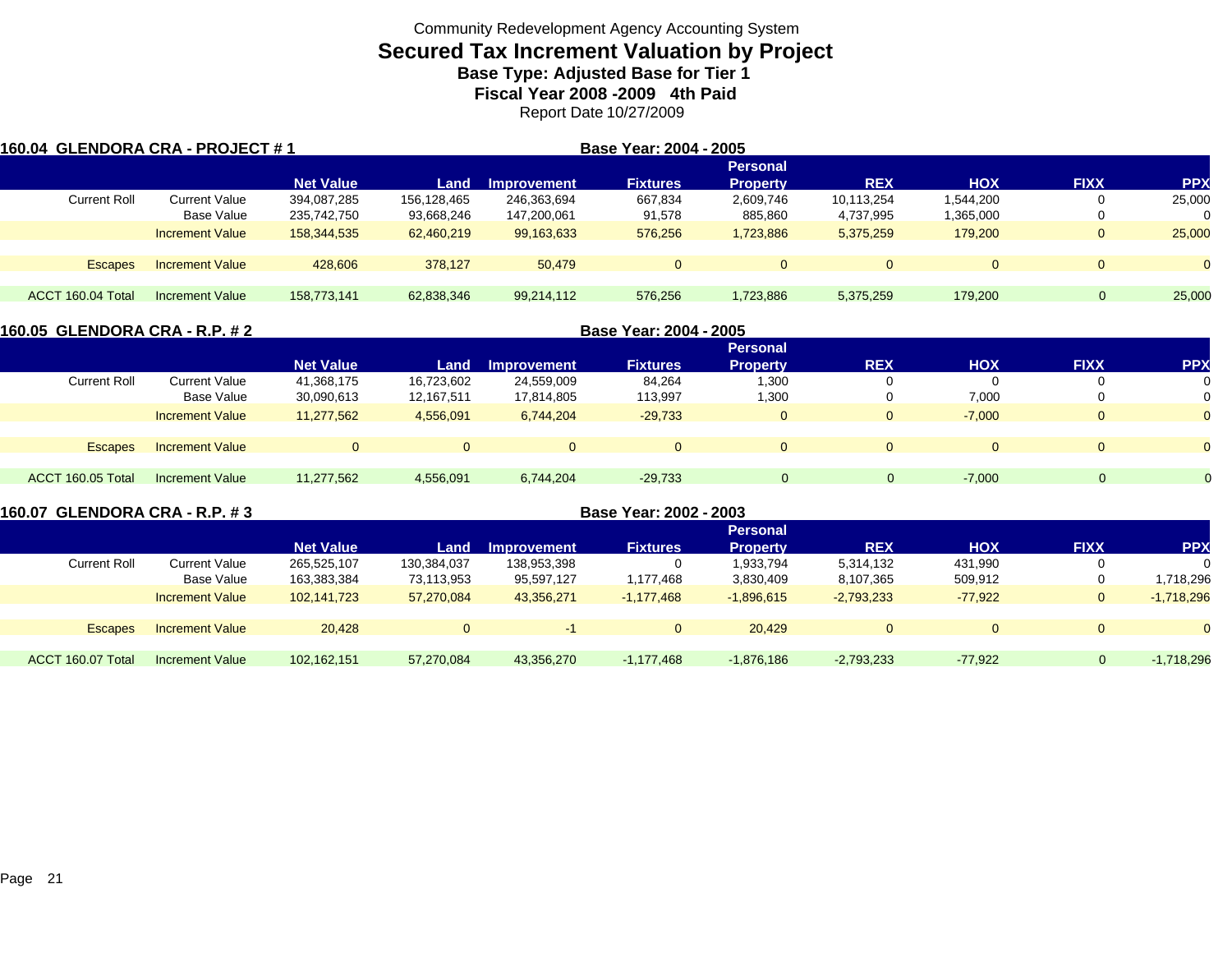# **Secured Tax Increment Valuation by Project**

**Base Type: Adjusted Base for Tier 1** 

**Fiscal Year 2008 -2009 4th Paid**

Report Date 10/27/2009

### **160.09 GLENDORA CRA - PROJECT # 1/76 ANX**

|                     | 0.09  GLENDORA CRA - PROJECT # 1/76 ANX |                  |            |                    | Base Year: 2004 - 2005 |                                    |              |            |             |                |
|---------------------|-----------------------------------------|------------------|------------|--------------------|------------------------|------------------------------------|--------------|------------|-------------|----------------|
|                     |                                         | <b>Net Value</b> | Land       | <b>Improvement</b> | <b>Fixtures</b>        | <b>Personal</b><br><b>Property</b> | <b>REX</b>   | <b>HOX</b> | <b>FIXX</b> | <b>PPX</b>     |
| <b>Current Roll</b> | <b>Current Value</b>                    | 26,176,125       | 10,361,990 | 15,697,852         | 56,762                 | 136,521                            | U            | 77.000     | 0           | 0              |
|                     | <b>Base Value</b>                       | 21,328,687       | 8,363,021  | 12,796,913         | 23,640                 | 215,113                            | 0            | 70.000     | 0           | 0              |
|                     | <b>Increment Value</b>                  | 4.847.438        | 1,998,969  | 2,900,939          | 33,122                 | $-78.592$                          | $\mathbf{0}$ | 7,000      | $\Omega$    | $\overline{0}$ |
| <b>Escapes</b>      | <b>Increment Value</b>                  | $\Omega$         | $\Omega$   | $\Omega$           | O.                     |                                    | $\Omega$     |            | $\Omega$    | $\overline{0}$ |
| ACCT 160.09 Total   | <b>Increment Value</b>                  | 4.847.438        | 1,998,969  | 2,900,939          | 33.122                 | $-78.592$                          | $\Omega$     | 7,000      |             | $\overline{0}$ |

|              |                        |                  |             |                    |                 | Personal        |            |            |             |              |
|--------------|------------------------|------------------|-------------|--------------------|-----------------|-----------------|------------|------------|-------------|--------------|
|              |                        | <b>Net Value</b> | Land        | <b>Improvement</b> | <b>Fixtures</b> | <b>Property</b> | <b>REX</b> | <b>HOX</b> | <b>FIXX</b> | <b>PPX</b>   |
| Current Roll | Current Value          | 727,156,692      | 313.598.094 | 425.573.953        | 808,860         | 4,681,361       | 15.427.386 | 2,053,190  | 0           | 25,000       |
|              | Base Value             | 450.545.434      | 187.312.731 | 273.408.906        | 1,406,683       | 4,932,682       | 12,845,360 | 1,951,912  | 0           | 718,296.     |
|              | <b>Increment Value</b> | 276,611,258      | 126,285,363 | 152.165.047        | $-597.823$      | $-251.321$      | 2,582,026  | 101,278    | 0           | $-1,693,296$ |
| Escapes      | Increment Value        | 449,034          | 378,127     | 50,478             |                 | 20,429          |            | 0          | 0           | 0            |
|              |                        |                  |             |                    |                 |                 |            |            |             |              |
| Total        | Increment Value        | 277,060,292      | 126,663,490 | 152.215.525        | $-597.823$      | $-230.892$      | 2,582,026  | 101,278    | $\Omega$    | $-1,693,296$ |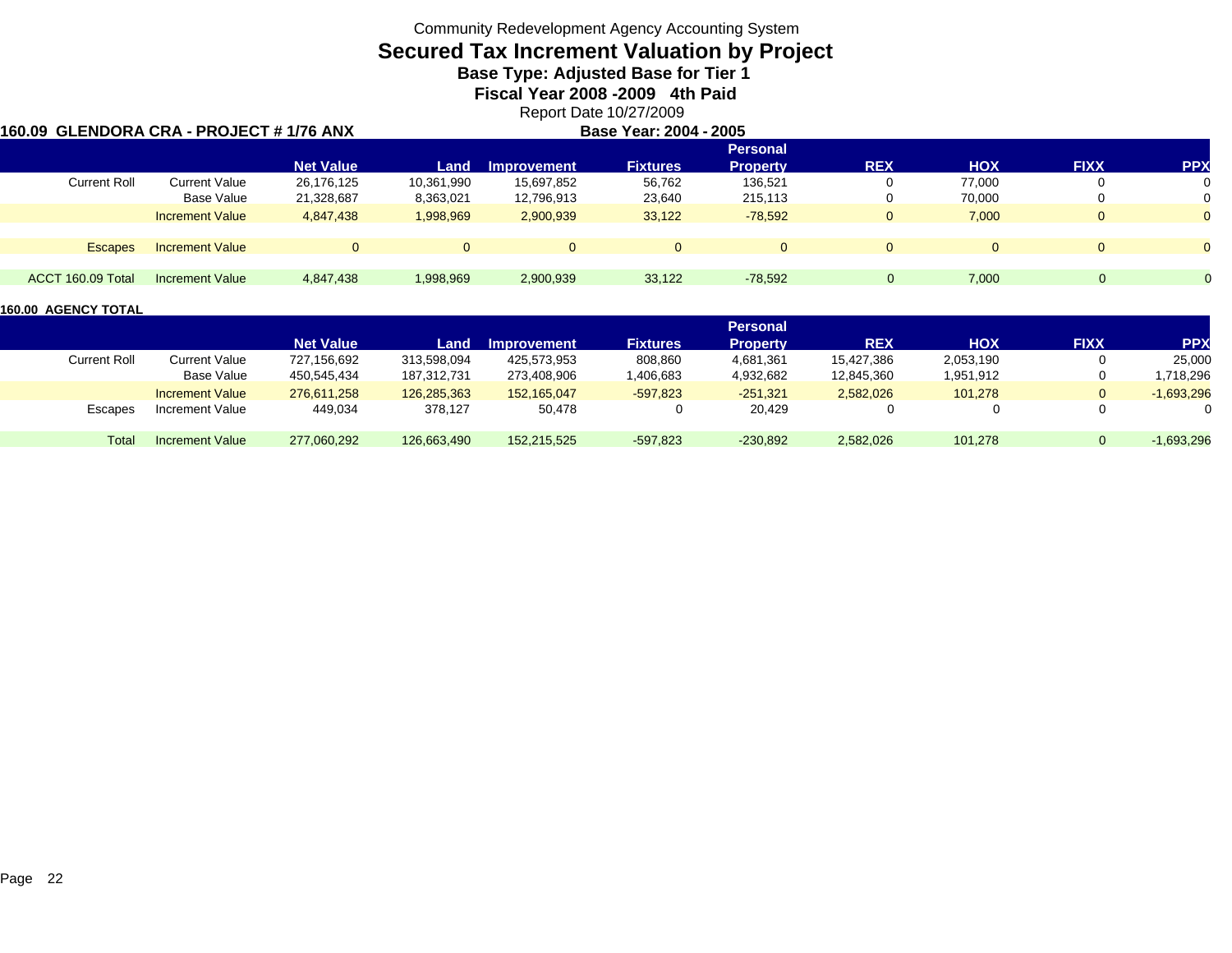### **Secured Tax Increment Valuation by Project**

**Base Type: Adjusted Base for Tier 1** 

**Fiscal Year 2008 -2009 4th Paid**

Report Date 10/27/2009

| 163.01 HAWAIIAN GARDENS CRA - PROJECT # 1 |                        |                  |             |                    | Base Year: 2004 - 2005 |                 |            |            |              |                |
|-------------------------------------------|------------------------|------------------|-------------|--------------------|------------------------|-----------------|------------|------------|--------------|----------------|
|                                           |                        |                  |             |                    |                        | <b>Personal</b> |            |            |              |                |
|                                           |                        | <b>Net Value</b> | Land        | <b>Improvement</b> | <b>Fixtures</b>        | <b>Property</b> | <b>REX</b> | <b>HOX</b> | <b>FIXX</b>  | <b>PPX</b>     |
| Current Roll                              | Current Value          | 675,883,513      | 389,593,884 | 318,113,656        | 0                      | 2,674,200       | 27,338,009 | 7,085,218  | 0            | 75,000         |
|                                           | Base Value             | 410,499,068      | 197,449,911 | 221,729,468        | 29,306                 | 256,374         | 2,742,991  | 6,223,000  | 0            |                |
|                                           | <b>Increment Value</b> | 265,384,445      | 192,143,973 | 96,384,188         | $-29,306$              | 2.417.826       | 24,595,018 | 862,218    | $\mathbf{0}$ | 75,000         |
| <b>Escapes</b>                            | <b>Increment Value</b> | $-223.499$       | 130.050     | $-353.549$         | $\Omega$               | $\mathbf{0}$    | $\Omega$   | $\Omega$   | $\Omega$     | $\overline{0}$ |
|                                           |                        |                  |             |                    |                        |                 |            |            |              |                |
| ACCT 163.01 Total                         | Increment Value        | 265,160,946      | 192,274,023 | 96,030,639         | $-29,306$              | 2,417,826       | 24,595,018 | 862,218    | $\Omega$     | 75,000         |

|                     |                        |                  |             |                    |                 | <b>Personal</b> |            |            |              |            |
|---------------------|------------------------|------------------|-------------|--------------------|-----------------|-----------------|------------|------------|--------------|------------|
|                     |                        | <b>Net Value</b> | Land        | <b>Improvement</b> | <b>Fixtures</b> | <b>Property</b> | <b>REX</b> | <b>HOX</b> | <b>FIXX</b>  | <b>PPX</b> |
| <b>Current Roll</b> | Current Value          | 675,883,513      | 389,593,884 | 318,113,656        |                 | 2.674.200       | 27,338,009 | 7,085,218  | 0            | 75,000     |
|                     | Base Value             | 410,499,068      | 197,449,911 | 221,729,468        | 29,306          | 256,374         | 2,742,991  | 6,223,000  | $\mathbf{0}$ | 0          |
|                     | <b>Increment Value</b> | 265,384,445      | 192,143,973 | 96,384,188         | $-29,306$       | 2,417,826       | 24.595.018 | 862,218    | 0            | 75,000     |
| Escapes             | Increment Value        | -223,499         | 130,050     | $-353,549$         |                 |                 |            |            | $\Omega$     | 0          |
| Total               | <b>Increment Value</b> | 265,160,946      | 192,274,023 | 96,030,639         | $-29,306$       | 2,417,826       | 24,595,018 | 862,218    | 0            | 75,000     |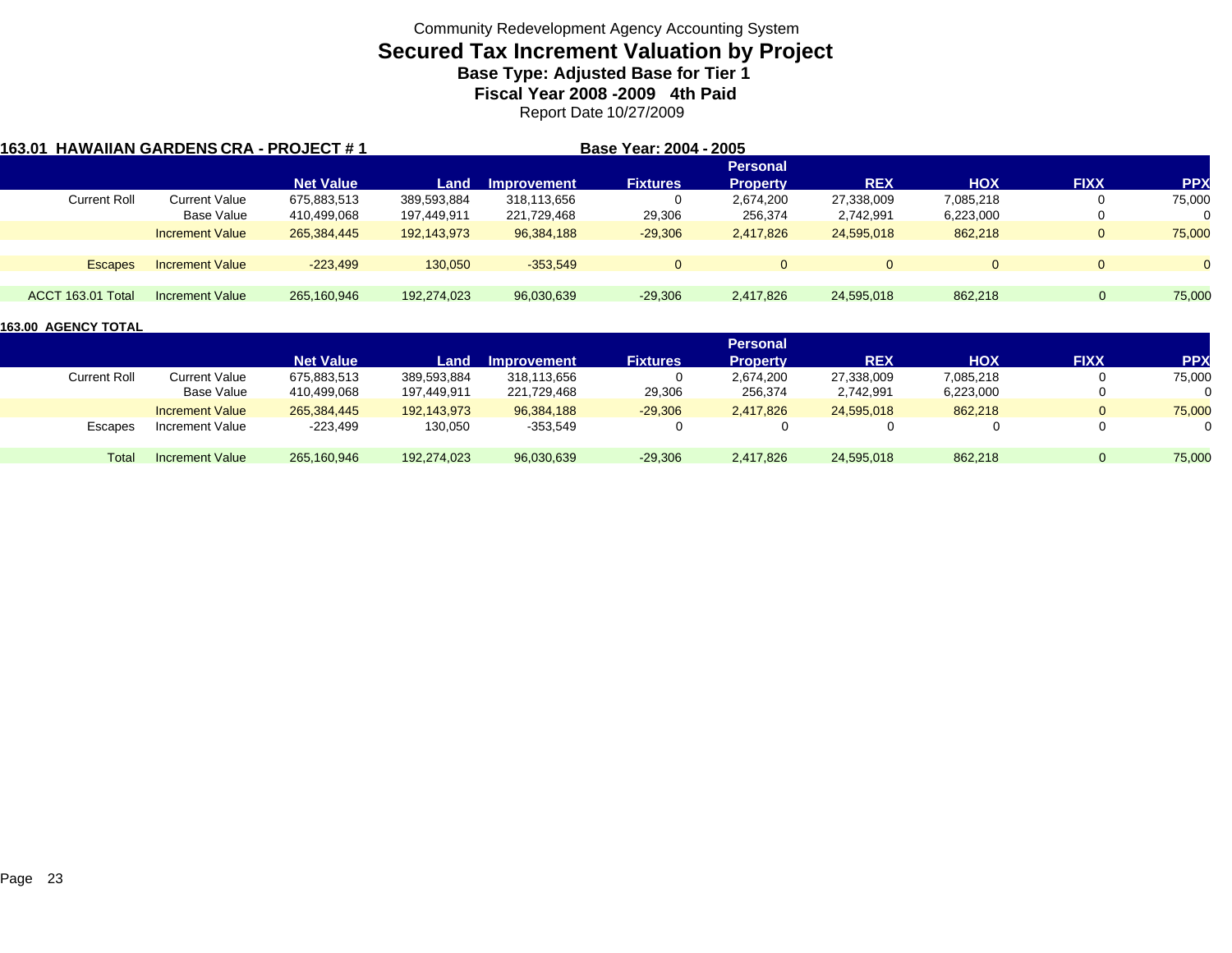### **Secured Tax Increment Valuation by Project**

**Base Type: Adjusted Base for Tier 1** 

**Fiscal Year 2008 -2009 4th Paid**

Report Date 10/27/2009

| 174.02 INDUSTRY CRA - CIV.REC.IND'L # 1 |                        |                  |               |               | Base Year: 2005 - 2006 |                 |            |            |              |                |
|-----------------------------------------|------------------------|------------------|---------------|---------------|------------------------|-----------------|------------|------------|--------------|----------------|
|                                         |                        |                  |               |               |                        | <b>Personal</b> |            |            |              |                |
|                                         |                        | <b>Net Value</b> | Land          | Improvement   | <b>Fixtures</b>        | <b>Property</b> | <b>REX</b> | <b>HOX</b> | <b>FIXX</b>  | <b>PPX</b>     |
| <b>Current Roll</b>                     | Current Value          | 2,990,308,935    | 1,291,521,045 | 1.612.045.376 | 52,357,553             | 41,172,684      | 6,745,723  | 42,000     |              | 0              |
|                                         | Base Value             | 2,158,074,071    | 806,952,409   | 1,175,245,865 | 111,650,747            | 64,603,301      | 343,251    | 35,000     | 0            | 0              |
|                                         | <b>Increment Value</b> | 832,234,864      | 484.568.636   | 436,799,511   | $-59,293,194$          | $-23,430,617$   | 6,402,472  | 7,000      | $\mathbf{0}$ | $\overline{0}$ |
|                                         |                        |                  |               |               |                        |                 |            |            |              |                |
| <b>Escapes</b>                          | <b>Increment Value</b> | $-19,409,825$    | $-11,352,530$ | $-8.057.295$  | $\mathbf{0}$           | 0               | $\Omega$   | $\Omega$   | $\Omega$     | $\mathbf{0}$   |
|                                         |                        |                  |               |               |                        |                 |            |            |              |                |
| ACCT 174.02 Total                       | Increment Value        | 812.825.039      | 473.216.106   | 428.742.216   | $-59,293,194$          | $-23,430,617$   | 6,402,472  | 7,000      | $\Omega$     |                |

| 174.03  INDUSTRY CRA - TR.DIST.IND'L # 2 |                        |                  |                |                    | Base Year: 2005 - 2006 |                 |            |            |              |            |
|------------------------------------------|------------------------|------------------|----------------|--------------------|------------------------|-----------------|------------|------------|--------------|------------|
|                                          |                        |                  |                |                    |                        | <b>Personal</b> |            |            |              |            |
|                                          |                        | <b>Net Value</b> | Land           | <b>Improvement</b> | <b>Fixtures</b>        | <b>Property</b> | <b>REX</b> | <b>HOX</b> | <b>FIXX</b>  | <b>PPX</b> |
| <b>Current Roll</b>                      | Current Value          | 857,052,866      | 257,549,530    | 596.019.631        | 1,520,480              | 1,977,225       |            | 14,000     | 0            |            |
|                                          | Base Value             | 504,454,835      | 183,277,868    | 313,292,029        | 3,226,763              | 4,658,175       |            |            |              |            |
|                                          | <b>Increment Value</b> | 352,598,031      | 74,271,662     | 282.727.602        | $-1,706,283$           | $-2,680,950$    |            | 14,000     | $\mathbf{0}$ |            |
|                                          |                        |                  |                |                    |                        |                 |            |            |              |            |
| <b>Escapes</b>                           | <b>Increment Value</b> | $\Omega$         | $\overline{0}$ | $\Omega$           | $\Omega$               | $\Omega$        |            | 0          | $\mathbf 0$  |            |
|                                          |                        |                  |                |                    |                        |                 |            |            |              |            |
| ACCT 174.03 Total                        | Increment Value        | 352,598,031      | 74,271,662     | 282,727,602        | $-1,706,283$           | $-2,680,950$    | 0          | 14,000     | $\Omega$     |            |
|                                          |                        |                  |                |                    |                        |                 |            |            |              |            |

### **174.04 INDUSTRY CRA - TR.DIST.IND'L # 3 Base Year: 2005 - 2006**

|                     |                        |                  |             |             |                 | <b>Personal</b> |            |            |              |              |
|---------------------|------------------------|------------------|-------------|-------------|-----------------|-----------------|------------|------------|--------------|--------------|
|                     |                        | <b>Net Value</b> | Land        | Improvement | <b>Fixtures</b> | <b>Property</b> | <b>REX</b> | <b>HOX</b> | <b>FIXX</b>  | <b>PPX</b>   |
| <b>Current Roll</b> | Current Value          | 408,410,061      | 130,923,357 | 259,249,288 | 12,466,846      | 9,917,701       | 3,540,131  | 7,000      | 300,000      | 300,000      |
|                     | Base Value             | 347,161,853      | 95,563,360  | 224,774,422 | 13,729,488      | 17,589,490      | 1,140,907  |            | 354,000      | 3,000,000    |
|                     | <b>Increment Value</b> | 61,248,208       | 35,359,997  | 34,474,866  | $-1,262,642$    | $-7,671,789$    | 2.399.224  | 7,000      | $-54.000$    | $-2,700,000$ |
|                     |                        |                  |             |             |                 |                 |            |            |              |              |
| <b>Escapes</b>      | <b>Increment Value</b> | 134,952          | 135,053     | $-101$      |                 | $\overline{0}$  | $\Omega$   | $\Omega$   | $\mathbf{0}$ | $\Omega$     |
|                     |                        |                  |             |             |                 |                 |            |            |              |              |
| ACCT 174.04 Total   | <b>Increment Value</b> | 61,383,160       | 35,495,050  | 34,474,765  | $-1,262,642$    | $-7,671,789$    | 2,399,224  | 7,000      | $-54.000$    | $-2,700,000$ |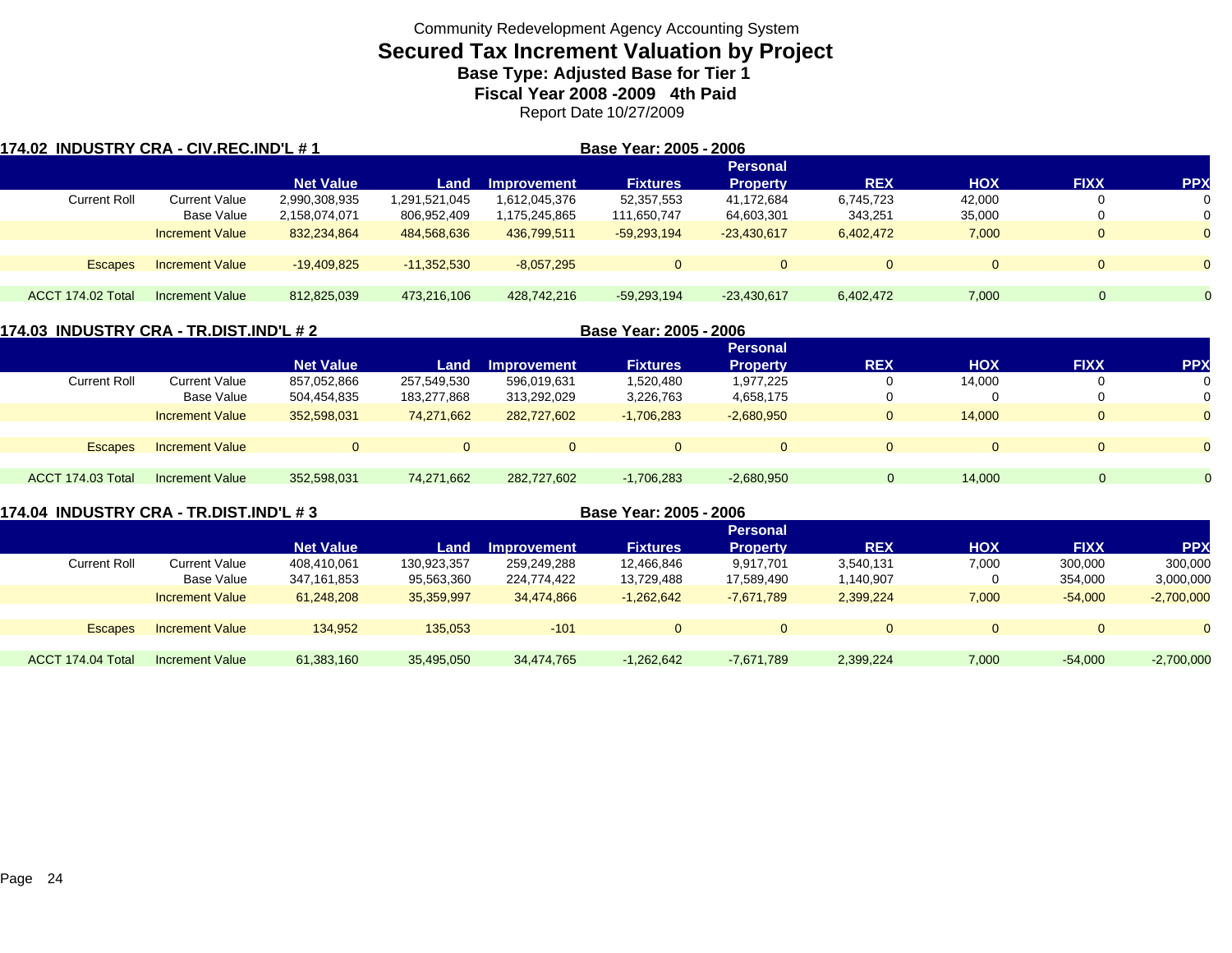Community Redevelopment Agency Accounting System **Secured Tax Increment Valuation by Project Base Type: Adjusted Base for Tier 1 Fiscal Year 2008 -2009 4th Paid** Report Date 10/27/2009

| 174.00 AGENCY TOTAL |                        |                  |               |               |                 |                 |            |            |             |              |
|---------------------|------------------------|------------------|---------------|---------------|-----------------|-----------------|------------|------------|-------------|--------------|
|                     |                        |                  |               |               |                 | <b>Personal</b> |            |            |             |              |
|                     |                        | <b>Net Value</b> | Land          | Improvement   | <b>Fixtures</b> | <b>Property</b> | <b>REX</b> | <b>HOX</b> | <b>FIXX</b> | <b>PPX</b>   |
| <b>Current Roll</b> | <b>Current Value</b>   | 4,255,771,862    | 1,679,993,932 | 2,467,314,295 | 66,344,879      | 53,067,610      | 10,285,854 | 63,000     | 300,000     | 300,000      |
|                     | Base Value             | 3,009,690,759    | 1,085,793,637 | 1,713,312,316 | 128,606,998     | 86,850,966      | 1,484,158  | 35,000     | 354,000     | 3,000,000    |
|                     | <b>Increment Value</b> | 1.246.081.103    | 594,200,295   | 754.001.979   | $-62,262,119$   | $-33,783,356$   | 8,801,696  | 28,000     | $-54,000$   | $-2,700,000$ |
| Escapes             | Increment Value        | -19,274,873      | $-11,217,477$ | -8,057,396    |                 |                 | 0          |            |             | $\Omega$     |
| Total               | Increment Value        | 1,226,806,230    | 582,982,818   | 745.944.583   | $-62,262,119$   | $-33,783,356$   | 8,801,696  | 28,000     | $-54,000$   | $-2,700,000$ |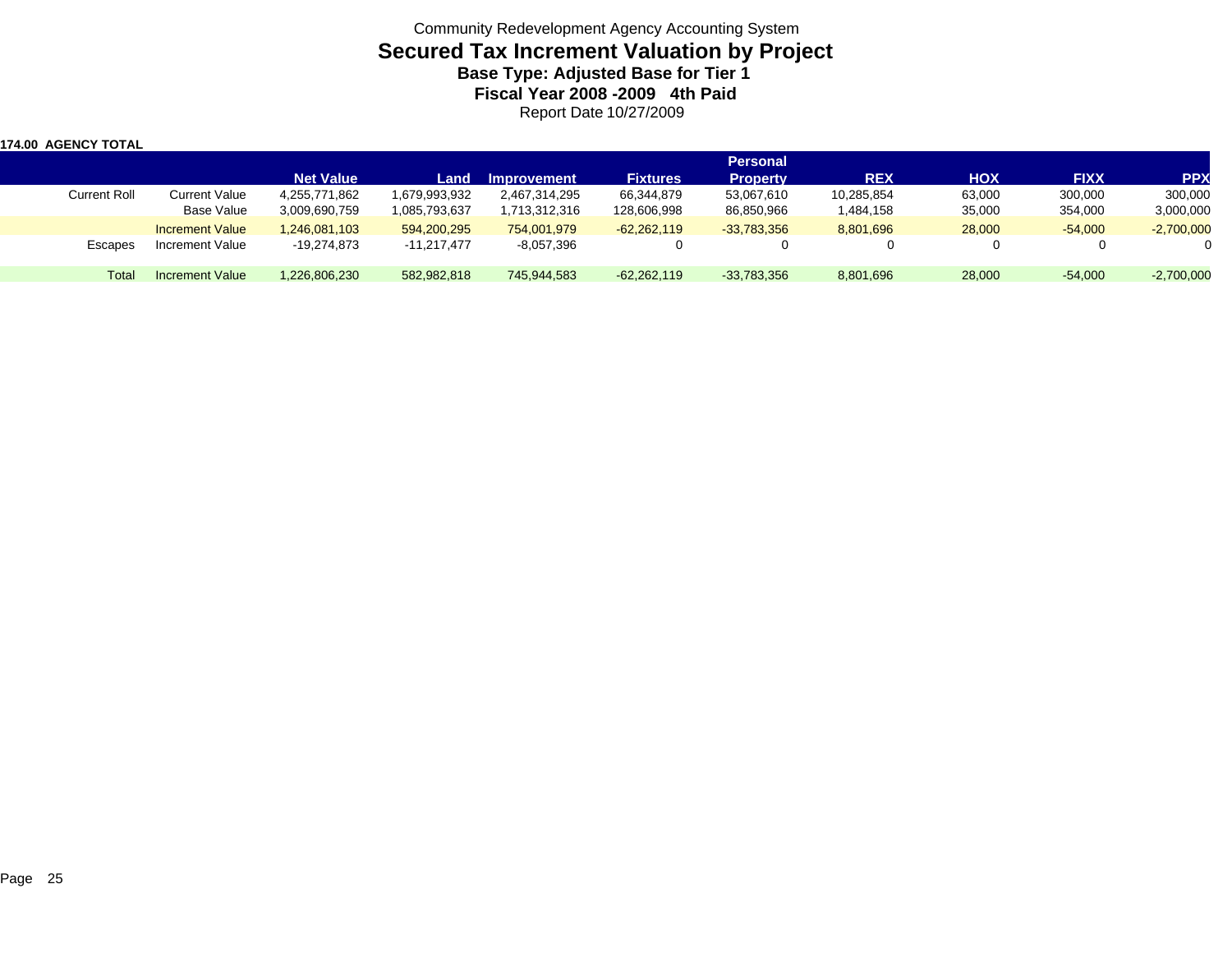# **Secured Tax Increment Valuation by Project**

**Base Type: Adjusted Base for Tier 1** 

**Fiscal Year 2008 -2009 4th Paid**

Report Date 10/27/2009

| 176.02 INGLEWOOD CRA - IN TOWN |                        |                  |              |                    | Base Year: 2001 - 2002 |                 |            |            |             |            |
|--------------------------------|------------------------|------------------|--------------|--------------------|------------------------|-----------------|------------|------------|-------------|------------|
|                                |                        |                  |              |                    |                        | <b>Personal</b> |            |            |             |            |
|                                |                        | <b>Net Value</b> | Land         | <b>Improvement</b> | <b>Fixtures</b>        | <b>Property</b> | <b>REX</b> | <b>HOX</b> | <b>FIXX</b> | <b>PPX</b> |
| <b>Current Roll</b>            | Current Value          | 134,577,950      | 90,142,805   | 75,626,880         | 342,913                | 1,341,171       | 32,695,919 | 63,000     |             | 116,900    |
|                                | Base Value             | 87,853,692       | 36,035,329   | 55,012,511         | 488,075                | 731,818         | 4,341,381  | 63,000     |             | 9,660      |
|                                | <b>Increment Value</b> | 46,724,258       | 54,107,476   | 20,614,369         | $-145.162$             | 609,353         | 28,354,538 | $\Omega$   | $\Omega$    | 107,240    |
| <b>Escapes</b>                 | <b>Increment Value</b> |                  | $\mathbf{0}$ | $\overline{0}$     | $\Omega$               | $\Omega$        | $\Omega$   | $\Omega$   |             | $\Omega$   |
|                                |                        |                  |              |                    |                        |                 |            |            |             |            |
| ACCT 176.02 Total              | <b>Increment Value</b> | 46,724,258       | 54,107,476   | 20,614,369         | $-145,162$             | 609,353         | 28,354,538 |            | $\Omega$    | 107,240    |

| 176.03  INGLEWOOD CRA - LA CIENEGA |                        |                  |              |                    | Base Year: 1997 - 1998 |                 |                |            |             |            |  |
|------------------------------------|------------------------|------------------|--------------|--------------------|------------------------|-----------------|----------------|------------|-------------|------------|--|
|                                    |                        |                  |              |                    |                        | <b>Personal</b> |                |            |             |            |  |
|                                    |                        | <b>Net Value</b> | Land         | <b>Improvement</b> | <b>Fixtures</b>        | <b>Property</b> | <b>REX</b>     | <b>HOX</b> | <b>FIXX</b> | <b>PPX</b> |  |
| <b>Current Roll</b>                | Current Value          | 50,009,975       | 11,886,691   | 38,123,284         |                        |                 |                |            |             | 0          |  |
|                                    | Base Value             | 52,681,472       | 2,869,253    | 50,220,638         |                        |                 | 408.419        |            |             | 0          |  |
|                                    | <b>Increment Value</b> | $-2,671,497$     | 9,017,438    | $-12,097,354$      |                        | $\overline{0}$  | $-408.419$     | $\Omega$   |             | $\Omega$   |  |
|                                    |                        |                  |              |                    |                        |                 |                |            |             |            |  |
| <b>Escapes</b>                     | <b>Increment Value</b> | $\Omega$         | $\mathbf{0}$ | $\Omega$           |                        | $\Omega$        | $\overline{0}$ | $\Omega$   | $\Omega$    | $\Omega$   |  |
|                                    |                        |                  |              |                    |                        |                 |                |            |             |            |  |
| ACCT 176.03 Total                  | Increment Value        | $-2,671,497$     | 9,017,438    | $-12,097,354$      | $\Omega$               | $\mathbf{0}$    | $-408,419$     | $\Omega$   | $\Omega$    | $\Omega$   |  |
|                                    |                        |                  |              |                    |                        |                 |                |            |             |            |  |

| 176.04 INGLEWOOD CRA - NORTH IND'L |                        |                  |            |             | Base Year: 2003 - 2004 |                 |            |            |                |            |
|------------------------------------|------------------------|------------------|------------|-------------|------------------------|-----------------|------------|------------|----------------|------------|
|                                    |                        |                  |            |             |                        | <b>Personal</b> |            |            |                |            |
|                                    |                        | <b>Net Value</b> | Land       | Improvement | <b>Fixtures</b>        | <b>Property</b> | <b>REX</b> | <b>HOX</b> | <b>FIXX</b>    | <b>PPX</b> |
| <b>Current Roll</b>                | Current Value          | 113.015.513      | 61,750,885 | 69,802,471  |                        | 360             | 18,087,403 | 450.800    | 0              |            |
|                                    | Base Value             | 86,685,661       | 45,820,014 | 40,726,372  | 289,379                | 255,896         |            | 406,000    | 0              |            |
|                                    | <b>Increment Value</b> | 26,329,852       | 15,930,871 | 29.076.099  | $-289,379$             | $-255.536$      | 18.087.403 | 44,800     | $\overline{0}$ | $\Omega$   |
|                                    |                        |                  |            |             |                        |                 |            |            |                |            |
| <b>Escapes</b>                     | <b>Increment Value</b> | $\Omega$         |            | $\Omega$    | $\Omega$               | $\mathbf{0}$    | $\Omega$   |            | $\overline{0}$ | $\Omega$   |
|                                    |                        |                  |            |             |                        |                 |            |            |                |            |
| ACCT 176.04 Total                  | Increment Value        | 26,329,852       | 15,930,871 | 29,076,099  | $-289,379$             | $-255,536$      | 18.087.403 | 44.800     | 0              |            |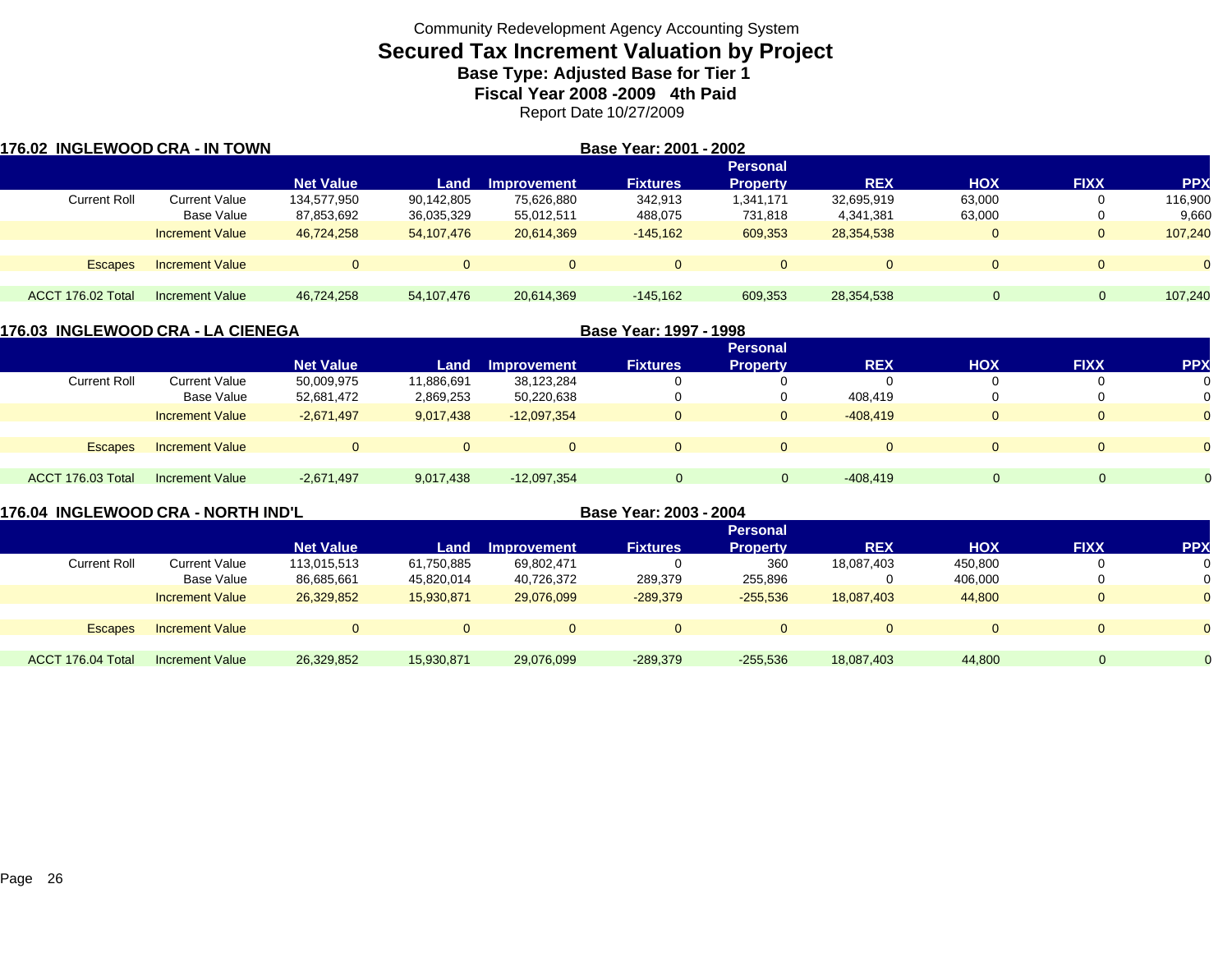# **Secured Tax Increment Valuation by Project**

**Base Type: Adjusted Base for Tier 1** 

**Fiscal Year 2008 -2009 4th Paid**

Report Date 10/27/2009

### **176.05 INGLEWOOD CRA - MANCHESTER/PRAIRIE**

**Base Year: 2003 - 2004**

|                     |                        |                  |             |                    |                 | Personal        |            |            |             |            |
|---------------------|------------------------|------------------|-------------|--------------------|-----------------|-----------------|------------|------------|-------------|------------|
|                     |                        | <b>Net Value</b> | Land        | <b>Improvement</b> | <b>Fixtures</b> | <b>Property</b> | <b>REX</b> | <b>HOX</b> | <b>FIXX</b> | <b>PPX</b> |
| <b>Current Roll</b> | Current Value          | 353.186.810      | 192,496,840 | 167,886,403        | 4,049,594       | 1,935,279       | 11,358,506 | 1,822,800  |             | $\Omega$   |
|                     | <b>Base Value</b>      | 261,727,976      | 87,933,639  | 141,846,630        | 2,225,813       | 31,825,158      | 381,264    | 1,722,000  |             |            |
|                     | <b>Increment Value</b> | 91,458,834       | 104,563,201 | 26,039,773         | 1,823,781       | $-29,889,879$   | 10.977.242 | 100,800    |             | $\Omega$   |
|                     |                        |                  |             |                    |                 |                 |            |            |             |            |
| <b>Escapes</b>      | <b>Increment Value</b> | 0                |             |                    |                 |                 | $\Omega$   |            |             |            |
|                     |                        |                  |             |                    |                 |                 |            |            |             |            |
| ACCT 176.05 Total   | <b>Increment Value</b> | 91,458,834       | 104,563,201 | 26,039,773         | 1,823,781       | $-29,889,879$   | 10.977.242 | 100,800    | 0           |            |
|                     |                        |                  |             |                    |                 |                 |            |            |             |            |

### **176.07 INGLEWOOD CRA - LA CIENEGA/76 ANNEX**

**Base Year: 1997 - 1998**

|                        |                  |            |             |                 | <b>Personal</b> |            |            |             |            |
|------------------------|------------------|------------|-------------|-----------------|-----------------|------------|------------|-------------|------------|
|                        | <b>Net Value</b> | Land       | Improvement | <b>Fixtures</b> | <b>Property</b> | <b>REX</b> | <b>HOX</b> | <b>FIXX</b> | <b>PPX</b> |
| <b>Current Value</b>   | 128,976,227      | 68,214,491 | 58,866,236  | 513,252         | 1,382,248       |            |            |             |            |
| Base Value             | 85,907,879       | 46,115,400 | 39,699,394  |                 | 93,085          |            |            |             |            |
| <b>Increment Value</b> | 43,068,348       | 22,099,091 | 19,166,842  | 513,252         | 1,289,163       |            |            |             |            |
|                        |                  |            |             |                 |                 |            |            |             |            |
| <b>Increment Value</b> | $\Omega$         |            | $\Omega$    |                 | $\Omega$        |            |            |             |            |
|                        |                  |            |             |                 |                 |            |            |             |            |
| <b>Increment Value</b> | 43,068,348       | 22,099,091 | 19,166,842  | 513,252         | 1,289,163       |            |            | $\Omega$    | 0          |
|                        |                  |            |             |                 |                 |            |            |             |            |

|                     |                        |                  |             |             |                 | <b>Personal</b> |            |            |             |            |
|---------------------|------------------------|------------------|-------------|-------------|-----------------|-----------------|------------|------------|-------------|------------|
|                     |                        | <b>Net Value</b> | Land        | Improvement | <b>Fixtures</b> | <b>Property</b> | <b>REX</b> | <b>HOX</b> | <b>FIXX</b> | <b>PPX</b> |
| <b>Current Roll</b> | <b>Current Value</b>   | 779.766.475      | 424,491,712 | 410.305.274 | 4,905,759       | 4,659,058       | 62,141,828 | 2,336,600  |             | 116,900    |
|                     | Base Value             | 574.856.680      | 218,773,635 | 327.505.545 | 3,003,267       | 32,905,957      | 5,131,064  | 2,191,000  |             | 9,660      |
|                     | <b>Increment Value</b> | 204.909.795      | 205.718.077 | 82.799.729  | 1,902,492       | $-28.246.899$   | 57.010.764 | 145,600    |             | 107,240    |
| Escapes             | Increment Value        |                  |             |             |                 | 0               |            |            |             |            |
| Totai               | <b>Increment Value</b> | 204,909,795      | 205,718,077 | 82,799,729  | 1,902,492       | $-28,246,899$   | 57,010,764 | 145,600    |             | 107,240    |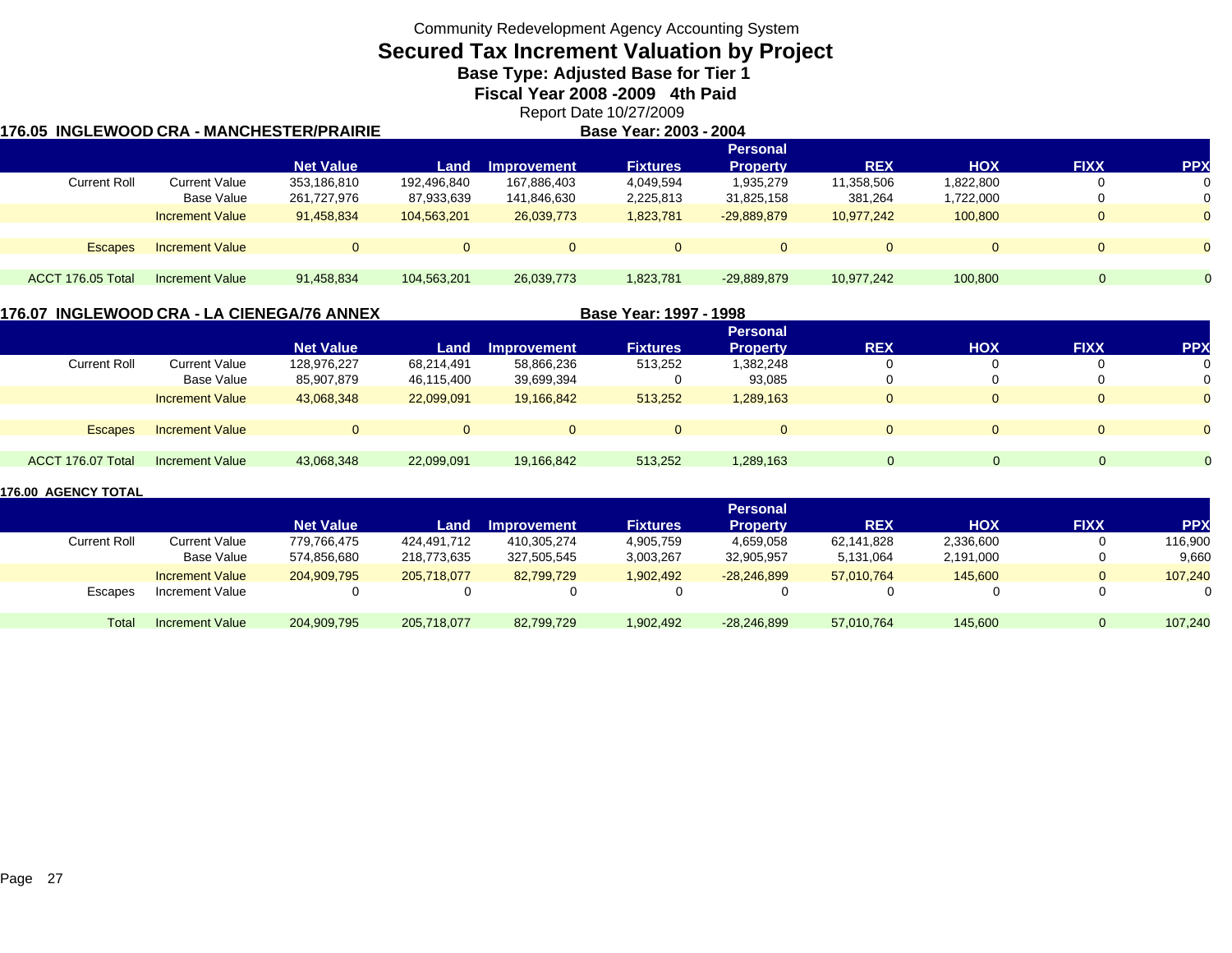# **Secured Tax Increment Valuation by Project**

**Base Type: Adjusted Base for Tier 1** 

**Fiscal Year 2008 -2009 4th Paid**

Report Date 10/27/2009

|                   | 177.04 IRWINDALE CRA - INDUSTRIAL |                  |             |                    | Base Year: 2004 - 2005 |                 |            |            |             |              |
|-------------------|-----------------------------------|------------------|-------------|--------------------|------------------------|-----------------|------------|------------|-------------|--------------|
|                   |                                   |                  |             |                    |                        | <b>Personal</b> |            |            |             |              |
|                   |                                   | <b>Net Value</b> | Land        | <b>Improvement</b> | <b>Fixtures</b>        | <b>Property</b> | <b>REX</b> | <b>HOX</b> | <b>FIXX</b> | <b>PPX</b>   |
| Current Roll      | Current Value                     | 1,488,384,474    | 613,977,525 | 631,683,215        | 209,349,433            | 49,730,038      | 15,932,937 | 422.800    |             | 0            |
|                   | Base Value                        | 999,116,888      | 276,339,417 | 492,933,920        | 187,728,441            | 44,145,963      | 1,750,853  | 280,000    | 0           | 0            |
|                   | <b>Increment Value</b>            | 489,267,586      | 337,638,108 | 138,749,295        | 21,620,992             | 5,584,075       | 14,182,084 | 142,800    | $\Omega$    | $\mathbf{0}$ |
|                   |                                   |                  |             |                    |                        |                 |            |            |             |              |
| <b>Escapes</b>    | <b>Increment Value</b>            | 7,166,469        | 5,560,781   | 1.605.688          | $\Omega$               | $\overline{0}$  |            | $\Omega$   | $\Omega$    | $\mathbf{0}$ |
|                   |                                   |                  |             |                    |                        |                 |            |            |             |              |
| ACCT 177.04 Total | Increment Value                   | 496,434,055      | 343,198,889 | 140,354,983        | 21,620,992             | 5,584,075       | 14,182,084 | 142,800    |             |              |
|                   |                                   |                  |             |                    |                        |                 |            |            |             |              |

|                     |                        |                  |             |                    |                 | <b>Personal</b> |            |            |                |              |
|---------------------|------------------------|------------------|-------------|--------------------|-----------------|-----------------|------------|------------|----------------|--------------|
|                     |                        | <b>Net Value</b> | Land        | <b>Improvement</b> | <b>Fixtures</b> | <b>Property</b> | <b>REX</b> | <b>HOX</b> | <b>FIXX</b>    | <b>PPX</b>   |
| <b>Current Roll</b> | <b>Current Value</b>   | 1,488,384,474    | 613.977.525 | 631,683,215        | 209,349,433     | 49,730,038      | 15,932,937 | 422.800    | $\mathbf{0}$   | $\mathbf{0}$ |
|                     | Base Value             | 999,116,888      | 276,339,417 | 492,933,920        | 187,728,441     | 44,145,963      | 1,750,853  | 280,000    | $\Omega$       | $\Omega$     |
|                     | <b>Increment Value</b> | 489,267,586      | 337,638,108 | 138,749,295        | 21,620,992      | 5,584,075       | 14,182,084 | 142,800    | $\overline{0}$ | $\Omega$     |
| Escapes             | Increment Value        | 7,166,469        | 5,560,781   | 1,605,688          |                 |                 |            |            | 0              | 0            |
| Total               | <b>Increment Value</b> | 496,434,055      | 343,198,889 | 140,354,983        | 21,620,992      | 5,584,075       | 14,182,084 | 142,800    | 0              |              |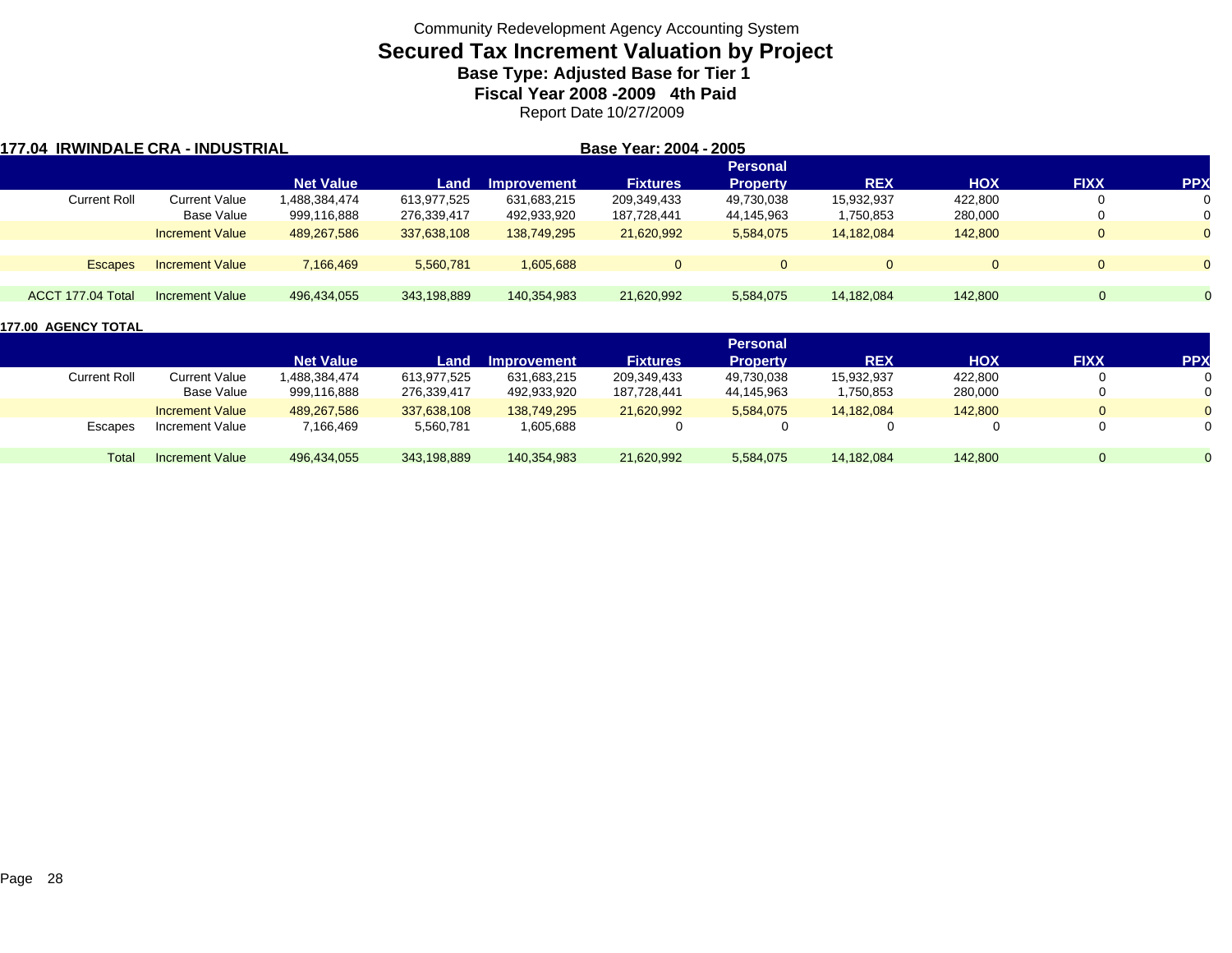# **Secured Tax Increment Valuation by Project**

**Base Type: Adjusted Base for Tier 1** 

**Fiscal Year 2008 -2009 4th Paid**

Report Date 10/27/2009

| 182.02  LA MIRADA CRA - IND'L COMMERCIAL |                        |                  |             |                    | Base Year: 2004 - 2005 |                 |              |            |              |                |
|------------------------------------------|------------------------|------------------|-------------|--------------------|------------------------|-----------------|--------------|------------|--------------|----------------|
|                                          |                        |                  |             |                    |                        | <b>Personal</b> |              |            |              |                |
|                                          |                        | <b>Net Value</b> | Land        | <b>Improvement</b> | <b>Fixtures</b>        | <b>Property</b> | <b>REX</b>   | <b>HOX</b> | <b>FIXX</b>  | <b>PPX</b>     |
| <b>Current Roll</b>                      | Current Value          | 549,710,855      | 254,504,116 | 289,943,058        | 3,081,962              | 3,342,319       |              | .160,600   |              |                |
|                                          | Base Value             | 418,867,603      | 181,416,394 | 230,634,793        | 3,939,325              | 3,990,091       |              | 1,113,000  |              | 0              |
|                                          | <b>Increment Value</b> | 130,843,252      | 73.087.722  | 59,308,265         | $-857,363$             | $-647.772$      | U            | 47,600     |              | $\Omega$       |
| <b>Escapes</b>                           | <b>Increment Value</b> | 725,322          | 624,322     | 101.000            | $\mathbf 0$            |                 | $\Omega$     |            | $\mathbf{0}$ | $\overline{0}$ |
|                                          |                        |                  |             |                    |                        |                 |              |            |              |                |
| ACCT 182.02 Total                        | Increment Value        | 131.568.574      | 73,712,044  | 59,409,265         | $-857,363$             | $-647,772$      | $\mathbf{0}$ | 47.600     | $\mathbf{0}$ |                |

| 182.03  LA MIRADA CRA - VALLEY VIEW |                        |                  |            |             | Base Year: 2004 - 2005 |                 |            |            |             |            |
|-------------------------------------|------------------------|------------------|------------|-------------|------------------------|-----------------|------------|------------|-------------|------------|
|                                     |                        |                  |            |             |                        | <b>Personal</b> |            |            |             |            |
|                                     |                        | <b>Net Value</b> | Land       | Improvement | <b>Fixtures</b>        | <b>Property</b> | <b>REX</b> | <b>XOH</b> | <b>FIXX</b> | <b>PPX</b> |
| <b>Current Roll</b>                 | Current Value          | 50,354,500       | 16,219,046 | 32,987,294  | 467.794                | 680,366         |            |            | 0           | 0          |
|                                     | Base Value             | 40,658,349       | 12,802,166 | 26,908,554  | 434,840                | 512,789         |            |            | 0           | 0          |
|                                     | <b>Increment Value</b> | 9,696,151        | 3,416,880  | 6,078,740   | 32,954                 | 167,577         |            | $\Omega$   | $\Omega$    | $\Omega$   |
|                                     |                        |                  |            |             |                        |                 |            |            |             |            |
| Escapes                             | <b>Increment Value</b> |                  | $\Omega$   | $\Omega$    |                        | $\mathbf{0}$    |            | $\Omega$   | $\Omega$    | $\Omega$   |
|                                     |                        |                  |            |             |                        |                 |            |            |             |            |
| ACCT 182.03 Total                   | Increment Value        | 9,696,151        | 3,416,880  | 6,078,740   | 32,954                 | 167.577         | $\Omega$   | $\Omega$   | $\Omega$    |            |
|                                     |                        |                  |            |             |                        |                 |            |            |             |            |

|                   | 182.04 LA MIRADA CRA - BCH BLVD |                  |             |                    | Base Year: 2004 - 2005 |                 |            |              |              |            |
|-------------------|---------------------------------|------------------|-------------|--------------------|------------------------|-----------------|------------|--------------|--------------|------------|
|                   |                                 |                  |             |                    |                        | <b>Personal</b> |            |              |              |            |
|                   |                                 | <b>Net Value</b> | Land        | <b>Improvement</b> | <b>Fixtures</b>        | <b>Property</b> | <b>REX</b> | <b>HOX</b>   | <b>FIXX</b>  | <b>PPX</b> |
| Current Roll      | Current Value                   | 321,382,657      | 163,958,873 | 171,187,221        |                        | 48,300          | 10,920,337 | 2,843,400    | 0            | 48,000     |
|                   | Base Value                      | 205, 167, 169    | 83,978,843  | 122,876,426        |                        | 108.100         |            | 1,796,200    | 0            | 0          |
|                   | <b>Increment Value</b>          | 116.215.488      | 79.980.030  | 48.310.795         | 0                      | $-59.800$       | 10,920,337 | 1.047.200    | 0            | 48,000     |
|                   |                                 |                  |             |                    |                        |                 |            |              |              |            |
| <b>Escapes</b>    | <b>Increment Value</b>          |                  | $\Omega$    | $\Omega$           | $\Omega$               |                 | 0          | $\mathbf{0}$ | $\mathbf{0}$ |            |
|                   |                                 |                  |             |                    |                        |                 |            |              |              |            |
| ACCT 182.04 Total | Increment Value                 | 116,215,488      | 79,980,030  | 48,310,795         | 0                      | $-59,800$       | 10,920,337 | 1,047,200    | $\Omega$     | 48,000     |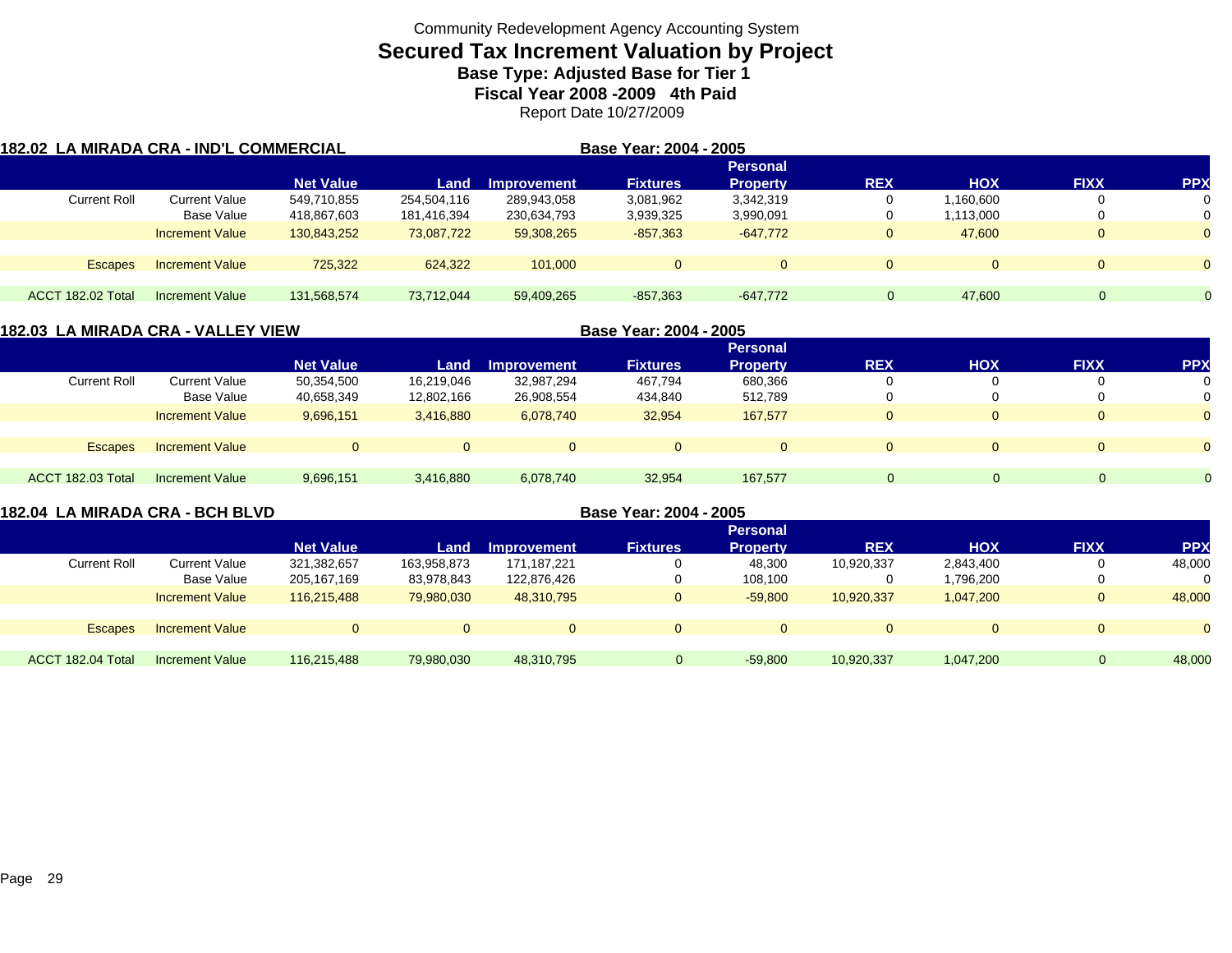Community Redevelopment Agency Accounting System **Secured Tax Increment Valuation by Project Base Type: Adjusted Base for Tier 1 Fiscal Year 2008 -2009 4th Paid** Report Date 10/27/2009

| <b>182.00 AGENCY TOTAL</b> |                        |                  |             |                    |                 |                 |            |            |              |        |
|----------------------------|------------------------|------------------|-------------|--------------------|-----------------|-----------------|------------|------------|--------------|--------|
|                            |                        |                  |             |                    |                 | <b>Personal</b> |            |            |              |        |
|                            |                        | <b>Net Value</b> | Land        | <b>Improvement</b> | <b>Fixtures</b> | <b>Property</b> | <b>REX</b> | <b>HOX</b> | <b>FIXX</b>  | PP)    |
| <b>Current Roll</b>        | <b>Current Value</b>   | 921,448,012      | 434,682,035 | 494,117,573        | 3,549,756       | 4,070,985       | 10,920,337 | 4,004,000  | 0            | 48,000 |
|                            | Base Value             | 664,693,121      | 278,197,403 | 380,419,773        | 4,374,165       | 4,610,980       |            | 2,909,200  | $\mathbf{0}$ |        |
|                            | <b>Increment Value</b> | 256.754.891      | 156.484.632 | 113.697.800        | $-824.409$      | $-539.995$      | 10,920,337 | 1,094,800  | $\mathbf{0}$ | 48,000 |
| Escapes                    | Increment Value        | 725,322          | 624,322     | 101,000            |                 |                 |            |            | 0            |        |
| Total                      | <b>Increment Value</b> | 257,480,213      | 157,108,954 | 113,798,800        | $-824,409$      | $-539,995$      | 10,920,337 | 1,094,800  | $\Omega$     | 48,000 |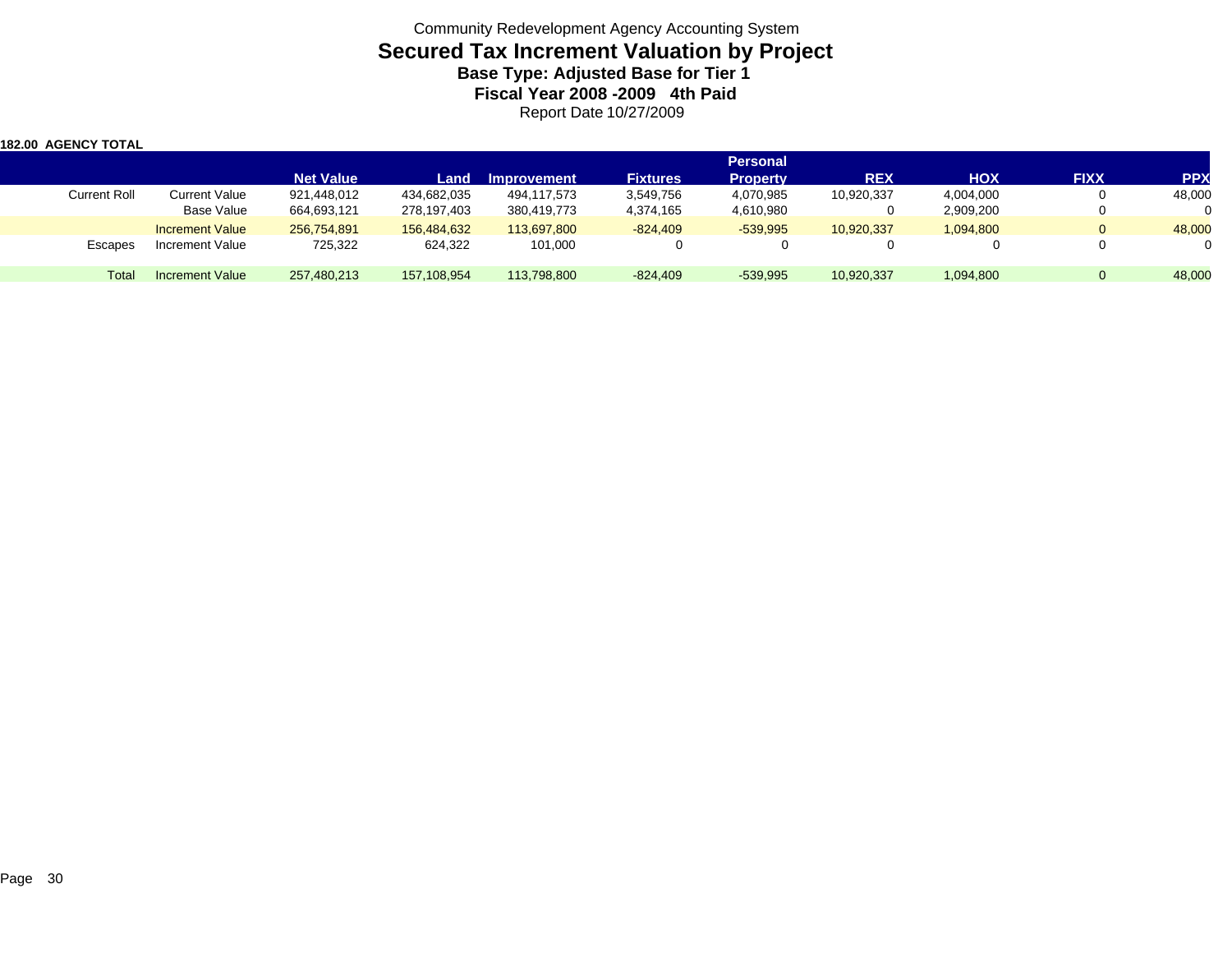# **Secured Tax Increment Valuation by Project**

**Base Type: Adjusted Base for Tier 1** 

**Fiscal Year 2008 -2009 4th Paid**

Report Date 10/27/2009

| 184.02  LONG BEACH CRA - WEST BEACH |                        |                  |            |                    | Base Year: 2004 - 2005 |                 |              |            |              |            |
|-------------------------------------|------------------------|------------------|------------|--------------------|------------------------|-----------------|--------------|------------|--------------|------------|
|                                     |                        |                  |            |                    |                        | <b>Personal</b> |              |            |              |            |
|                                     |                        | <b>Net Value</b> | Land       | <b>Improvement</b> | <b>Fixtures</b>        | <b>Property</b> | <b>REX</b>   | <b>HOX</b> | <b>FIXX</b>  | <b>PPX</b> |
| <b>Current Roll</b>                 | Current Value          | 164,021,227      | 43,163,552 | 120.857.675        |                        |                 |              |            |              | 0          |
|                                     | Base Value             | 106,760,424      | 24,030,996 | 82,707,428         |                        | 22,000          |              |            |              | 0          |
|                                     | <b>Increment Value</b> | 57,260,803       | 19,132,556 | 38,150,247         | $\overline{0}$         | $-22.000$       | $\mathbf{0}$ |            | $\mathbf{0}$ | $\Omega$   |
| Escapes                             | <b>Increment Value</b> |                  | 0          | $\Omega$           | $\Omega$               | $\Omega$        | $\Omega$     |            | $\Omega$     | $\Omega$   |
|                                     |                        |                  |            |                    |                        |                 |              |            |              |            |
| ACCT 184.02 Total                   | <b>Increment Value</b> | 57,260,803       | 19,132,556 | 38,150,247         | $\Omega$               | $-22,000$       | $\Omega$     |            | $\Omega$     |            |

| 184.03  LONG BEACH CRA - POLY HIGH |                        |                  |            |                    | Base Year: 2004 - 2005 |                 |                |            |                |            |  |
|------------------------------------|------------------------|------------------|------------|--------------------|------------------------|-----------------|----------------|------------|----------------|------------|--|
|                                    |                        |                  |            |                    |                        | <b>Personal</b> |                |            |                |            |  |
|                                    |                        | <b>Net Value</b> | Land       | <b>Improvement</b> | <b>Fixtures</b>        | <b>Property</b> | <b>REX</b>     | <b>HOX</b> | <b>FIXX</b>    | <b>PPX</b> |  |
| <b>Current Roll</b>                | Current Value          | 93,571,626       | 64,523,312 | 31,639,075         | 24,612                 | 39,200          | 2,332,573      | 322,000    |                | 0          |  |
|                                    | Base Value             | 35,207,073       | 12,916,341 | 24,252,925         | 26,729                 | 58,475          | 1,711,397      | 336,000    |                | 0          |  |
|                                    | <b>Increment Value</b> | 58,364,553       | 51,606,971 | 7,386,150          | $-2,117$               | $-19,275$       | 621,176        | $-14.000$  | $\overline{0}$ | $\Omega$   |  |
|                                    |                        |                  |            |                    |                        |                 |                |            |                |            |  |
| Escapes                            | <b>Increment Value</b> | $\Omega$         | $\Omega$   |                    |                        | $\Omega$        | $\overline{0}$ | $\Omega$   | $\Omega$       | $\Omega$   |  |
|                                    |                        |                  |            |                    |                        |                 |                |            |                |            |  |
| ACCT 184.03 Total                  | Increment Value        | 58,364,553       | 51,606,971 | 7,386,150          | $-2,117$               | $-19.275$       | 621,176        | $-14.000$  | $\Omega$       |            |  |
|                                    |                        |                  |            |                    |                        |                 |                |            |                |            |  |

**184.05 LONG BEACH CRA - WEST L.B.IND'L**

**Base Year: 2004 - 2005**

|                     |                        |                  |             |                    |                 | <b>Personal</b> |            |              |              |                |
|---------------------|------------------------|------------------|-------------|--------------------|-----------------|-----------------|------------|--------------|--------------|----------------|
|                     |                        | <b>Net Value</b> | Land        | <b>Improvement</b> | <b>Fixtures</b> | <b>Property</b> | <b>REX</b> | <b>HOX</b>   | <b>FIXX</b>  | <b>PPX</b>     |
| <b>Current Roll</b> | Current Value          | 1,102,084,304    | 663,140,080 | 306,125,601        | 130,519,832     | 2,597,601       | 298,810    |              | <sup>0</sup> | 0              |
|                     | <b>Base Value</b>      | 266,529,205      | 116,529,127 | 85,680,625         | 60,127,427      | 4,195,285       |            | 3,259        |              | 0              |
|                     | <b>Increment Value</b> | 835,555,099      | 546,610,953 | 220.444.976        | 70,392,405      | $-1.597.684$    | 298,810    | $-3,259$     | 0            | $\overline{0}$ |
|                     |                        |                  |             |                    |                 |                 |            |              |              |                |
| <b>Escapes</b>      | <b>Increment Value</b> | 60,037,047       | 43,885,125  | 14,935,194         | 1,216,728       | 0               |            | $\mathbf{0}$ | U            | $\overline{0}$ |
|                     |                        |                  |             |                    |                 |                 |            |              |              |                |
| ACCT 184.05 Total   | <b>Increment Value</b> | 895,592,146      | 590,496,078 | 235,380,170        | 71,609,133      | $-1,597,684$    | 298,810    | $-3,259$     | $\Omega$     | $\Omega$       |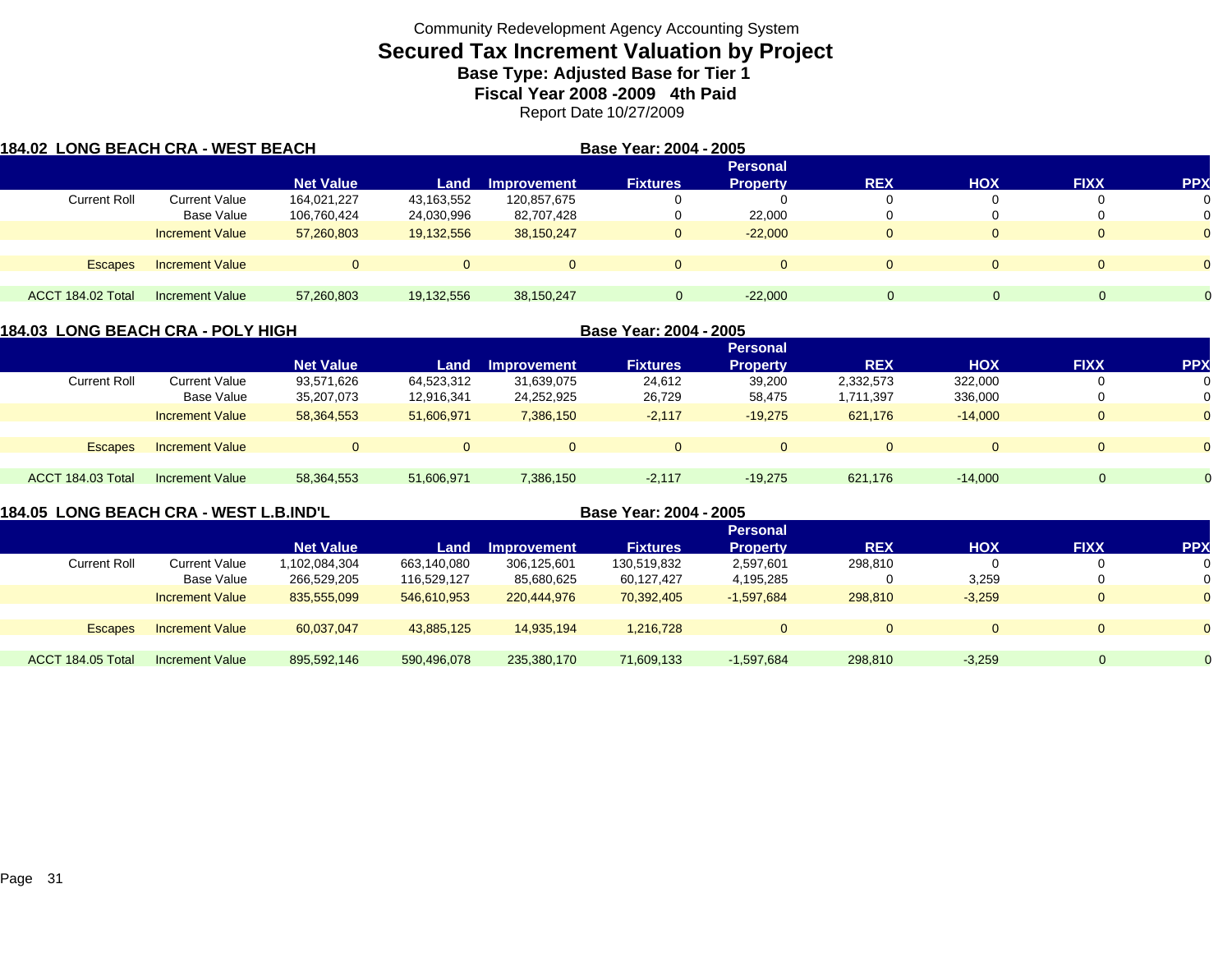Community Redevelopment Agency Accounting System **Secured Tax Increment Valuation by Project Base Type: Adjusted Base for Tier 1 Fiscal Year 2008 -2009 4th Paid** Report Date 10/27/2009

| <b>184.00 AGENCY TOTAL</b> |                        |                  |             |                    |                 |                 |            |            |                |            |
|----------------------------|------------------------|------------------|-------------|--------------------|-----------------|-----------------|------------|------------|----------------|------------|
|                            |                        |                  |             |                    |                 | <b>Personal</b> |            |            |                |            |
|                            |                        | <b>Net Value</b> | Land        | <b>Improvement</b> | <b>Fixtures</b> | <b>Property</b> | <b>REX</b> | <b>HOX</b> | <b>FIXX</b>    | <b>PPX</b> |
| Current Roll               | Current Value          | 1,359,677,157    | 770,826,944 | 458,622,351        | 130,544,444     | 2,636,801       | 2,631,383  | 322,000    | 0              |            |
|                            | Base Value             | 408,496,702      | 153,476,464 | 192,640,978        | 60,154,156      | 4,275,760       | 1,711,397  | 339,259    | 0              |            |
|                            | <b>Increment Value</b> | 951,180,455      | 617,350,480 | 265,981,373        | 70,390,288      | $-1,638,959$    | 919,986    | $-17.259$  | $\overline{0}$ |            |
| Escapes                    | Increment Value        | 60,037,047       | 43,885,125  | 14,935,194         | 1,216,728       |                 |            |            | 0              |            |
| Total                      | Increment Value        | 1,011,217,502    | 661,235,605 | 280,916,567        | 71,607,016      | $-1,638,959$    | 919,986    | $-17.259$  | $\Omega$       |            |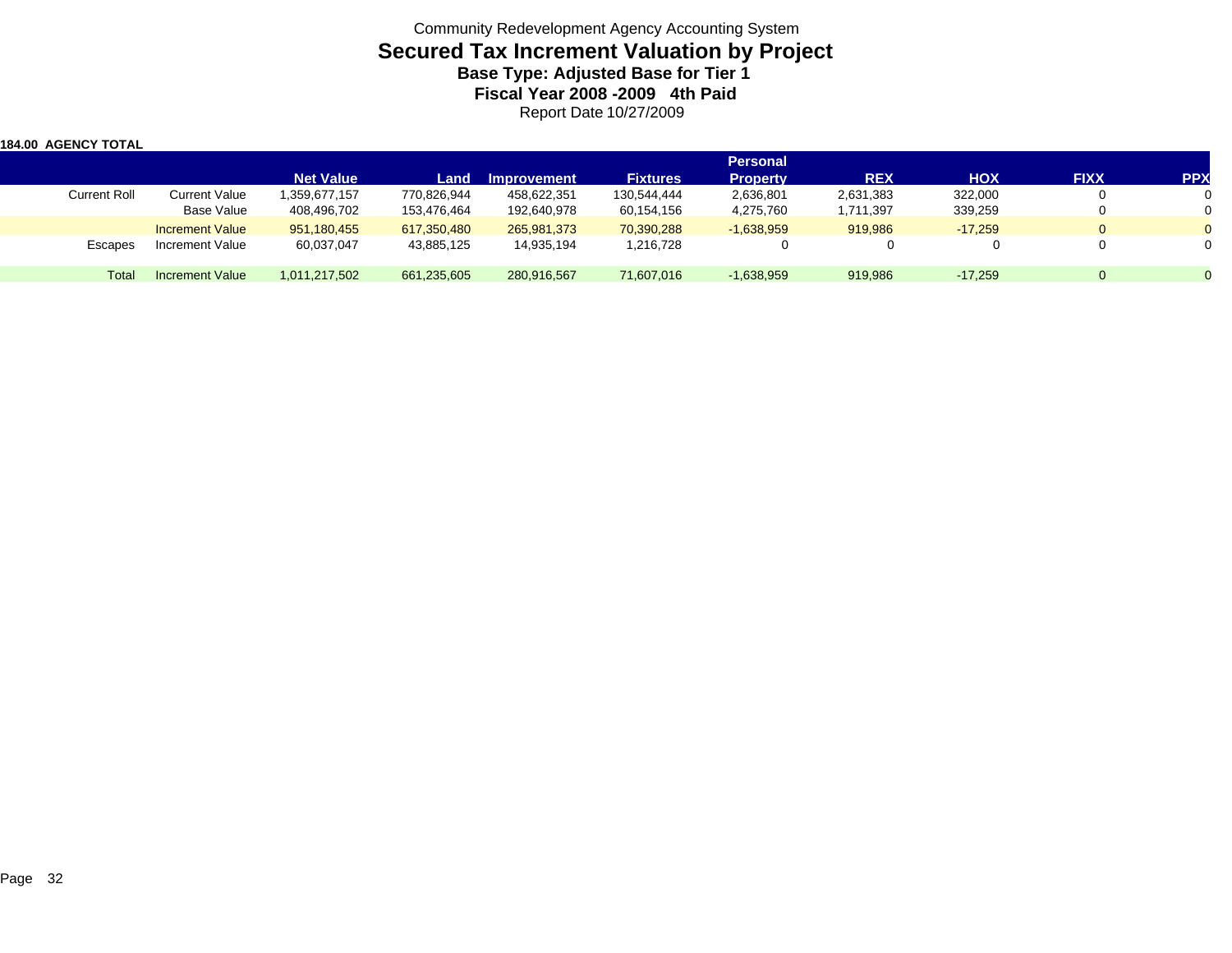### **Secured Tax Increment Valuation by Project**

**Base Type: Adjusted Base for Tier 1** 

**Fiscal Year 2008 -2009 4th Paid**

Report Date 10/27/2009

| 188.03 L.A. CITY CRA - LITTLE TOKYO |                        |                  |                 |             | Base Year: 2004 - 2005 |                 |            |            |             |            |  |  |
|-------------------------------------|------------------------|------------------|-----------------|-------------|------------------------|-----------------|------------|------------|-------------|------------|--|--|
|                                     |                        |                  | <b>Personal</b> |             |                        |                 |            |            |             |            |  |  |
|                                     |                        | <b>Net Value</b> | Land            | Improvement | <b>Fixtures</b>        | <b>Property</b> | <b>REX</b> | <b>HOX</b> | <b>FIXX</b> | <b>PPX</b> |  |  |
| <b>Current Roll</b>                 | Current Value          | 424,036,199      | 178.486.406     | 305,608,538 | 690.145                | 1,320,328       | 60,500,618 | 768.600    | 275,000     | 525,000    |  |  |
|                                     | Base Value             | 265,332,343      | 76,543,096      | 200,400,979 | 2,346,513              | 1,956,429       | 15,087,074 | 628,600    | 150,000     | 49,000     |  |  |
|                                     | <b>Increment Value</b> | 158,703,856      | 101,943,310     | 105.207.559 | $-1,656,368$           | $-636.101$      | 45.413.544 | 140,000    | 125,000     | 476,000    |  |  |
| <b>Escapes</b>                      | <b>Increment Value</b> | $\Omega$         | 0               | $\Omega$    | $\Omega$               | $\Omega$        |            |            |             |            |  |  |
|                                     |                        |                  |                 |             |                        |                 |            |            |             |            |  |  |
| ACCT 188.03 Total                   | Increment Value        | 158,703,856      | 101,943,310     | 105,207,559 | $-1,656,368$           | $-636.101$      | 45.413.544 | 140.000    | 125,000     | 476,000    |  |  |

| 188.04 L.A. CITY CRA - NORMANDIE |                        |                  |                 | Base Year: 2004 - 2005 |                 |                 |            |            |             |            |  |  |  |  |
|----------------------------------|------------------------|------------------|-----------------|------------------------|-----------------|-----------------|------------|------------|-------------|------------|--|--|--|--|
|                                  |                        |                  | <b>Personal</b> |                        |                 |                 |            |            |             |            |  |  |  |  |
|                                  |                        | <b>Net Value</b> | Land            | Improvement            | <b>Fixtures</b> | <b>Property</b> | <b>REX</b> | <b>HOX</b> | <b>FIXX</b> | <b>PPX</b> |  |  |  |  |
| <b>Current Roll</b>              | Current Value          | 274,673,387      | 191.891.606     | 110,062,040            |                 | 140.800         | 25,097,759 | 2,276,400  |             | 46,900     |  |  |  |  |
|                                  | Base Value             | 132,611,246      | 75,957,983      | 77,747,860             | 305,421         | 153,482         | 19,324,437 | 2,160,963  | 15,000      | 53,100     |  |  |  |  |
|                                  | <b>Increment Value</b> | 142.062.141      | 115,933,623     | 32,314,180             | $-305,421$      | $-12,682$       | 5,773,322  | 115,437    | $-15,000$   | $-6,200$   |  |  |  |  |
|                                  |                        |                  |                 |                        |                 |                 |            |            |             |            |  |  |  |  |
| <b>Escapes</b>                   | <b>Increment Value</b> | 865.265          | 775.791         | 54.474                 | $\Omega$        | $\mathbf{0}$    | $\Omega$   | $-35.000$  | $\Omega$    |            |  |  |  |  |
|                                  |                        |                  |                 |                        |                 |                 |            |            |             |            |  |  |  |  |
| ACCT 188.04 Total                | Increment Value        | 142,927,406      | 116.709.414     | 32,368,654             | $-305,421$      | $-12,682$       | 5,773,322  | 80,437     | $-15,000$   | $-6,200$   |  |  |  |  |
|                                  |                        |                  |                 |                        |                 |                 |            |            |             |            |  |  |  |  |

|                     | 188.05 L.A. CITY CRA - BEACON |                  |            |                    | Base Year: 2004 - 2005 |                 |            |            |                |            |  |  |  |
|---------------------|-------------------------------|------------------|------------|--------------------|------------------------|-----------------|------------|------------|----------------|------------|--|--|--|
|                     |                               | <b>Personal</b>  |            |                    |                        |                 |            |            |                |            |  |  |  |
|                     |                               | <b>Net Value</b> | /Land      | <b>Improvement</b> | <b>Fixtures</b>        | <b>Property</b> | <b>REX</b> | <b>HOX</b> | <b>FIXX</b>    | <b>PPX</b> |  |  |  |
| <b>Current Roll</b> | Current Value                 | 143,678,613      | 46,769,382 | 106,005,770        |                        |                 | 8,833,339  | 263,200    |                |            |  |  |  |
|                     | Base Value                    | 76,320,178       | 12,582,341 | 63,561,628         | 69,361                 | 106,848         |            |            |                |            |  |  |  |
|                     | <b>Increment Value</b>        | 67,358,435       | 34,187,041 | 42,444,142         | $-69,361$              | $-106,848$      | 8,833,339  | 263,200    | $\mathbf{0}$   |            |  |  |  |
|                     |                               |                  |            |                    |                        |                 |            |            |                |            |  |  |  |
| <b>Escapes</b>      | <b>Increment Value</b>        |                  | $\Omega$   | $\Omega$           | $\Omega$               |                 |            |            | $\overline{0}$ |            |  |  |  |
|                     |                               |                  |            |                    |                        |                 |            |            |                |            |  |  |  |
| ACCT 188.05 Total   | <b>Increment Value</b>        | 67,358,435       | 34,187,041 | 42.444.142         | $-69,361$              | $-106.848$      | 8,833,339  | 263,200    | $\mathbf 0$    |            |  |  |  |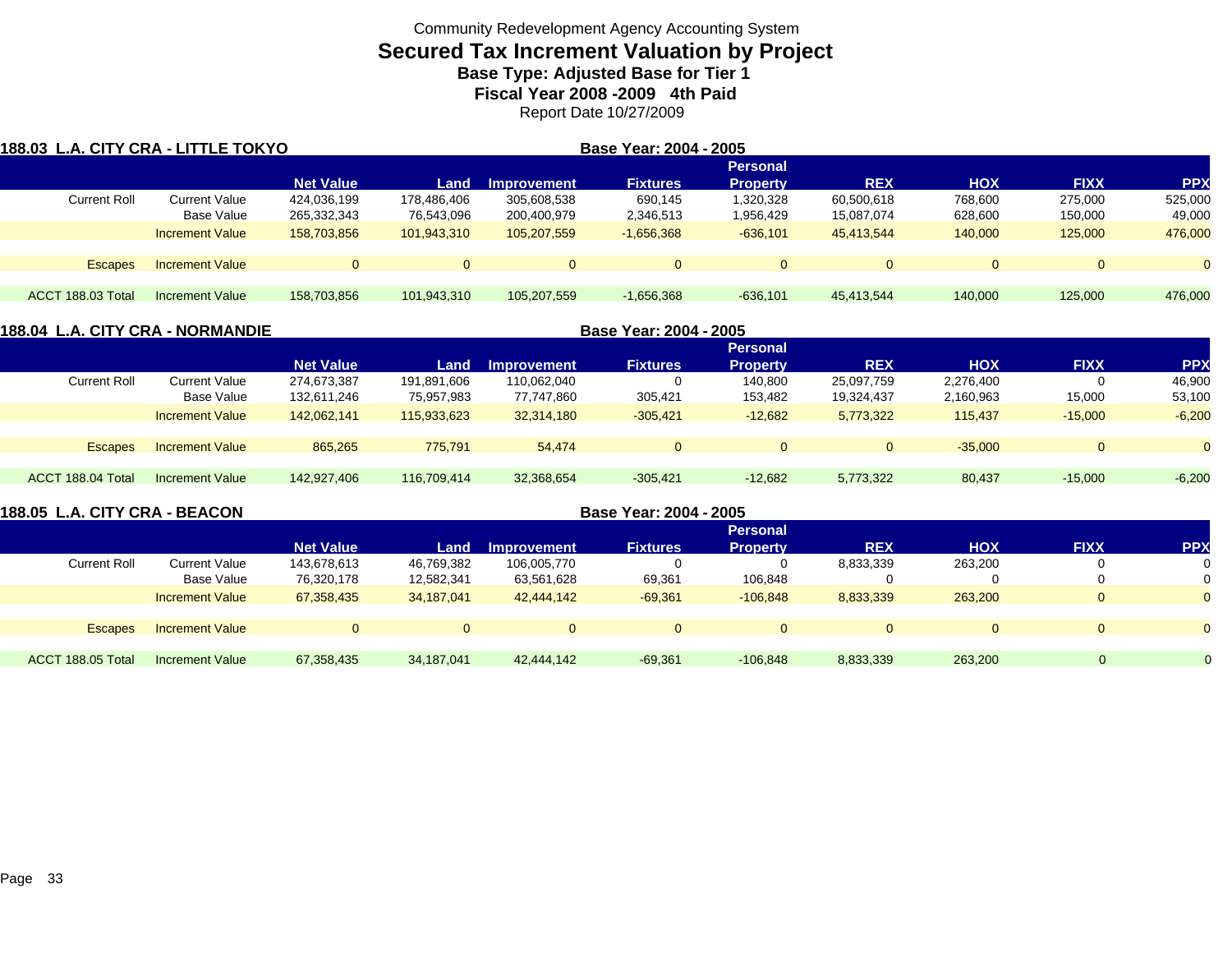# **Secured Tax Increment Valuation by Project**

**Base Type: Adjusted Base for Tier 1** 

**Fiscal Year 2008 -2009 4th Paid**

Report Date 10/27/2009<br>**Base Year: 2004 - 2005** 

#### **188.07 L.A. CITY CRA - PICO UNION # 1 Base Year: 2004 - 2005 Personal Net Value Land Improvement Fixtures Property REX HOX FIXX PPX** Current Roll Current Value 185,176,989 135,120,953 96,075,843 15,000 151,750 44,672,483 1,419,574 15,000 79,500 Base Value 130,498,462 70,080,507 76,289,808 14,000 178,850 14,683,529 1,328,574 0 52,600 Increment Value 54,678,527 65,040,446 19,786,035 1,000 -27,100 29,988,954 91,000 15,000 26,900 Escapes Increment Value -3,931,414 134,022 -68,298 0 15,000 4,012,138 0 0 ACCT 188.07 TotalIncrement Value 50,747,113 65,174,468 19,717,737 1,000 -12,100 34,001,092 91,000 15,000 26,900

### **188.08 L.A. CITY CRA - BUNKER HILL**

**Base Year: 2004 - 2005**

|                   |                        |                  |             |                    |                 | <b>Personal</b> |             |            |              |            |
|-------------------|------------------------|------------------|-------------|--------------------|-----------------|-----------------|-------------|------------|--------------|------------|
|                   |                        | <b>Net Value</b> | Land        | <b>Improvement</b> | <b>Fixtures</b> | <b>Property</b> | <b>REX</b>  | <b>HOX</b> | <b>FIXX</b>  | <b>PPX</b> |
| Current Roll      | Current Value          | 2,805,945,372    | 620,819,658 | 2,387,277,375      | 133,100         | 1,684,217       | 201,478,879 | .580,600   | 133,100      | 776,399    |
|                   | <b>Base Value</b>      | 950,952,646.     | 388,316,347 | 1,574,300,601      | 11,337,218      | 9,500,888       | 31,095,408  | 1,407,000  | $\mathbf{0}$ |            |
|                   | <b>Increment Value</b> | 854,992,726      | 232,503,311 | 812.976.774        | $-11,204,118$   | $-7,816,671$    | 170.383.471 | 173,600    | 133,100      | 776,399    |
|                   |                        |                  |             |                    |                 |                 |             |            |              |            |
| <b>Escapes</b>    | <b>Increment Value</b> | 31,360,960       | 13,532,652  | 17.814.308         | $\Omega$        | $\Omega$        |             | $-14.000$  | $\Omega$     | $\Omega$   |
|                   |                        |                  |             |                    |                 |                 |             |            |              |            |
| ACCT 188.08 Total | <b>Increment Value</b> | 886,353,686      | 246,035,963 | 830,791,082        | $-11,204,118$   | $-7,816,671$    | 170,383,471 | 159,600    | 133,100      | 776,399    |
|                   |                        |                  |             |                    |                 |                 |             |            |              |            |

**188.09 L.A. CITY CRA - EXPOSITION/UNIVERISTY PARK RP**

**Base Year: 2004 - 2005**

|                     |                        |                  |            |             | _ _ _ _ . _ _ . _ _ . | ----            |             |              |             |            |
|---------------------|------------------------|------------------|------------|-------------|-----------------------|-----------------|-------------|--------------|-------------|------------|
|                     |                        |                  |            |             |                       | <b>Personal</b> |             |              |             |            |
|                     |                        | <b>Net Value</b> | Land       | Improvement | <b>Fixtures</b>       | <b>Property</b> | <b>REX</b>  | <b>HOX</b>   | <b>FIXX</b> | <b>PPX</b> |
| <b>Current Roll</b> | Current Value          | 84,562,804       | 84,622,759 | 423,164,024 | 59,000                | 260,820         | 423,312,799 | $\Omega$     | 59,000      | 172,000    |
|                     | Base Value             | 75,389,731       | 66,080,626 | 169,483,313 | 1,295,156             | 885,278         | 162,102,442 | 0            | 38,000      | 214,200    |
|                     | Increment Value        | 9,173,073        | 18,542,133 | 253.680.711 | $-1,236,156$          | $-624.458$      | 261,210,357 | $\mathbf{0}$ | 21,000      | $-42,200$  |
|                     |                        |                  |            |             |                       |                 |             |              |             |            |
| <b>Escapes</b>      | <b>Increment Value</b> |                  |            | $\Omega$    | 0.                    | $\mathbf{0}$    |             | $\Omega$     | 0           |            |
|                     |                        |                  |            |             |                       |                 |             |              |             |            |
| ACCT 188.09 Total   | Increment Value        | 9,173,073        | 18,542,133 | 253,680,711 | $-1,236,156$          | $-624,458$      | 261,210,357 | $\Omega$     | 21,000      | $-42,200$  |
|                     |                        |                  |            |             |                       |                 |             |              |             |            |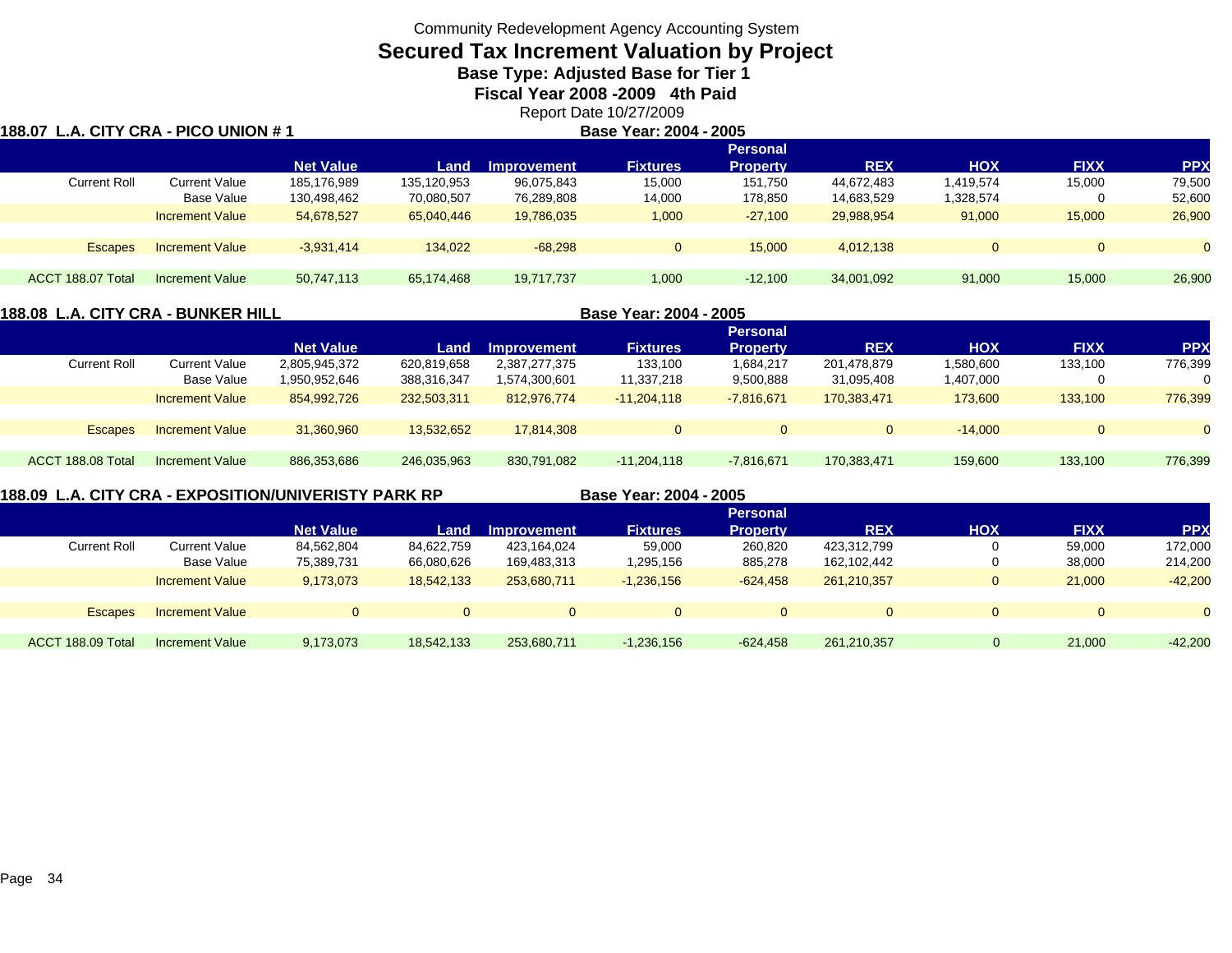# **Secured Tax Increment Valuation by Project**

**Base Type: Adjusted Base for Tier 1** 

**Fiscal Year 2008 -2009 4th Paid**

Report Date 10/27/2009

| 188.10 L.A. CITY CRA - WATTS |                                    |                          | Base Year: 2004 - 2005   |                          |                   |                                    |                          |                    |                   |                     |  |  |
|------------------------------|------------------------------------|--------------------------|--------------------------|--------------------------|-------------------|------------------------------------|--------------------------|--------------------|-------------------|---------------------|--|--|
|                              |                                    | <b>Net Value</b>         | <b>Land</b>              | <b>Improvement</b>       | <b>Fixtures</b>   | <b>Personal</b><br><b>Property</b> | <b>REX</b>               | <b>HOX</b>         | <b>FIXX</b>       | <b>PPX</b>          |  |  |
| <b>Current Roll</b>          | <b>Current Value</b><br>Base Value | 32,856,327<br>26,929,773 | 25,870,596<br>12,666,890 | 27,750,649<br>25,833,420 | 97,635<br>534,000 | 289.476<br>1,356,803               | 20,369,218<br>11,424,340 | 424.200<br>224,000 | 97,635<br>529,000 | 260,976<br>284,000, |  |  |
|                              | <b>Increment Value</b>             | 5.926.554                | 13.203.706               | 1,917,229                | $-436,365$        | $-1.067.327$                       | 8.944.878                | 200,200            | $-431,365$        | $-1,023,024$        |  |  |
| <b>Escapes</b>               | <b>Increment Value</b>             | 0                        | $\Omega$                 | $\Omega$                 | $\Omega$          | $\Omega$                           |                          | $\Omega$           | $\overline{0}$    |                     |  |  |
| ACCT 188.10 Total            | Increment Value                    | 5,926,554                | 13,203,706               | 1,917,229                | $-436,365$        | $-1,067,327$                       | 8,944,878                | 200,200            | $-431,365$        | $-1,023,024$        |  |  |

### **188.18 L.A. CITY CRA - MONTEREY HILLS**

**Base Year: 2004 - 2005**

|                   |                        |                  |             |                    |                 | <b>Personal</b> |            |            |             |            |
|-------------------|------------------------|------------------|-------------|--------------------|-----------------|-----------------|------------|------------|-------------|------------|
|                   |                        | <b>Net Value</b> | Land        | <b>Improvement</b> | <b>Fixtures</b> | <b>Property</b> | <b>REX</b> | <b>HOX</b> | <b>FIXX</b> | <b>PPX</b> |
| Current Roll      | <b>Current Value</b>   | 397,937,382      | 213,020,111 | 200,298,538        | 0               | 73.140          | 9,135,607  | 6,288,800  |             | 30,000     |
|                   | Base Value             | 250,251,696      | 89,518,553  | 174,842,211        | 0               | 43,140          | 8,395,408  | 5,756,800  |             | 0          |
|                   | <b>Increment Value</b> | 147,685,686      | 123,501,558 | 25.456.327         | $\Omega$        | 30,000          | 740.199    | 532,000    |             | 30,000     |
|                   |                        |                  |             |                    |                 |                 |            |            |             |            |
| <b>Escapes</b>    | <b>Increment Value</b> | 6.650            | $\Omega$    | 6,650              | $\overline{0}$  | $\mathbf{0}$    |            | $\Omega$   |             | $\Omega$   |
|                   |                        |                  |             |                    |                 |                 |            |            |             |            |
| ACCT 188.18 Total | Increment Value        | 147,692,336      | 123,501,558 | 25,462,977         |                 | 30,000          | 740,199    | 532,000    | 0           | 30,000     |
|                   |                        |                  |             |                    |                 |                 |            |            |             |            |

|  |  | 188.19  L.A. CITY CRA - HARBOR IND'L |  |
|--|--|--------------------------------------|--|
|  |  |                                      |  |

**Base Year: 2004 - 2005**

|                     |                        |                  |            |                    |                 | <b>Personal</b> |            |            |              |            |
|---------------------|------------------------|------------------|------------|--------------------|-----------------|-----------------|------------|------------|--------------|------------|
|                     |                        | <b>Net Value</b> | Land       | <b>Improvement</b> | <b>Fixtures</b> | <b>Property</b> | <b>REX</b> | <b>HOX</b> | <b>FIXX</b>  | <b>PPX</b> |
| <b>Current Roll</b> | <b>Current Value</b>   | 150,289,336      | 79,654,919 | 70,619,496         | 2,487           | 12,434          |            |            |              |            |
|                     | Base Value             | 96,846,081       | 59,693,170 | 36,579,465         | 308,189         | 265,257         |            |            |              |            |
|                     | <b>Increment Value</b> | 53,443,255       | 19,961,749 | 34,040,031         | $-305,702$      | $-252,823$      |            |            | $\mathbf 0$  |            |
|                     |                        |                  |            |                    |                 |                 |            |            |              |            |
| <b>Escapes</b>      | <b>Increment Value</b> | 0                |            |                    | $\Omega$        |                 |            |            | $\mathbf{0}$ |            |
|                     |                        |                  |            |                    |                 |                 |            |            |              |            |
| ACCT 188.19 Total   | <b>Increment Value</b> | 53,443,255       | 19,961,749 | 34,040,031         | $-305,702$      | $-252,823$      |            |            | $\Omega$     |            |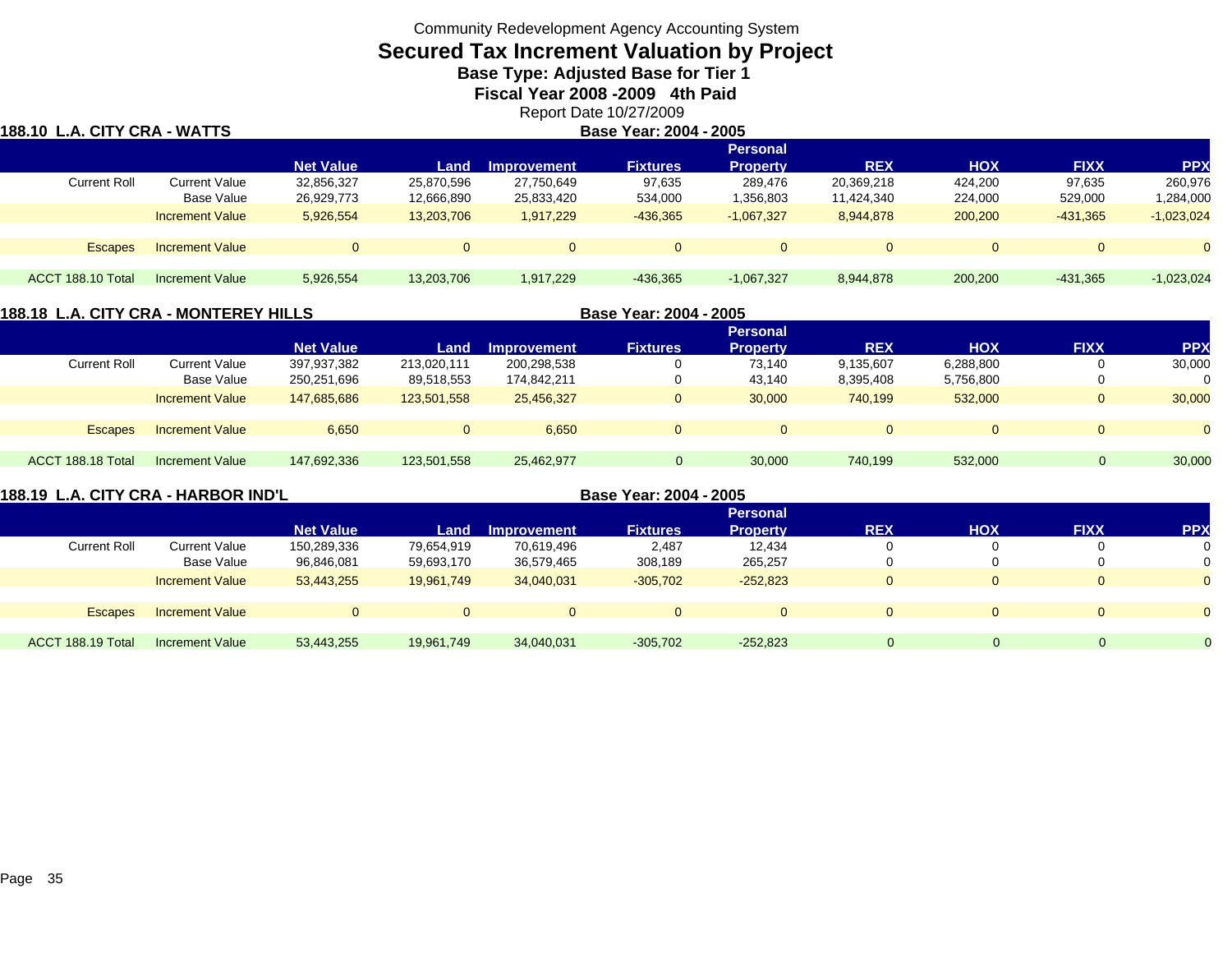### **Secured Tax Increment Valuation by Project**

**Base Type: Adjusted Base for Tier 1** 

**Fiscal Year 2008 -2009 4th Paid**

### Report Date 10/27/2009<br>Base Year: 2001 - 2002 **189.01 L.A. CITY CRA - PICO UNION # 2 Base Year: 2001 - 2002 Personal Net Value Land Improvement Fixtures Property REX HOX FIXX PPX** Current Roll Current Value 374,810,656 225,853,492 163,334,244 128,036 614,309 14,122,647 906,778 4,000 86,000 Base Value 201,356,387 101,576,991 102,500,216 150,944 785,001 2,643,889 878,538 0 134,338 Increment Value 173,454,269 124,276,501 60,834,028 -22,908 -170,692 11,478,758 28,240 4,000 -48,338 Escapes Increment Value -517,105 0 0 517,105 0 0 ACCT 189.01 TotalIncrement Value 172,937,164 124,276,501 60,834,028 -22,908 -170,692 11,995,863 28,240 4,000 -48,338

|              |                        |                  |               |                    |                 | <b>Personal</b> |             |            |             |            |
|--------------|------------------------|------------------|---------------|--------------------|-----------------|-----------------|-------------|------------|-------------|------------|
|              |                        | <b>Net Value</b> | Land.         | <b>Improvement</b> | <b>Fixtures</b> | <b>Property</b> | <b>REX</b>  | <b>HOX</b> | <b>FIXX</b> | <b>PPX</b> |
| Current Roll | <b>Current Value</b>   | 4,873,967,065    | 1,802,109,882 | 3.890.196.517      | 1,125,403       | 4.547.274       | 807,523,349 | 13,928,152 | 583,735     | 1,976,775  |
|              | Base Value             | 3.206.488.543    | 953.016.504   | 2.501.539.501      | 16,360,802      | 15.231.976      | 264,756,527 | 12,384,475 | 732,000     | 1,787,238  |
|              | <b>Increment Value</b> | 1.667.478.522    | 849,093,378   | 1,388,657,016      | $-15,235,399$   | $-10.684.702$   | 542,766,822 | 543,677    | $-148.265$  | 189,537    |
| Escapes      | Increment Value        | 27,784,356       | 14,442,465    | 17,807,134         |                 | 15,000          | 4,529,243   | $-49,000$  |             |            |
|              |                        |                  |               |                    |                 |                 |             |            |             |            |
| Total        | Increment Value        | 1.695.262.878    | 863.535.843   | 1,406,464,150      | $-15,235,399$   | $-10,669,702$   | 547,296,065 | 494,677. ا | $-148.265$  | 189,537    |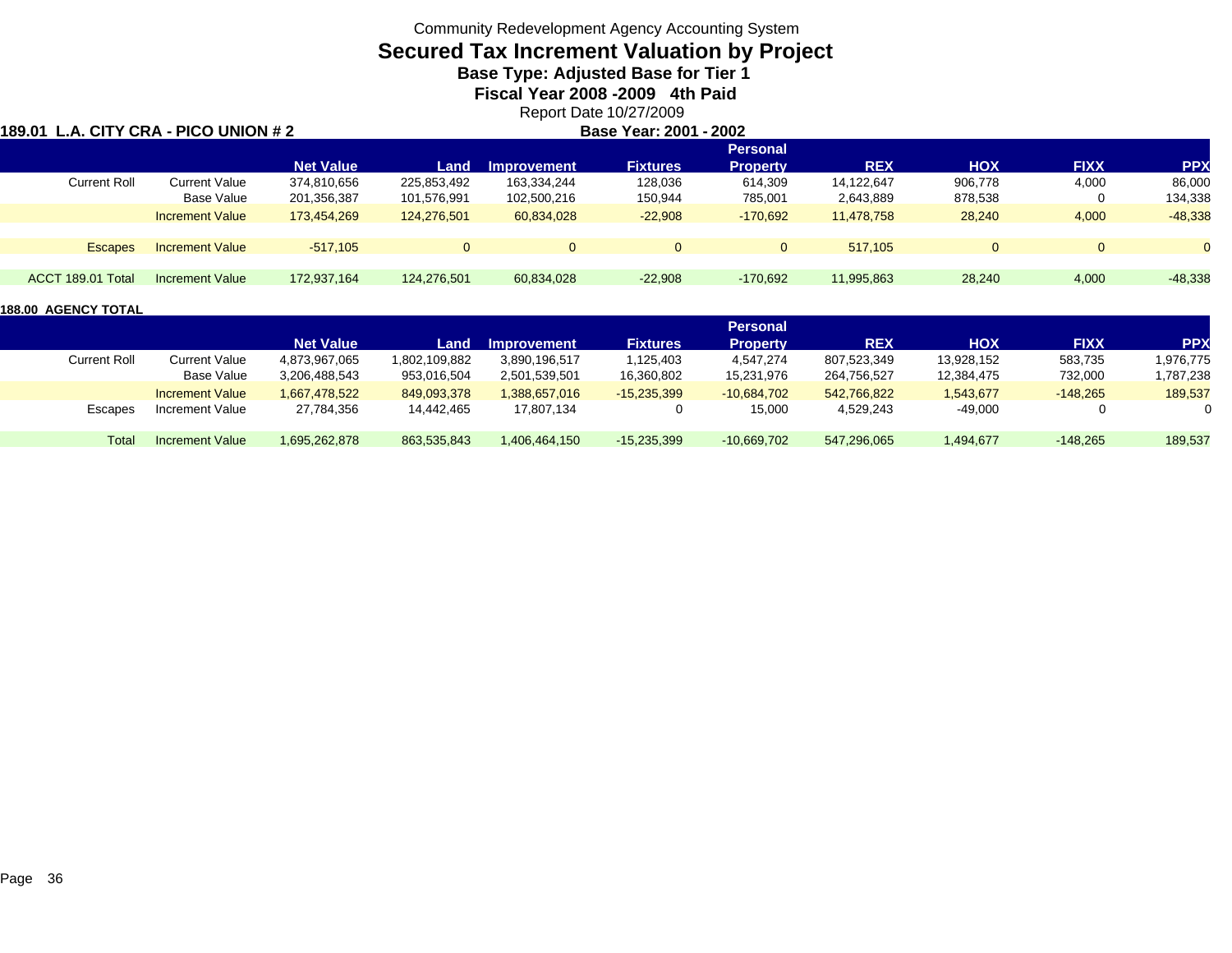# **Secured Tax Increment Valuation by Project**

**Base Type: Adjusted Base for Tier 1** 

**Fiscal Year 2008 -2009 4th Paid**

Report Date 10/27/2009

| 200.02 LYNWOOD CRA - PROJ.AREA #1-A |                        |                  |            |                    | Base Year: 2004 - 2005 |                 |              |            |              |            |  |  |  |
|-------------------------------------|------------------------|------------------|------------|--------------------|------------------------|-----------------|--------------|------------|--------------|------------|--|--|--|
|                                     |                        |                  |            | <b>Personal</b>    |                        |                 |              |            |              |            |  |  |  |
|                                     |                        | <b>Net Value</b> | Land       | <b>Improvement</b> | <b>Fixtures</b>        | <b>Property</b> | <b>REX</b>   | <b>HOX</b> | <b>FIXX</b>  | <b>PPX</b> |  |  |  |
| <b>Current Roll</b>                 | <b>Current Value</b>   | 43,876,837       | 19,067,660 | 24,809,177         |                        |                 |              |            |              | 0          |  |  |  |
|                                     | Base Value             | 19,257,493       | 10,781,774 | 8,731,819          |                        |                 | 256,100      |            |              |            |  |  |  |
|                                     | <b>Increment Value</b> | 24,619,344       | 8,285,886  | 16,077,358         | 0                      | 0               | $-256.100$   | O.         | 0            | $\Omega$   |  |  |  |
|                                     |                        |                  |            |                    |                        |                 |              |            |              |            |  |  |  |
| <b>Escapes</b>                      | <b>Increment Value</b> | 340.560          | 340.560    | 0                  | $\mathbf{0}$           | $\Omega$        | $\mathbf{0}$ | $\Omega$   | $\mathbf{0}$ | $\Omega$   |  |  |  |
|                                     |                        |                  |            |                    |                        |                 |              |            |              |            |  |  |  |
| <b>ACCT 200.02 Total</b>            | Increment Value        | 24,959,904       | 8,626,446  | 16,077,358         | $\Omega$               | $\mathbf{0}$    | $-256,100$   | 0          | $\Omega$     |            |  |  |  |

| 200.03 LYNWOOD CRA - ALAMEDA |                        | Base Year: 2004 - 2005 |            |             |                 |                 |                |            |             |            |  |  |  |
|------------------------------|------------------------|------------------------|------------|-------------|-----------------|-----------------|----------------|------------|-------------|------------|--|--|--|
|                              |                        | <b>Personal</b>        |            |             |                 |                 |                |            |             |            |  |  |  |
|                              |                        | <b>Net Value</b>       | Land       | Improvement | <b>Fixtures</b> | <b>Property</b> | <b>REX</b>     | <b>HOX</b> | <b>FIXX</b> | <b>PPX</b> |  |  |  |
| <b>Current Roll</b>          | Current Value          | 84,785,279             | 38,205,499 | 48,568,939  |                 |                 | 1,989,159      |            |             | 0          |  |  |  |
|                              | Base Value             | 84,589,895             | 32,446,962 | 43,964,206  | 4,144,305       | 4,642,752       | 608,330        |            |             | 0          |  |  |  |
|                              | <b>Increment Value</b> | 195,384                | 5,758,537  | 4,604,733   | $-4,144,305$    | $-4,642,752$    | 1,380,829      | $\Omega$   |             | $\Omega$   |  |  |  |
|                              |                        |                        |            |             |                 |                 |                |            |             |            |  |  |  |
| <b>Escapes</b>               | <b>Increment Value</b> | 123.142                | 123.142    |             |                 | $\Omega$        | $\overline{0}$ | $\Omega$   | $\Omega$    | $\Omega$   |  |  |  |
|                              |                        |                        |            |             |                 |                 |                |            |             |            |  |  |  |
| ACCT 200.03 Total            | Increment Value        | 318,526                | 5,881,679  | 4,604,733   | $-4,144,305$    | $-4,642,752$    | 1,380,829      | $\Omega$   | $\Omega$    | $\Omega$   |  |  |  |
|                              |                        |                        |            |             |                 |                 |                |            |             |            |  |  |  |

|                     |                        |                  |            |                    |                 | <b>Personal</b> |            |            |             |                |
|---------------------|------------------------|------------------|------------|--------------------|-----------------|-----------------|------------|------------|-------------|----------------|
|                     |                        | <b>Net Value</b> | Land       | <b>Improvement</b> | <b>Fixtures</b> | <b>Property</b> | <b>REX</b> | <b>HOX</b> | <b>FIXX</b> | <b>PPX</b>     |
| <b>Current Roll</b> | Current Value          | 128,662,116      | 57,273,159 | 73,378,116         |                 |                 | 1,989,159  |            |             |                |
|                     | Base Value             | 103,847,388      | 43,228,736 | 52,696,025         | 4,144,305       | 4,642,752       | 864,430    |            |             | 0              |
|                     | <b>Increment Value</b> | 24.814.728       | 14.044.423 | 20,682,091         | $-4.144.305$    | $-4.642.752$    | 1,124,729  |            |             | $\overline{0}$ |
| Escapes             | Increment Value        | 463,702          | 463,702    |                    |                 |                 |            |            |             | 0              |
| Total               | <b>Increment Value</b> | 25.278.430       | 14,508,125 | 20,682,091         | $-4,144,305$    | $-4.642.752$    | 1,124,729  |            |             |                |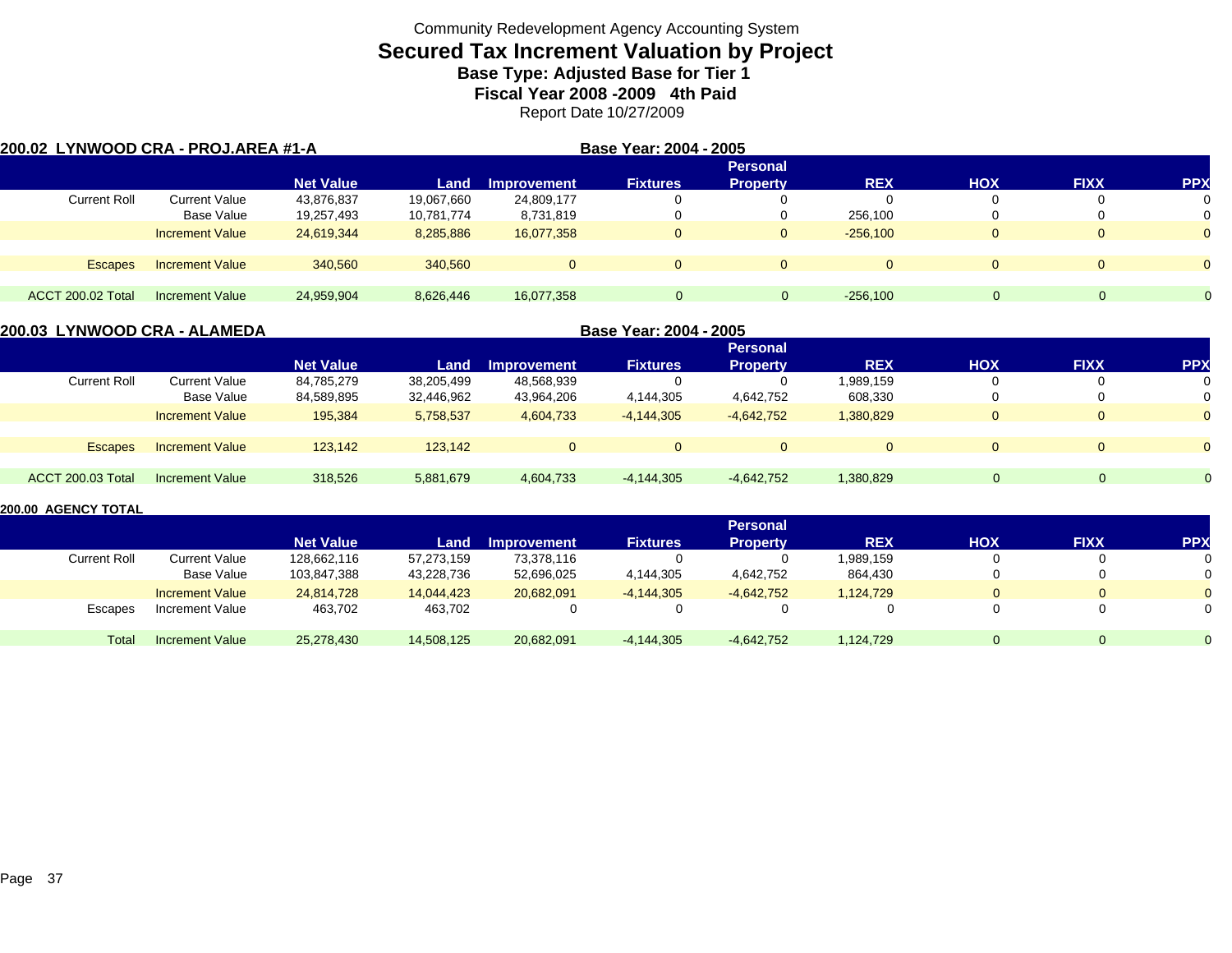# **Secured Tax Increment Valuation by Project**

**Base Type: Adjusted Base for Tier 1** 

**Fiscal Year 2008 -2009 4th Paid**

Report Date 10/27/2009

| 208.02 MAYWOOD CRA - WESTSIDE |                        |                  |            |                    | Base Year: 2004 - 2005 |                 |            |            |             |                |
|-------------------------------|------------------------|------------------|------------|--------------------|------------------------|-----------------|------------|------------|-------------|----------------|
|                               |                        |                  |            |                    |                        | <b>Personal</b> |            |            |             |                |
|                               |                        | <b>Net Value</b> | Land       | <b>Improvement</b> | <b>Fixtures</b>        | <b>Property</b> | <b>REX</b> | <b>HOX</b> | <b>FIXX</b> | <b>PPX</b>     |
| Current Roll                  | <b>Current Value</b>   | 36,058,246       | 19,895,649 | 16,052,530         | 41,240                 | 75,827          |            | 7,000      |             | 0              |
|                               | Base Value             | 19,130,715       | 7,954,625  | 11,018,875         | 52,779                 | 111.436         |            | 7,000      | 0           | 0              |
|                               | <b>Increment Value</b> | 16,927,531       | 11,941,024 | 5,033,655          | $-11,539$              | $-35,609$       |            |            | $\Omega$    | $\mathbf{0}$   |
|                               |                        |                  |            |                    |                        |                 |            |            |             |                |
| <b>Escapes</b>                | <b>Increment Value</b> | $-281,830$       | $-264,612$ | $-17.218$          | $\Omega$               |                 | $\Omega$   |            | $\Omega$    | $\overline{0}$ |
| <b>ACCT 208.02 Total</b>      | <b>Increment Value</b> | 16,645,701       | 11.676.412 | 5,016,437          | $-11,539$              | $-35,609$       | $\Omega$   |            | $\Omega$    |                |
|                               |                        |                  |            |                    |                        |                 |            |            |             |                |

|                     |                        |                  |            |                    |                 | <b>Personal</b> |            |            |              |                |
|---------------------|------------------------|------------------|------------|--------------------|-----------------|-----------------|------------|------------|--------------|----------------|
|                     |                        | <b>Net Value</b> | Land       | <b>Improvement</b> | <b>Fixtures</b> | <b>Property</b> | <b>REX</b> | <b>HOX</b> | <b>FIXX</b>  | <b>PPX</b>     |
| <b>Current Roll</b> | <b>Current Value</b>   | 36,058,246       | 19,895,649 | 16,052,530         | 41,240          | 75,827          |            | 7,000      | $\mathbf{0}$ | 0              |
|                     | Base Value             | 19,130,715       | 7,954,625  | 11,018,875         | 52,779          | 111.436         |            | 7,000      | $\Omega$     | 0              |
|                     | <b>Increment Value</b> | 16,927,531       | 11,941,024 | 5,033,655          | $-11,539$       | $-35,609$       |            | 0          | $\mathbf{0}$ | $\overline{0}$ |
| Escapes             | Increment Value        | $-281,830$       | $-264,612$ | $-17.218$          |                 |                 |            |            | $\Omega$     | 0              |
| Total               | <b>Increment Value</b> | 16,645,701       | 11,676,412 | 5,016,437          | $-11,539$       | $-35,609$       |            | 0          | 0            | $\Omega$       |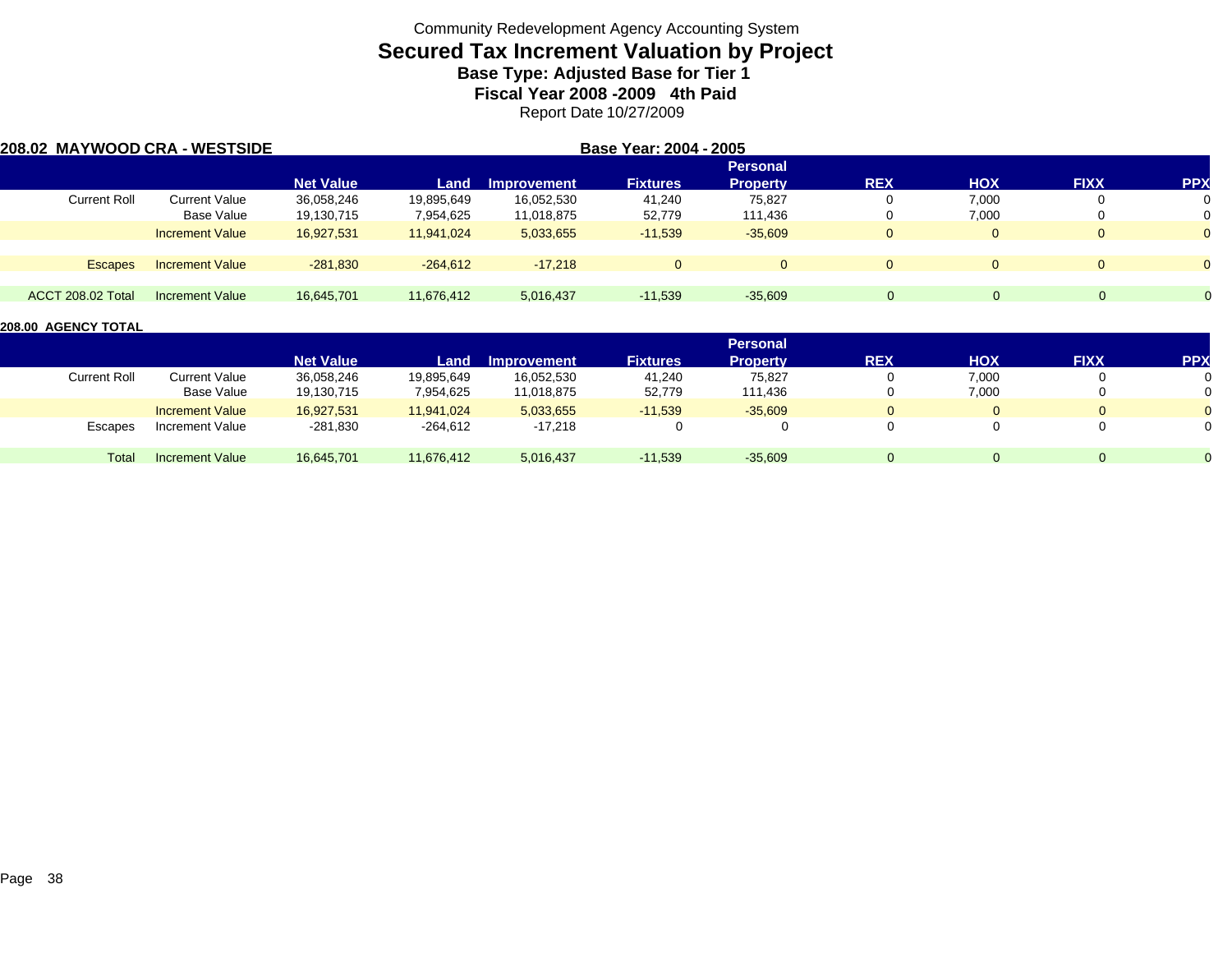# **Secured Tax Increment Valuation by Project**

**Base Type: Adjusted Base for Tier 1** 

**Fiscal Year 2008 -2009 4th Paid**

Report Date 10/27/2009

| 216.05 MONTEBELLO CRA - SO. INDUSTRIAL |                        |                  |             |                    | Base Year: 2007 - 2008 |                 |              |            |             |            |
|----------------------------------------|------------------------|------------------|-------------|--------------------|------------------------|-----------------|--------------|------------|-------------|------------|
|                                        |                        |                  |             |                    |                        | <b>Personal</b> |              |            |             |            |
|                                        |                        | <b>Net Value</b> | Land        | <b>Improvement</b> | <b>Fixtures</b>        | <b>Property</b> | <b>REX</b>   | <b>HOX</b> | <b>FIXX</b> | <b>PPX</b> |
| <b>Current Roll</b>                    | Current Value          | 301,128,549      | 141,036,324 | 135,462,642        | 18,508,541             | 6,219,042       |              | 98.000     |             | 0          |
|                                        | Base Value             | 213,256,365      | 87,655,674  | 97,861,174         | 20,652,328             | 7,206,189       |              | 119,000    |             |            |
|                                        | <b>Increment Value</b> | 87.872.184       | 53,380,650  | 37,601,468         | $-2,143,787$           | $-987.147$      | U            | $-21.000$  | O           | $\Omega$   |
|                                        |                        |                  |             |                    |                        |                 |              |            |             |            |
| Escapes                                | <b>Increment Value</b> | 275.153          | 96.447      | 178,706            | $\Omega$               | $\Omega$        | $\mathbf{0}$ | $\Omega$   | $\Omega$    | $\Omega$   |
|                                        |                        |                  |             |                    |                        |                 |              |            |             |            |
| ACCT 216.05 Total                      | <b>Increment Value</b> | 88,147,337       | 53,477,097  | 37,780,174         | $-2,143,787$           | $-987,147$      | $\mathbf 0$  | $-21.000$  | $\Omega$    |            |

| 216.07 MONTEBELLO CRA - MONTE HILLS |                        |                  |                |                    | Base Year: 2007 - 2008 |                 |            |              |              |            |
|-------------------------------------|------------------------|------------------|----------------|--------------------|------------------------|-----------------|------------|--------------|--------------|------------|
|                                     |                        |                  |                |                    |                        | <b>Personal</b> |            |              |              |            |
|                                     |                        | <b>Net Value</b> | Land           | <b>Improvement</b> | <b>Fixtures</b>        | <b>Property</b> | <b>REX</b> | <b>HOX</b>   | <b>FIXX</b>  | <b>PPX</b> |
| <b>Current Roll</b>                 | <b>Current Value</b>   | 752,603,644      | 324,114,486    | 430,283,961        | 2,023,028              | 2,577,116       | 1,182,747  | 5,212,200    |              |            |
|                                     | Base Value             | 440,444,651      | 158,255,569    | 285,045,883        | 759,000                | 1,580,999       |            | 5,196,800    | 0            |            |
|                                     | <b>Increment Value</b> | 312,158,993      | 165,858,917    | 145.238.078        | 1,264,028              | 996,117         | 1,182,747  | 15,400       | 0            |            |
|                                     |                        |                  |                |                    |                        |                 |            |              |              |            |
| <b>Escapes</b>                      | <b>Increment Value</b> | $\Omega$         | $\overline{0}$ | $\Omega$           | $\Omega$               | $\mathbf{0}$    |            | $\mathbf{0}$ | 0            |            |
|                                     |                        |                  |                |                    |                        |                 |            |              |              |            |
| ACCT 216.07 Total                   | Increment Value        | 312,158,993      | 165,858,917    | 145,238,078        | 1,264,028              | 996,117         | 1,182,747  | 15,400       | $\mathbf{0}$ |            |
|                                     |                        |                  |                |                    |                        |                 |            |              |              |            |

### **216.09 MONTEBELLO CRA - MONTE HILLS 76 ANX**

 **Base Year: 2007 - 2008 Personal Net Value Land Improvement Fixtures Property REX HOX FIXX PPX** Current Rolll Current Value 85,469,853 36,346,641 53,673,164 0 77,630 4,152,982 474,600 0 0 Base Value 69,568,377 26,741,425 46,617,064 0 77,630 3,426,742 441,000 0 0 Increment Value 15,901,476 9,605,216 7,056,100 0 0 726,240 33,600 0 0 Escapes Increment Value 0 0 0 0 0 0 0 0 0 ACCT 216.09 TotalIncrement Value 15,901,476 9,605,216 7,056,100 0 0 726,240 33,600 0 0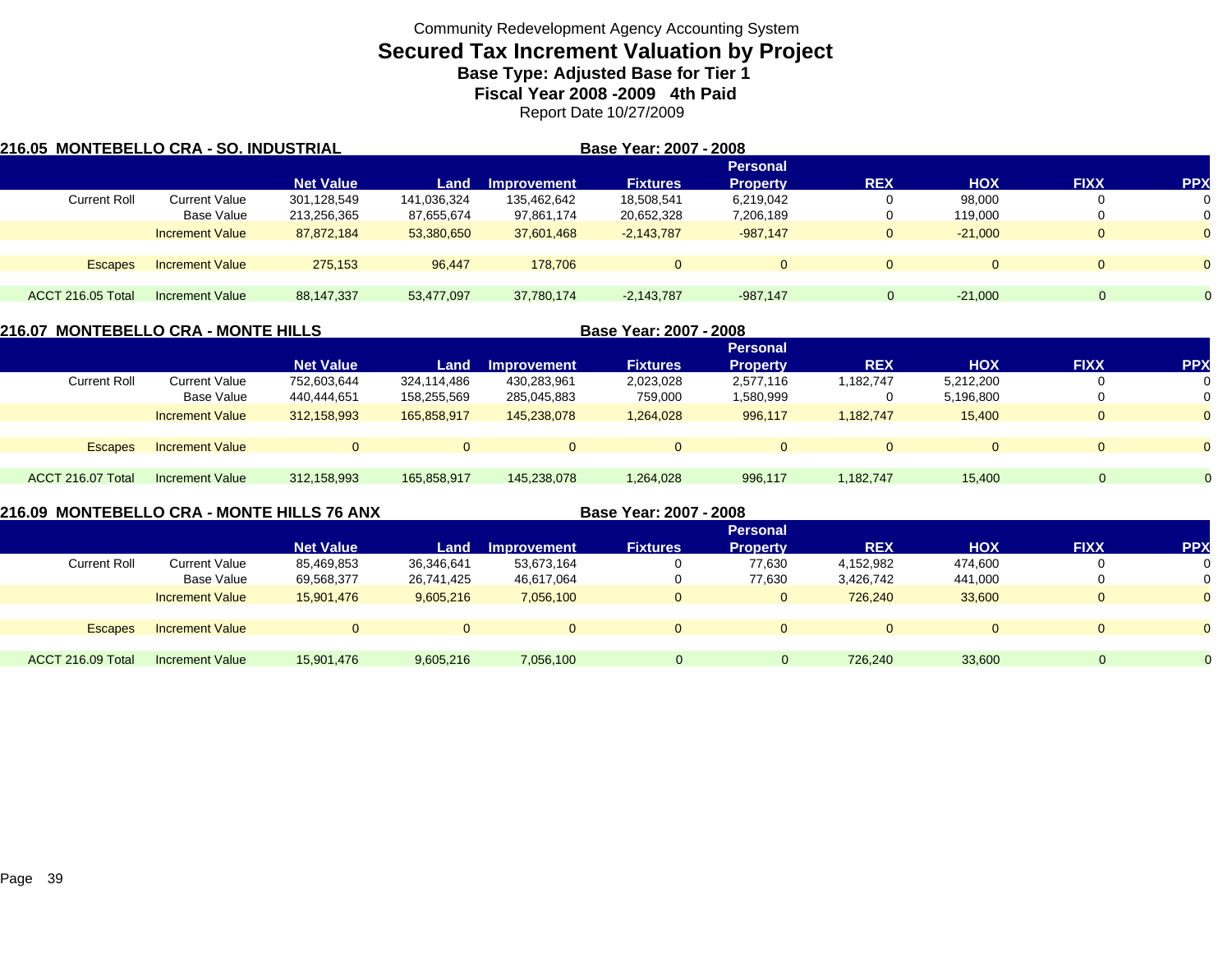Community Redevelopment Agency Accounting System **Secured Tax Increment Valuation by Project Base Type: Adjusted Base for Tier 1 Fiscal Year 2008 -2009 4th Paid** Report Date 10/27/2009

| <b>216.00 AGENCY TOTAL</b> |                        |                  |             |                    |                 |                 |            |            |             |            |
|----------------------------|------------------------|------------------|-------------|--------------------|-----------------|-----------------|------------|------------|-------------|------------|
|                            |                        |                  |             |                    |                 | <b>Personal</b> |            |            |             |            |
|                            |                        | <b>Net Value</b> | Land        | <b>Improvement</b> | <b>Fixtures</b> | <b>Property</b> | <b>REX</b> | <b>HOX</b> | <b>FIXX</b> | <b>PPX</b> |
| <b>Current Roll</b>        | <b>Current Value</b>   | 139,202,046      | 501.497.451 | 619.419.767        | 20,531,569      | 8,873,788       | 5,335,729  | 5,784,800  | v           |            |
|                            | Base Value             | 723,269,393      | 272,652,668 | 429,524,121        | 21,411,328      | 8,864,818       | 3,426,742  | 5,756,800  |             |            |
|                            | <b>Increment Value</b> | 415,932,653      | 228.844.783 | 189.895.646        | $-879,759$      | 8,970           | 1,908,987  | 28,000     | $\Omega$    |            |
| Escapes                    | Increment Value        | 275,153          | 96,447      | 178,706            |                 |                 |            |            |             |            |
| Total                      | <b>Increment Value</b> | 416,207,806      | 228,941,230 | 190,074,352        | $-879.759$      | 8,970           | 1,908,987  | 28,000     | $\Omega$    |            |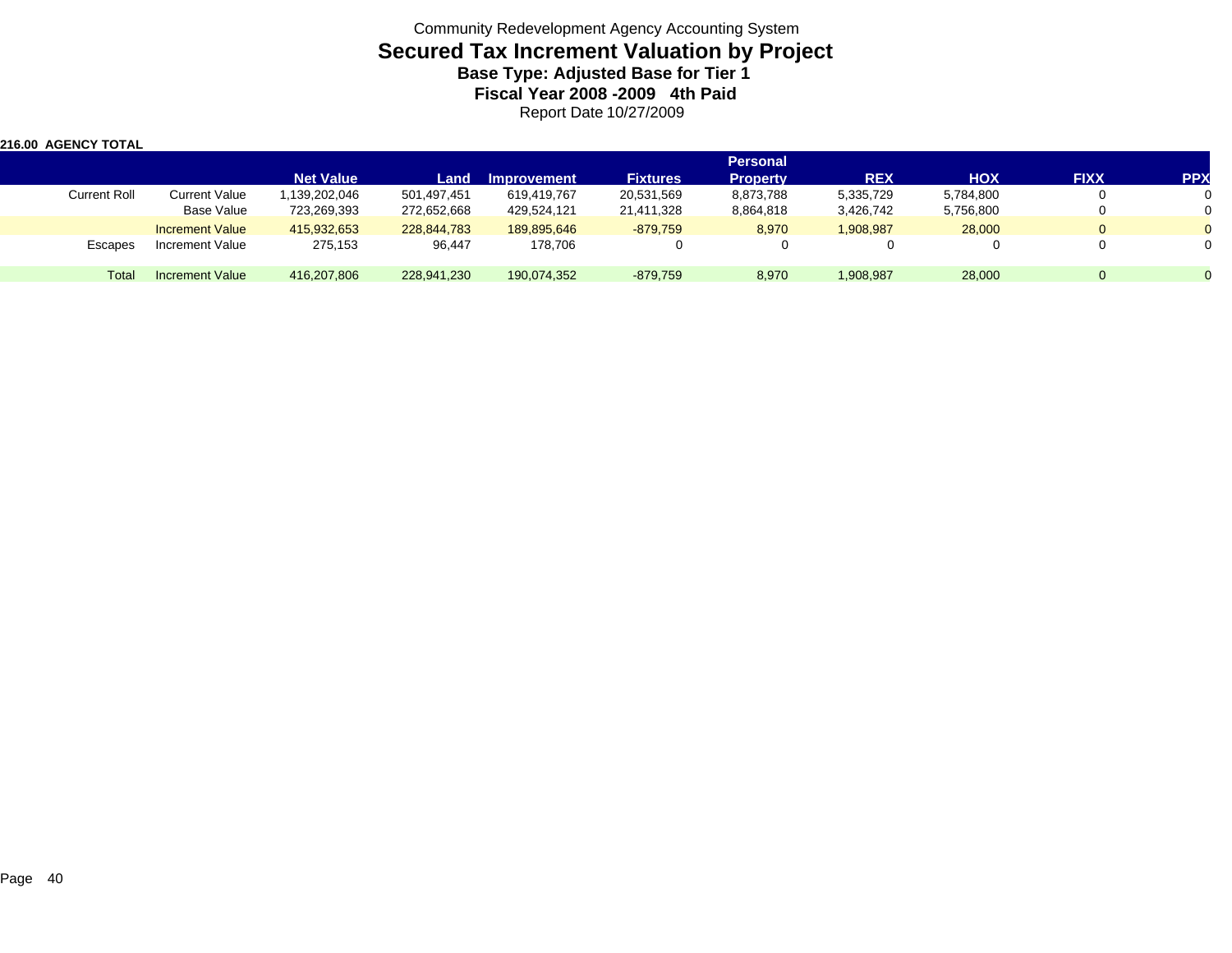# **Secured Tax Increment Valuation by Project**

**Base Type: Adjusted Base for Tier 1** 

**Fiscal Year 2008 -2009 4th Paid**

Report Date 10/27/2009

| 220.04 MONTEREY PARK CRA - ATL/GARVEY |                        |                  |                |                    | Base Year: 1998 - 1999 |                 |             |            |              |                |
|---------------------------------------|------------------------|------------------|----------------|--------------------|------------------------|-----------------|-------------|------------|--------------|----------------|
|                                       |                        |                  |                |                    |                        | <b>Personal</b> |             |            |              |                |
|                                       |                        | <b>Net Value</b> | Land           | <b>Improvement</b> | <b>Fixtures</b>        | <b>Property</b> | <b>REX</b>  | <b>HOX</b> | <b>FIXX</b>  | <b>PPX</b>     |
| <b>Current Roll</b>                   | Current Value          | 17,729,629       | 10,840,910     | 6,836,379          | 14.940                 | 37.400          | υ           |            | O            | 0              |
|                                       | Base Value             | 13,594,034       | 7,590,106      | 5,992,439          | 4,565                  | 6,924           | υ           |            | 0            | 0              |
|                                       | <b>Increment Value</b> | 4,135,595        | 3,250,804      | 843,940            | 10,375                 | 30,476          | $\mathbf 0$ | $\Omega$   | $\mathbf{0}$ | $\overline{0}$ |
| Escapes                               | <b>Increment Value</b> |                  | $\overline{0}$ | $\overline{0}$     | $\Omega$               | $\Omega$        | $\Omega$    | $\Omega$   | $\Omega$     | $\overline{0}$ |
|                                       |                        |                  |                |                    |                        |                 |             |            |              |                |
| ACCT 220.04 Total                     | <b>Increment Value</b> | 4,135,595        | 3,250,804      | 843,940            | 10,375                 | 30,476          | $\Omega$    |            | $\Omega$     |                |

### **220.07 MONTEREY PARK CRA - ATL/GAR 76 ANX**

|                     |                        |                  |             |             | <b>PUOU I VUI I I VUU</b> |                 |             |            |             |            |
|---------------------|------------------------|------------------|-------------|-------------|---------------------------|-----------------|-------------|------------|-------------|------------|
|                     |                        |                  |             |             |                           | <b>Personal</b> |             |            |             |            |
|                     |                        | <b>Net Value</b> | Land        | Improvement | <b>Fixtures</b>           | <b>Property</b> | <b>REX</b>  | <b>HOX</b> | <b>FIXX</b> | <b>PPX</b> |
| <b>Current Roll</b> | <b>Current Value</b>   | 361,034,690      | 167,445,636 | 195,284,252 | 63,129                    | 246,473         |             | 2,004,800  | υ           |            |
|                     | <b>Base Value</b>      | 196,727,693      | 57,427,430  | 139,247,402 | 1,214,584                 | 306,877         |             | 1,468,600  | υ           |            |
|                     | <b>Increment Value</b> | 164.306.997      | 110.018.206 | 56.036.850  | $-1,151,455$              | $-60.404$       | $\mathbf 0$ | 536,200    | $\Omega$    |            |
|                     |                        |                  |             |             |                           |                 |             |            |             |            |
| <b>Escapes</b>      | <b>Increment Value</b> |                  | 0           |             | $\overline{0}$            | $\Omega$        |             | $\Omega$   | $\mathbf 0$ |            |
|                     |                        |                  |             |             |                           |                 |             |            |             |            |
| ACCT 220.07 Total   | Increment Value        | 164,306,997      | 110.018.206 | 56,036,850  | $-1,151,455$              | $-60,404$       |             | 536,200    | $\Omega$    | $\Omega$   |
|                     |                        |                  |             |             |                           |                 |             |            |             |            |

**Base Year: 1995 - 1996**

|                     |                        |                  |             |                    |                 | <b>Personal</b> |            |            |             |            |
|---------------------|------------------------|------------------|-------------|--------------------|-----------------|-----------------|------------|------------|-------------|------------|
|                     |                        | <b>Net Value</b> | Land        | <b>Improvement</b> | <b>Fixtures</b> | <b>Property</b> | <b>REX</b> | <b>HOX</b> | <b>FIXX</b> | <b>PPX</b> |
| <b>Current Roll</b> | Current Value          | 378,764,319      | 178,286,546 | 202,120,631        | 78,069          | 283,873         |            | 2,004,800  | 0           |            |
|                     | Base Value             | 210,321,727      | 65,017,536  | 145,239,841        | 1,219,149       | 313,801         |            | 1,468,600  | 0           |            |
|                     | <b>Increment Value</b> | 168.442.592      | 113.269.010 | 56.880.790         | $-1.141.080$    | $-29.928$       |            | 536,200    | $\Omega$    |            |
| Escapes             | Increment Value        |                  |             |                    |                 | 0               |            |            | 0           |            |
| Total               | <b>Increment Value</b> | 168,442,592      | 113,269,010 | 56,880,790         | $-1,141,080$    | $-29,928$       |            | 536.200    | 0           |            |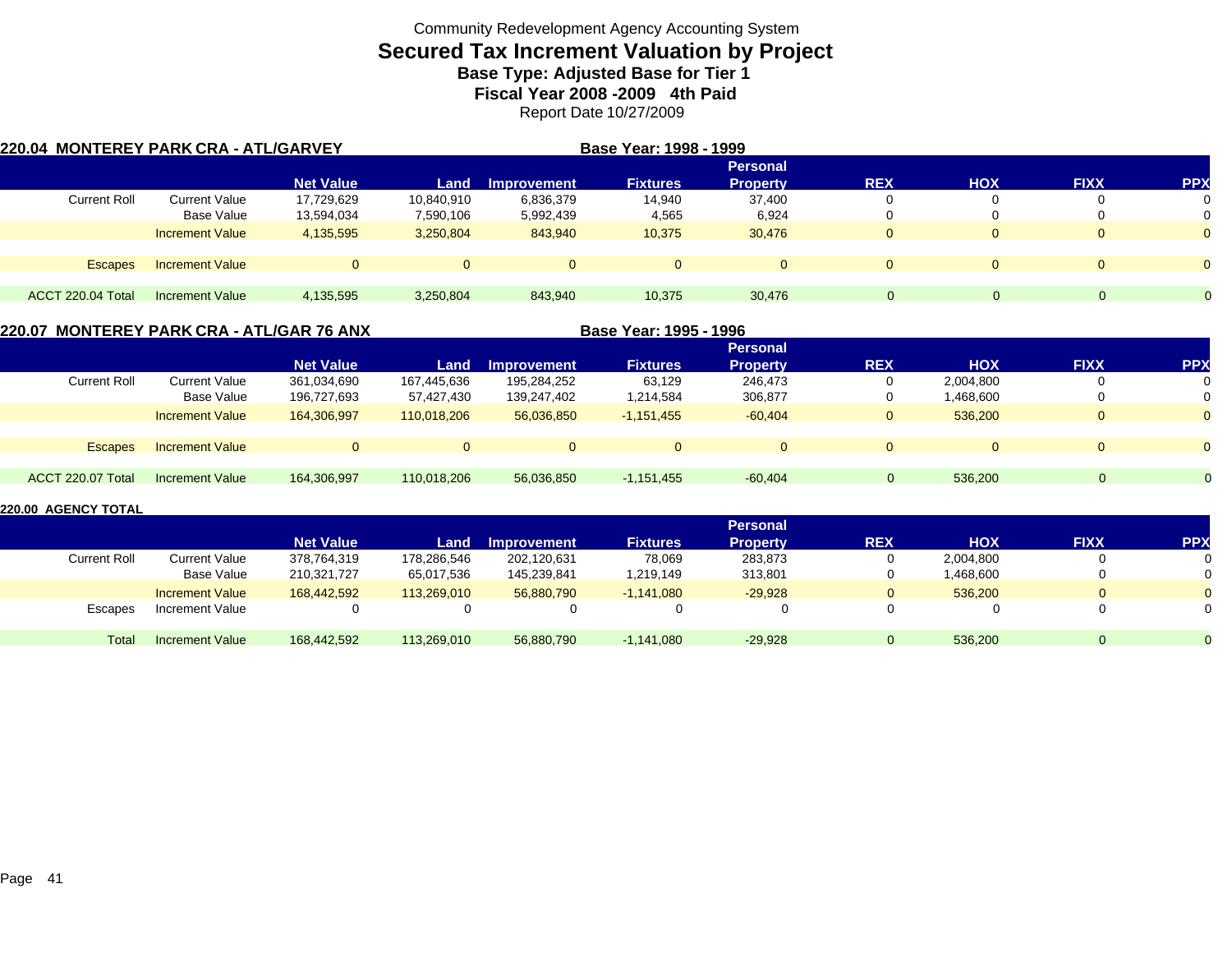# **Secured Tax Increment Valuation by Project**

**Base Type: Adjusted Base for Tier 1** 

**Fiscal Year 2008 -2009 4th Paid**

Report Date 10/27/2009

|                   | 226.04 PARAMOUNT CRA - PROJECT # 1 |                  |             |             | Base Year: 2004 - 2005 |                 |            |            |              |            |
|-------------------|------------------------------------|------------------|-------------|-------------|------------------------|-----------------|------------|------------|--------------|------------|
|                   |                                    |                  |             |             |                        | <b>Personal</b> |            |            |              |            |
|                   |                                    | <b>Net Value</b> | Land        | Improvement | <b>Fixtures</b>        | <b>Property</b> | <b>REX</b> | <b>HOX</b> | <b>FIXX</b>  | <b>PPX</b> |
| Current Roll      | Current Value                      | 1,066,940,355    | 442,319,414 | 427,995,657 | 163,137,553            | 40,874,632      | 2,066,197  | 5,272,704  | U            | 48,000     |
|                   | Base Value                         | 643,849,981      | 255,953,115 | 338,189,031 | 40,103,749             | 13,558,511      | 523,025    | 3,431,400  | U            |            |
|                   | <b>Increment Value</b>             | 423,090,374      | 186,366,299 | 89,806,626  | 123,033,804            | 27,316,121      | 1,543,172  | 1,841,304  | $\mathbf{0}$ | 48,000     |
| <b>Escapes</b>    | <b>Increment Value</b>             | 10,831,550       | 9,140,338   | 1,657,946   | $\mathbf{0}$           | 33.266          | $\Omega$   | $\Omega$   | $\mathbf{0}$ | $\Omega$   |
|                   |                                    |                  |             |             |                        |                 |            |            |              |            |
| ACCT 226.04 Total | Increment Value                    | 433,921,924      | 195,506,637 | 91,464,572  | 123.033.804            | 27,349,387      | 1,543,172  | 1,841,304  | $\mathbf 0$  | 48,000     |

|                     |                        |                  |             |                    |                 | <b>Personal</b> |            |            |             |            |
|---------------------|------------------------|------------------|-------------|--------------------|-----------------|-----------------|------------|------------|-------------|------------|
|                     |                        | <b>Net Value</b> | Land        | <b>Improvement</b> | <b>Fixtures</b> | <b>Property</b> | <b>REX</b> | <b>HOX</b> | <b>FIXX</b> | <b>PPX</b> |
| <b>Current Roll</b> | Current Value          | 1,066,940,355    | 442.319.414 | 427,995,657        | 163,137,553     | 40,874,632      | 2,066,197  | 5,272,704  | 0           | 48,000     |
|                     | Base Value             | 643,849,981      | 255,953,115 | 338,189,031        | 40,103,749      | 13,558,511      | 523,025    | 3,431,400  | 0           | 0          |
|                     | <b>Increment Value</b> | 423,090,374      | 186,366,299 | 89,806,626         | 123.033.804     | 27.316.121      | 1,543,172  | 1,841,304  | 0           | 48,000     |
| Escapes             | Increment Value        | 10,831,550       | 9,140,338   | 1,657,946          |                 | 33,266          |            |            | $\Omega$    | 0          |
| Total               | Increment Value        | 433,921,924      | 195,506,637 | 91,464,572         | 123.033.804     | 27,349,387      | 1,543,172  | 1,841,304  | 0           | 48,000     |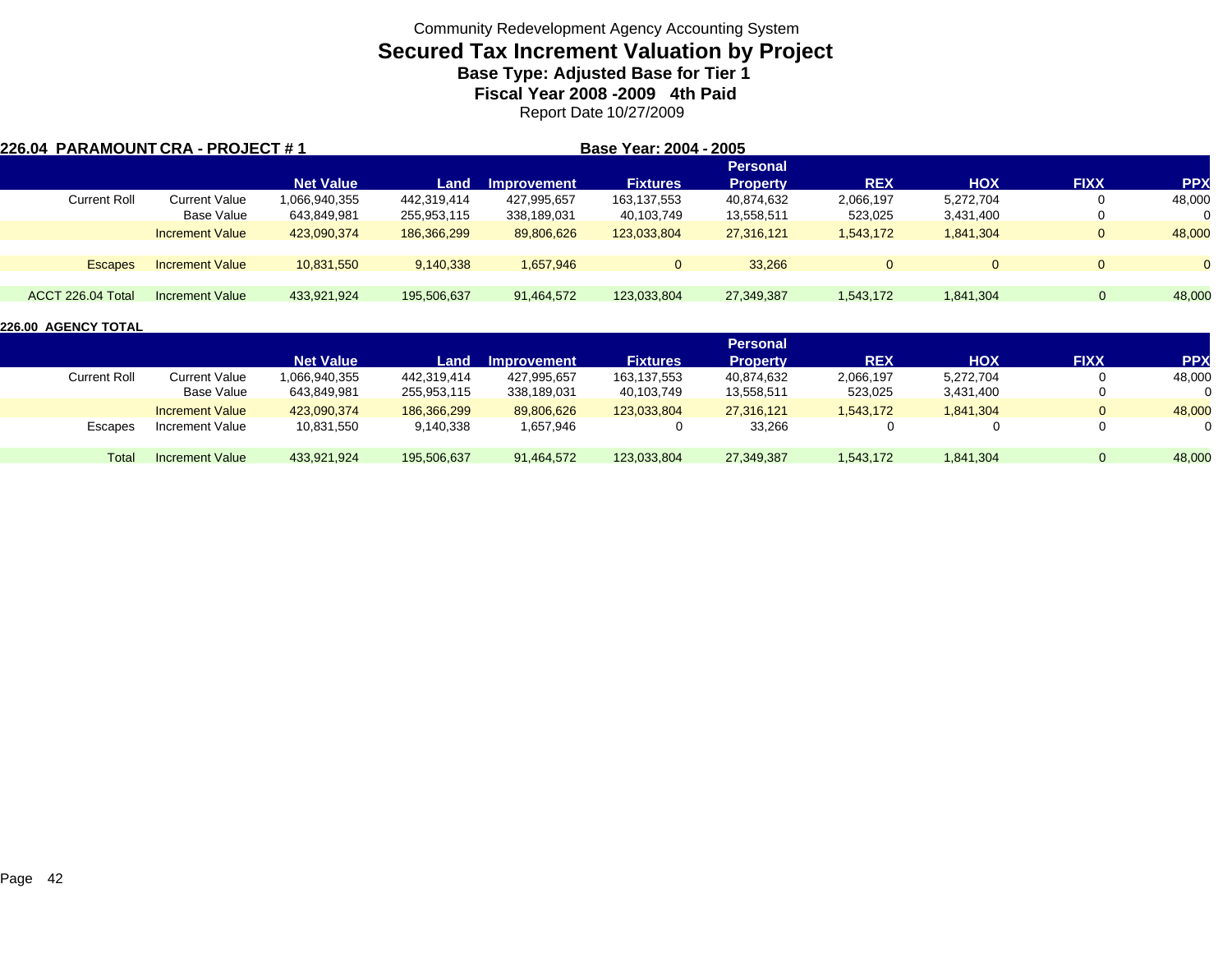# **Secured Tax Increment Valuation by Project**

**Base Type: Adjusted Base for Tier 1** 

**Fiscal Year 2008 -2009 4th Paid**

Report Date 10/27/2009

| 228.02 PASADENA CRA - FAIROAKS |                        |                  |              |                | Base Year: 2004 - 2005 |                 |              |            |              |                |
|--------------------------------|------------------------|------------------|--------------|----------------|------------------------|-----------------|--------------|------------|--------------|----------------|
|                                |                        |                  |              |                |                        | <b>Personal</b> |              |            |              |                |
|                                |                        | <b>Net Value</b> | Land         | Improvement    | <b>Fixtures</b>        | <b>Property</b> | <b>REX</b>   | <b>HOX</b> | <b>FIXX</b>  | <b>PPX</b>     |
| <b>Current Roll</b>            | Current Value          | 43,784,484       | 38,349,717   | 38,833,855     |                        | 59,200          | 32,766,288   | 632.800    | O            | 59,200         |
|                                | Base Value             | 54,393,548       | 23,881,035   | 32,675,925     |                        | 88,800          | 1,630,412    | 609,000    | O            | 12,800         |
|                                | <b>Increment Value</b> | $-10,609,064$    | 14,468,682   | 6,157,930      | $\mathbf{0}$           | $-29,600$       | 31,135,876   | 23,800     | $\mathbf{0}$ | 46,400         |
| Escapes                        | <b>Increment Value</b> |                  | $\mathbf{0}$ | $\overline{0}$ | $\Omega$               | $\Omega$        | $\mathbf{0}$ | $\Omega$   | $\Omega$     | $\overline{0}$ |
| <b>ACCT 228.02 Total</b>       | <b>Increment Value</b> | $-10,609,064$    | 14.468.682   | 6,157,930      | $\Omega$               | $-29,600$       | 31,135,876   | 23,800     | $\Omega$     | 46,400         |

|                          | 228.05  PASADENA CRA - ORANGE GROVE |                  |            |                    | Base Year: 2004 - 2005 |                 |            |            |             |            |
|--------------------------|-------------------------------------|------------------|------------|--------------------|------------------------|-----------------|------------|------------|-------------|------------|
|                          |                                     |                  |            |                    |                        | <b>Personal</b> |            |            |             |            |
|                          |                                     | <b>Net Value</b> | Land       | <b>Improvement</b> | <b>Fixtures</b>        | <b>Property</b> | <b>REX</b> | <b>HOX</b> | <b>FIXX</b> | <b>PPX</b> |
| <b>Current Roll</b>      | <b>Current Value</b>                | 76,661,093       | 32,735,209 | 42,531,925         | 120.165                | 2,959,352       | 782,558    | 903,000    |             |            |
|                          | Base Value                          | 66,684,344       | 20,691,190 | 39,643,183         | 1,004,813              | 6,996,718       | 727.560    | 924,000    | 0           |            |
|                          | <b>Increment Value</b>              | 9,976,749        | 12,044,019 | 2,888,742          | $-884,648$             | $-4,037,366$    | 54,998     | $-21.000$  | $\Omega$    | $\Omega$   |
|                          |                                     |                  |            |                    |                        |                 |            |            |             |            |
| <b>Escapes</b>           | <b>Increment Value</b>              | $\overline{0}$   | $\Omega$   | $\Omega$           | $\Omega$               | $\mathbf{0}$    |            |            | $\Omega$    | $\Omega$   |
|                          |                                     |                  |            |                    |                        |                 |            |            |             |            |
| <b>ACCT 228.05 Total</b> | Increment Value                     | 9,976,749        | 12,044,019 | 2,888,742          | $-884,648$             | $-4,037,366$    | 54,998     | $-21,000$  | 0           |            |
|                          |                                     |                  |            |                    |                        |                 |            |            |             |            |

| 228.06  PASADENA CRA - VILLA PARK |                        |                  |              |                    | Base Year: 2004 - 2005 |                 |            |              |              |            |
|-----------------------------------|------------------------|------------------|--------------|--------------------|------------------------|-----------------|------------|--------------|--------------|------------|
|                                   |                        |                  |              |                    |                        | <b>Personal</b> |            |              |              |            |
|                                   |                        | <b>Net Value</b> | Land         | <b>Improvement</b> | <b>Fixtures</b>        | <b>Property</b> | <b>REX</b> | <b>HOX</b>   | <b>FIXX</b>  | <b>PPX</b> |
| <b>Current Roll</b>               | <b>Current Value</b>   | 161,583,121      | 91,582,081   | 77,803,731         | 15,000                 | 155,432         | 6,842,723  | 1,059,800    | 15,000       | 55,600     |
|                                   | Base Value             | 97,543,905       | 47,340,633   | 52,101,632         | 15,000                 | 131,052         | 1,058,656  | 925,756      | 15,000       | 45,000     |
|                                   | <b>Increment Value</b> | 64,039,216       | 44.241.448   | 25,702,099         | 0                      | 24,380          | 5.784.067  | 134.044      | 0            | 10.600     |
|                                   |                        |                  |              |                    |                        |                 |            |              |              |            |
| <b>Escapes</b>                    | <b>Increment Value</b> | 195.249          | $\mathbf{0}$ | 195.249            | $\Omega$               | $\overline{0}$  | $\Omega$   | $\mathbf{0}$ | $\mathbf{0}$ | $\Omega$   |
|                                   |                        |                  |              |                    |                        |                 |            |              |              |            |
| ACCT 228.06 Total                 | Increment Value        | 64.234.465       | 44.241.448   | 25,897,348         | 0                      | 24.380          | 5,784,067  | 134.044      | $\mathbf{0}$ | 10,600     |
|                                   |                        |                  |              |                    |                        |                 |            |              |              |            |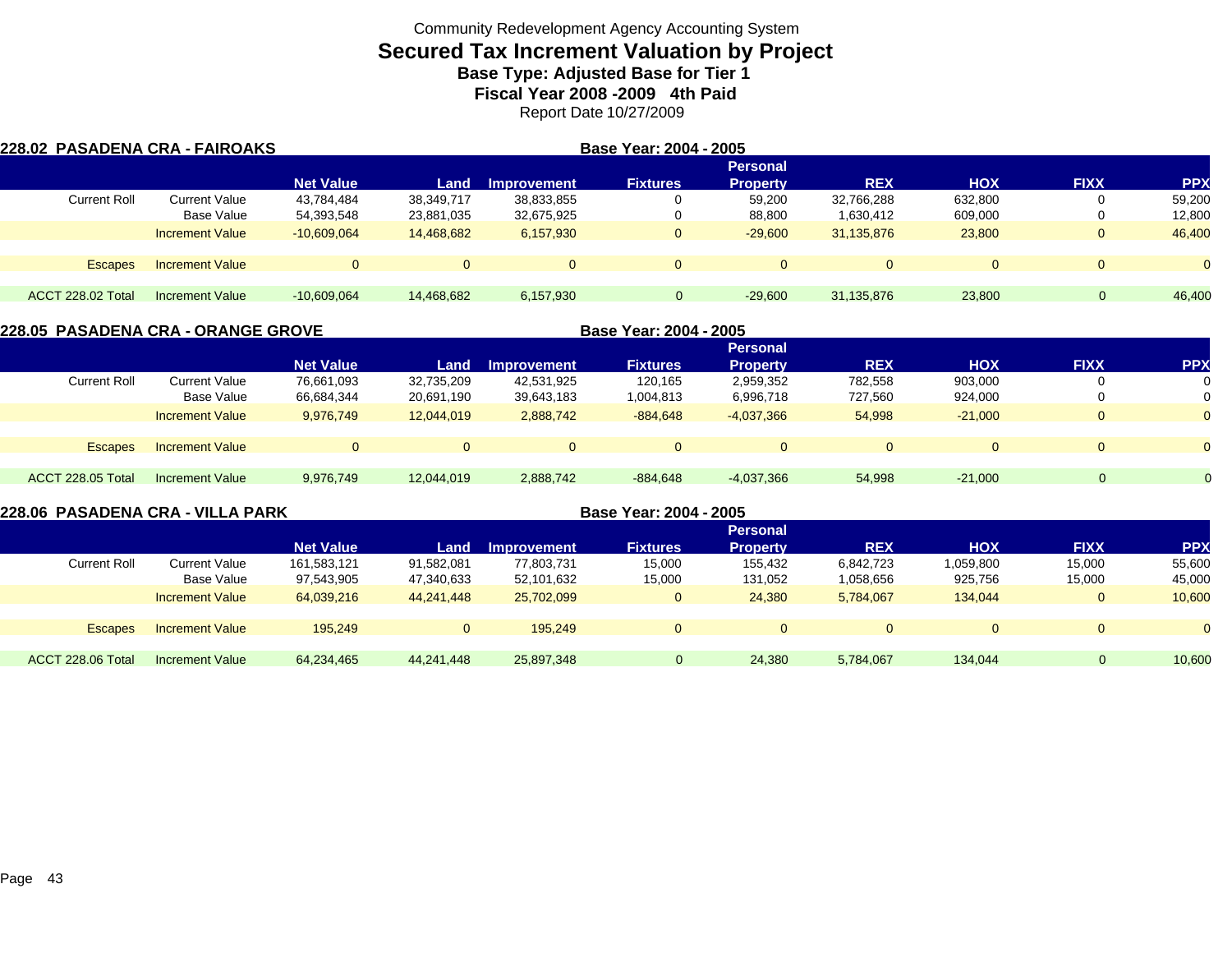# **Secured Tax Increment Valuation by Project**

**Base Type: Adjusted Base for Tier 1** 

**Fiscal Year 2008 -2009 4th Paid**

Report Date 10/27/2009

#### **228.11 PASADENA CRA - LINCOLN Base Year: 2007 - 2008 Personal Net Value Land Improvement Fixtures Property REX HOX FIXX PPX** Current Rolll Current Value 29,869,456 14,865,763 15,476,341 0 0 311,648 161,000 0 0 Base Value 25,239,650 11,320,696 14,336,677 0 50,918 307,641 161,000 0 0 Increment Value 4,629,806 3,545,067 1,139,664 0 -50,918 4,007 0 0 0 Escapes Increment Value 0 0 0 0 0 0 0 0 0 ACCT 228.11 Totall Increment Value 4,629,806 3,545,067 1,139,664 0 -50,918 4,007 0 0

### **228.12 PASADENA CRA - FAIROAKS 87 ANNEX**

**Base Year: 2007 - 2008**

|                     |                        |                  |            |                    |                 | <b>Personal</b> |            |              |             |            |
|---------------------|------------------------|------------------|------------|--------------------|-----------------|-----------------|------------|--------------|-------------|------------|
|                     |                        | <b>Net Value</b> | Land       | <b>Improvement</b> | <b>Fixtures</b> | <b>Property</b> | <b>REX</b> | <b>HOX</b>   | <b>FIXX</b> | <b>PPX</b> |
| <b>Current Roll</b> | <b>Current Value</b>   | 54,068,681       | 31,578,449 | 25,285,515         | 82,939          | 203,552         | 2,742,574  | 109,200      | 70,000      | 160,000    |
|                     | Base Value             | 48,923,989       | 27,530,771 | 23,877,342         | 70,000          | 165,740         | 2,396,864  | 91,000       | 70,000      | 162,000    |
|                     | <b>Increment Value</b> | 5,144,692        | 4,047,678  | 1,408,173          | 12,939          | 37,812          | 345,710    | 18,200       | $\Omega$    | $-2,000$   |
|                     |                        |                  |            |                    |                 |                 |            |              |             |            |
| <b>Escapes</b>      | <b>Increment Value</b> | $\Omega$         | $\Omega$   | $\mathbf{0}$       |                 | $\overline{0}$  |            | $\mathbf{0}$ | $\Omega$    | $\Omega$   |
|                     |                        |                  |            |                    |                 |                 |            |              |             |            |
| ACCT 228.12 Total   | Increment Value        | 5,144,692        | 4,047,678  | 1,408,173          | 12,939          | 37,812          | 345,710    | 18,200       |             | $-2,000$   |
|                     |                        |                  |            |                    |                 |                 |            |              |             |            |

|                     |                        |                  |             |             |                 | <b>Personal</b> |            |            |             |            |
|---------------------|------------------------|------------------|-------------|-------------|-----------------|-----------------|------------|------------|-------------|------------|
|                     |                        | <b>Net Value</b> | Land        | Improvement | <b>Fixtures</b> | <b>Property</b> | <b>REX</b> | <b>HOX</b> | <b>FIXX</b> | <b>PPX</b> |
| <b>Current Roll</b> | <b>Current Value</b>   | 365,966,835      | 209.111.219 | 199,931,367 | 218.104         | 3,377,536       | 43,445,791 | 2,865,800  | 85,000      | 274,800    |
|                     | Base Value             | 292,785,436      | 130,764,325 | 162,634,759 | 1,089,813       | 7,433,228       | 6,121,133  | 2,710,756  | 85,000      | 219,800    |
|                     | <b>Increment Value</b> | 73.181.399       | 78.346.894  | 37.296.608  | $-871.709$      | $-4,055,692$    | 37.324.658 | 155.044    | 0           | 55,000     |
| Escapes             | Increment Value        | 195,249          |             | 195,249     |                 | 0               |            |            |             |            |
| Total               | <b>Increment Value</b> | 73,376,648       | 78,346,894  | 37,491,857  | $-871,709$      | $-4,055,692$    | 37,324,658 | 155,044    |             | 55,000     |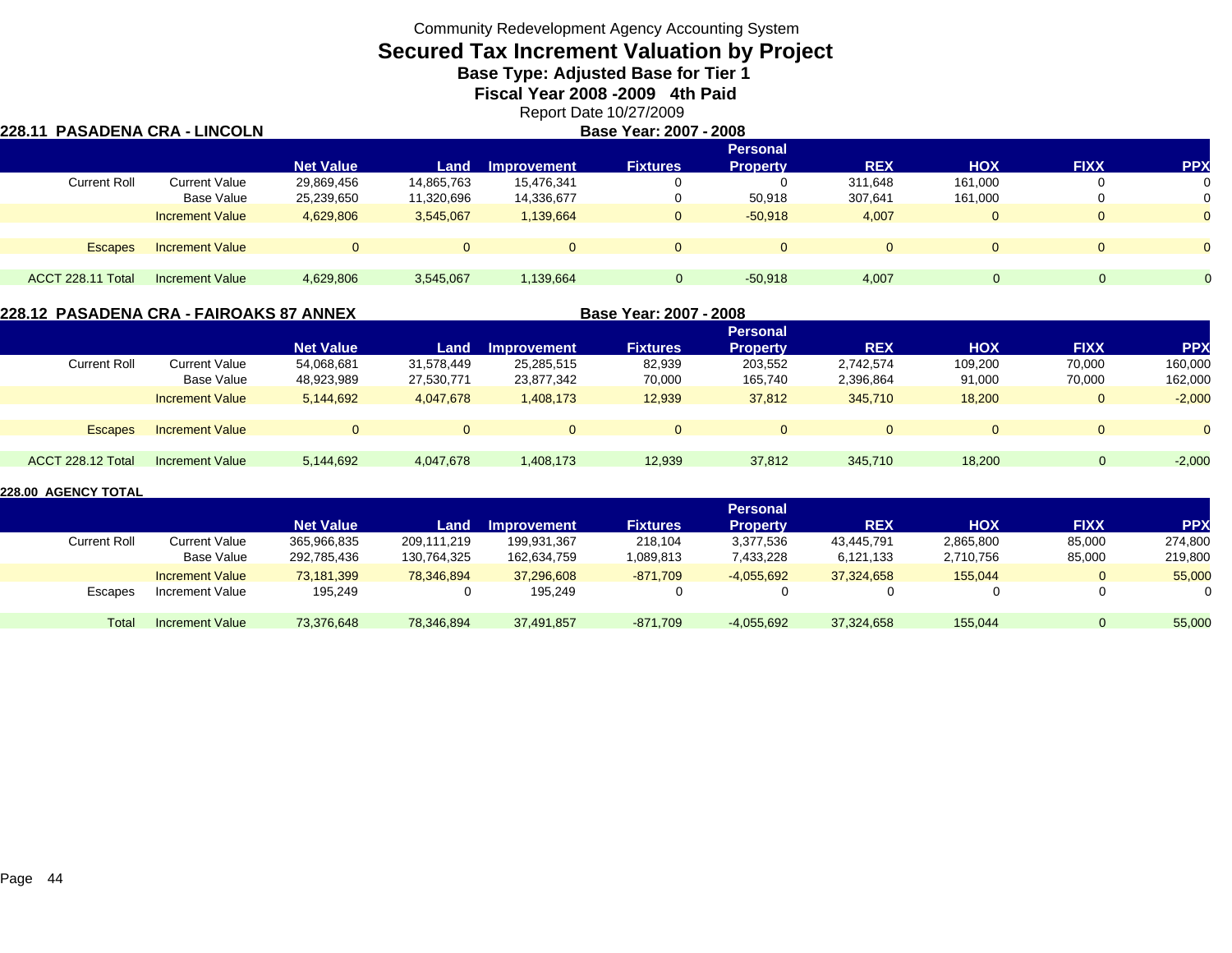# **Secured Tax Increment Valuation by Project**

**Base Type: Adjusted Base for Tier 1** 

**Fiscal Year 2008 -2009 4th Paid**

Report Date 10/27/2009

| 237.02 ROSEMEAD CRA - PROJ. A-1 |                        |                  |                |                    | Base Year: 2004 - 2005 |                 |            |            |             |              |
|---------------------------------|------------------------|------------------|----------------|--------------------|------------------------|-----------------|------------|------------|-------------|--------------|
|                                 |                        |                  |                |                    |                        | <b>Personal</b> |            |            |             |              |
|                                 |                        | <b>Net Value</b> | Land           | <b>Improvement</b> | <b>Fixtures</b>        | <b>Property</b> | <b>REX</b> | <b>HOX</b> | <b>FIXX</b> | <b>PPX</b>   |
| <b>Current Roll</b>             | <b>Current Value</b>   | 457,968,233      | 278.014.229    | 182.640.852        | 797.587                | 2.071.722       | 2,537,757  | 3,018,400  |             | 0            |
|                                 | Base Value             | 263,772,078      | 140,435,169    | 125,946,499        | 721,837                | 1,644,000       | 2,196,427  | 2,779,000  | 0           | 0            |
|                                 | <b>Increment Value</b> | 194,196,155      | 137,579,060    | 56,694,353         | 75,750                 | 427,722         | 341,330    | 239,400    | $\Omega$    | $\mathbf{0}$ |
|                                 |                        |                  |                |                    |                        |                 |            |            |             |              |
| <b>Escapes</b>                  | <b>Increment Value</b> | 1.432.180        | $\overline{0}$ | 1.432.180          | $\Omega$               |                 |            |            | $\Omega$    | $\Omega$     |
|                                 |                        |                  |                |                    |                        |                 |            |            |             |              |
| <b>ACCT 237.02 Total</b>        | Increment Value        | 195,628,335      | 137,579,060    | 58,126,533         | 75,750                 | 427.722         | 341.330    | 239,400    |             |              |

|              |                        |                  |             |             |                 | <b>Personal</b> |            |            |             |            |
|--------------|------------------------|------------------|-------------|-------------|-----------------|-----------------|------------|------------|-------------|------------|
|              |                        | <b>Net Value</b> | Land        | Improvement | <b>Fixtures</b> | <b>Property</b> | <b>REX</b> | <b>HOX</b> | <b>FIXX</b> | <b>PPX</b> |
| Current Roll | <b>Current Value</b>   | 457,968,233      | 278.014.229 | 182,640,852 | 797,587         | 2,071,722       | 2,537,757  | 3,018,400  | 0           |            |
|              | Base Value             | 263,772,078      | 140,435,169 | 125,946,499 | 721,837         | 1,644,000       | 2,196,427  | 2,779,000  |             | 0          |
|              | <b>Increment Value</b> | 194,196,155      | 137.579.060 | 56,694,353  | 75,750          | 427,722         | 341,330    | 239,400    | $\Omega$    | $\Omega$   |
| Escapes      | Increment Value        | .432,180         | $\Omega$    | ,432,180    | 0               | 0               |            |            |             | 0          |
| Total        | Increment Value        | 195,628,335      | 137,579,060 | 58,126,533  | 75,750          | 427,722         | 341,330    | 239,400    | $\Omega$    |            |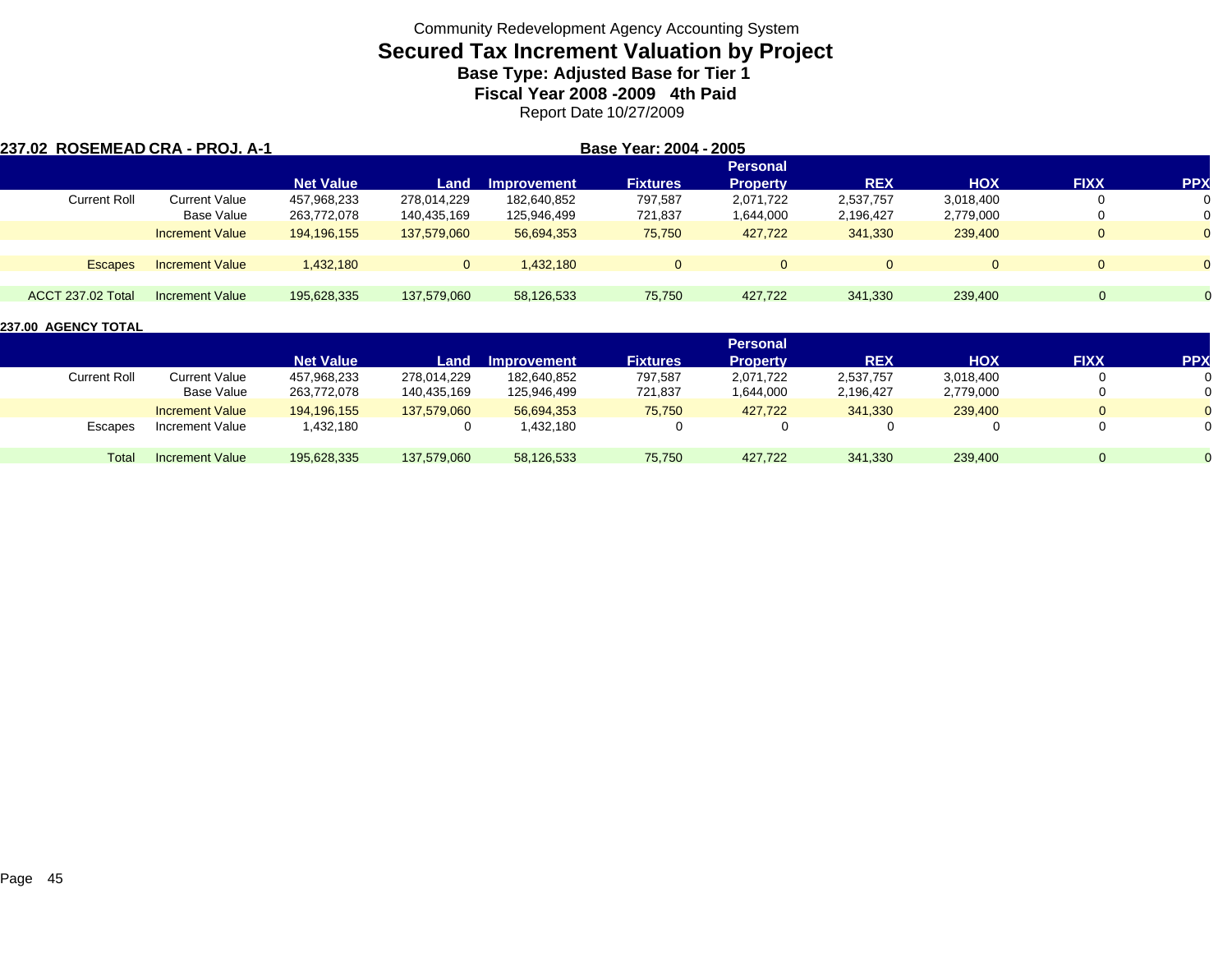# **Secured Tax Increment Valuation by Project**

**Base Type: Adjusted Base for Tier 1** 

**Fiscal Year 2008 -2009 4th Paid**

Report Date 10/27/2009

| 240.02 SAN FERNANDO CRA - PROJ. # 1 |                        |                  |                |                    | Base Year: 2007 - 2008 |                 |            |            |              |                |
|-------------------------------------|------------------------|------------------|----------------|--------------------|------------------------|-----------------|------------|------------|--------------|----------------|
|                                     |                        |                  |                |                    |                        | <b>Personal</b> |            |            |              |                |
|                                     |                        | <b>Net Value</b> | Land           | <b>Improvement</b> | <b>Fixtures</b>        | <b>Property</b> | <b>REX</b> | <b>HOX</b> | <b>FIXX</b>  | <b>PPX</b>     |
| <b>Current Roll</b>                 | Current Value          | 45,751,192       | 20,364,021     | 25,387,171         |                        |                 | 0          |            | O            | 0              |
|                                     | Base Value             | 32,872,711       | 15,007,780     | 17,889,815         |                        |                 | 24,884     |            | O            | 0              |
|                                     | <b>Increment Value</b> | 12,878,481       | 5,356,241      | 7,497,356          | $\mathbf{0}$           | 0               | $-24.884$  | 0          | $\mathbf{0}$ | $\overline{0}$ |
| Escapes                             | <b>Increment Value</b> |                  | $\overline{0}$ | $\Omega$           | $\Omega$               | $\Omega$        | $\Omega$   | $\Omega$   | $\Omega$     | $\overline{0}$ |
|                                     |                        |                  |                |                    |                        |                 |            |            |              |                |
| ACCT 240.02 Total                   | <b>Increment Value</b> | 12,878,481       | 5,356,241      | 7,497,356          | $\Omega$               | $\mathbf{0}$    | $-24.884$  |            | $\Omega$     |                |

| 240.03 SAN FERNANDO CRA - PROJ. # 2 |                        |                  |            |             |                 |                 |            |            |             |            |
|-------------------------------------|------------------------|------------------|------------|-------------|-----------------|-----------------|------------|------------|-------------|------------|
|                                     |                        |                  |            |             |                 | <b>Personal</b> |            |            |             |            |
|                                     |                        | <b>Net Value</b> | Land       | Improvement | <b>Fixtures</b> | <b>Property</b> | <b>REX</b> | <b>HOX</b> | <b>FIXX</b> | <b>PPX</b> |
| <b>Current Roll</b>                 | <b>Current Value</b>   | 31,993,995       | 16,922,800 | 21,105,967  | 25,000          | 183,000         | 6,034,772  |            | 25,000      | 183,000    |
|                                     | Base Value             | 28,708,421       | 15,631,074 | 14,815,176  |                 | 113,000         | 1,730,829  | 7,000      |             | 113,000    |
|                                     | <b>Increment Value</b> | 3,285,574        | 1,291,726  | 6,290,791   | 25,000          | 70,000          | 4,303,943  | $-7,000$   | 25,000      | 70,000     |
|                                     |                        |                  |            |             |                 |                 |            |            |             |            |
| <b>Escapes</b>                      | <b>Increment Value</b> | $\Omega$         |            | $\Omega$    | $\Omega$        | $\Omega$        | $\Omega$   | $\Omega$   |             |            |
|                                     |                        |                  |            |             |                 |                 |            |            |             |            |
| ACCT 240.03 Total                   | Increment Value        | 3,285,574        | 1,291,726  | 6,290,791   | 25,000          | 70,000          | 4,303,943  | $-7,000$   | 25,000      | 70,000     |

**240.04 SAN FERNANDO CRA - CIVIC CENTER**

**Base Year: 2007 - 2008**

|                     |                        |                  |            |                    |                 | <b>Personal</b> |            |            |                |            |
|---------------------|------------------------|------------------|------------|--------------------|-----------------|-----------------|------------|------------|----------------|------------|
|                     |                        | <b>Net Value</b> | Land       | <b>Improvement</b> | <b>Fixtures</b> | <b>Property</b> | <b>REX</b> | <b>XOH</b> | <b>FIXX</b>    | <b>PPX</b> |
| <b>Current Roll</b> | <b>Current Value</b>   | 99,793,435       | 46,746,920 | 58,525,030         | 10,000          | 68,120          | 5,232,435  | 284,200    | 10,000         | 30,000     |
|                     | Base Value             | 68,668,862       | 29,820,763 | 41.746.788         | 10,000          | 118,953         | 2,730,642  | 252,000    | 10,000         | 35,000     |
|                     | <b>Increment Value</b> | 31,124,573       | 16,926,157 | 16,778,242         | $\Omega$        | $-50,833$       | 2,501,793  | 32,200     | $\mathbf{0}$   | $-5,000$   |
|                     |                        |                  |            |                    |                 |                 |            |            |                |            |
| <b>Escapes</b>      | <b>Increment Value</b> |                  | $\Omega$   |                    |                 | $\mathbf{0}$    |            | $\Omega$   | $\overline{0}$ | $\Omega$   |
|                     |                        |                  |            |                    |                 |                 |            |            |                |            |
| ACCT 240.04 Total   | Increment Value        | 31,124,573       | 16.926.157 | 16.778.242         | $\Omega$        | $-50,833$       | 2,501,793  | 32,200     |                | $-5,000$   |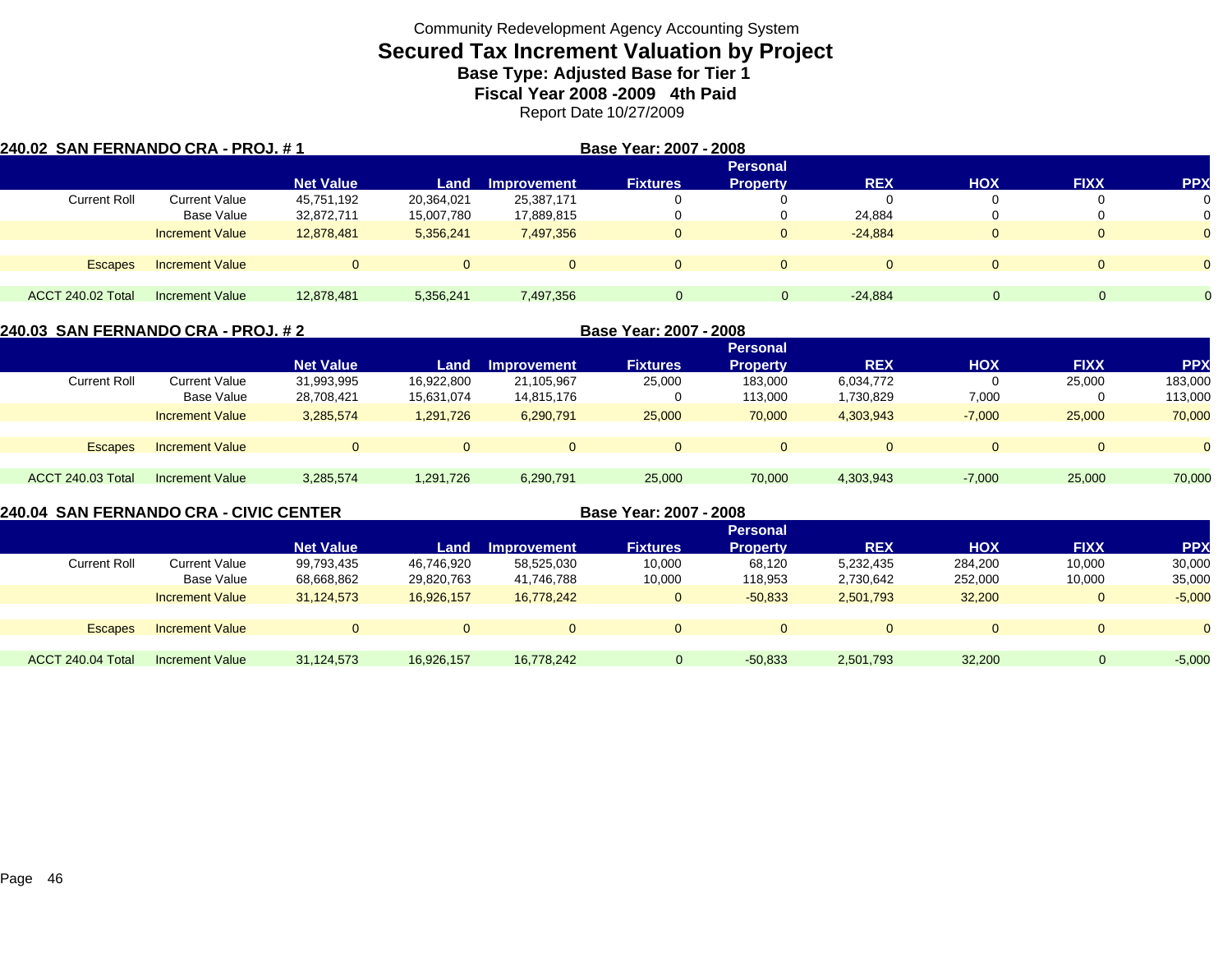Community Redevelopment Agency Accounting System **Secured Tax Increment Valuation by Project Base Type: Adjusted Base for Tier 1 Fiscal Year 2008 -2009 4th Paid** Report Date 10/27/2009

| <b>240.00 AGENCY TOTAL</b> |                        |                  |            |                    |                 |                 |            |            |             |            |
|----------------------------|------------------------|------------------|------------|--------------------|-----------------|-----------------|------------|------------|-------------|------------|
|                            |                        |                  |            |                    |                 | <b>Personal</b> |            |            |             |            |
|                            |                        | <b>Net Value</b> | Land       | <b>Improvement</b> | <b>Fixtures</b> | <b>Property</b> | <b>REX</b> | <b>HOX</b> | <b>FIXX</b> | <b>PPX</b> |
| Current Roll               | Current Value          | 177,538,622      | 84,033,741 | 105.018.168        | 35,000          | 251.120         | 11,267,207 | 284,200    | 35,000      | 213,000    |
|                            | <b>Base Value</b>      | 130,249,994      | 60,459,617 | 74,451,779         | 10,000          | 231,953         | 4,486,355  | 259,000    | 10,000      | 148,000    |
|                            | <b>Increment Value</b> | 47,288,628       | 23,574,124 | 30,566,389         | 25,000          | 19,167          | 6,780,852  | 25,200     | 25,000      | 65,000     |
| Escapes                    | Increment Value        |                  |            |                    |                 |                 |            |            |             |            |
| Total                      | <b>Increment Value</b> | 47,288,628       | 23,574,124 | 30,566,389         | 25,000          | 19,167          | 6,780,852  | 25,200     | 25,000      | 65,000     |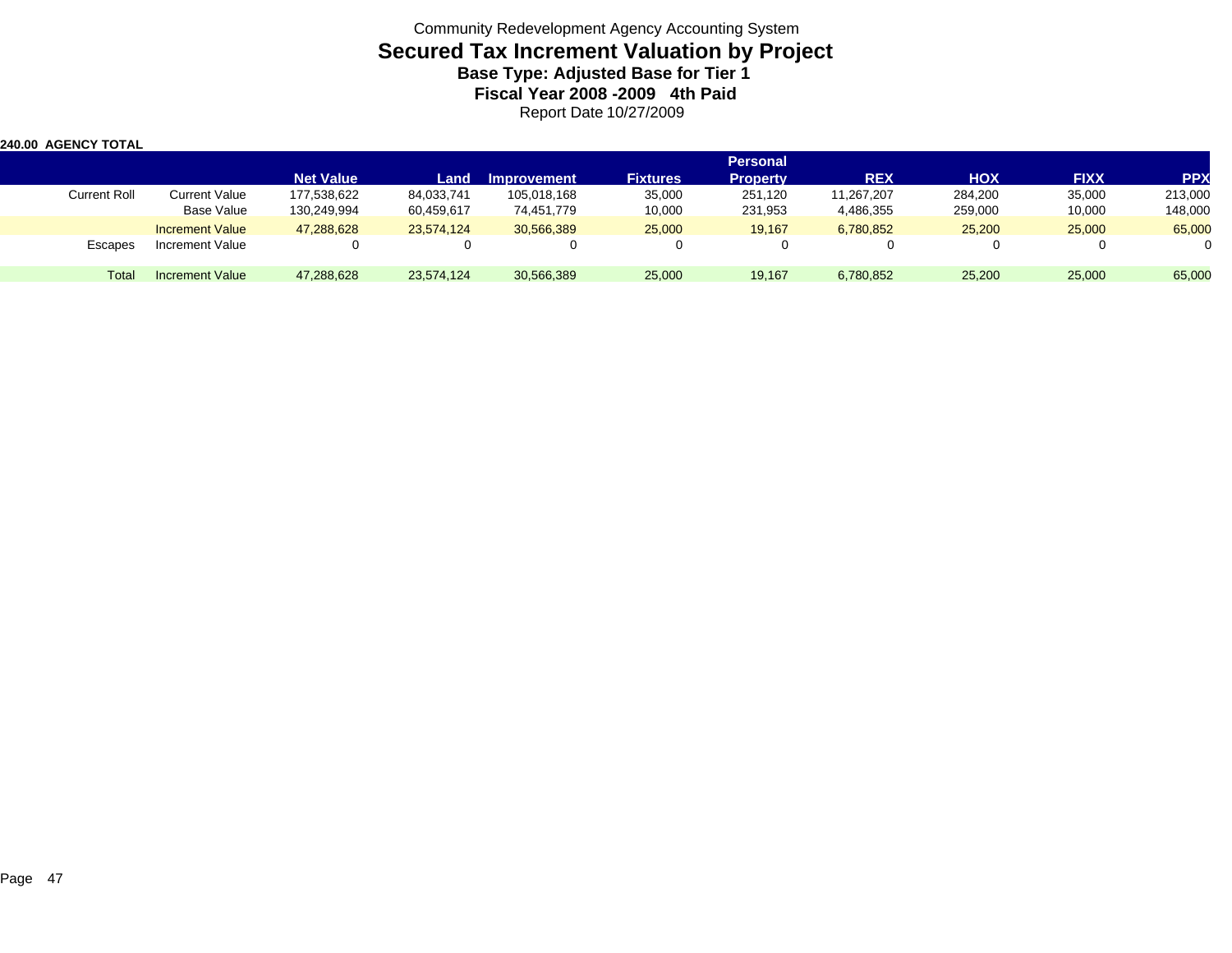# **Secured Tax Increment Valuation by Project**

**Base Type: Adjusted Base for Tier 1** 

**Fiscal Year 2008 -2009 4th Paid**

Report Date 10/27/2009

| 241.02  SAN DIMAS CRA - CREATIVE GROWTH |                        |                  |              |                    | Base Year: 2004 - 2005 |                 |             |            |             |            |
|-----------------------------------------|------------------------|------------------|--------------|--------------------|------------------------|-----------------|-------------|------------|-------------|------------|
|                                         |                        |                  |              |                    |                        | <b>Personal</b> |             |            |             |            |
|                                         |                        | <b>Net Value</b> | Land         | <b>Improvement</b> | <b>Fixtures</b>        | <b>Property</b> | <b>REX</b>  | <b>HOX</b> | <b>FIXX</b> | <b>PPX</b> |
| <b>Current Roll</b>                     | Current Value          | 106,943,573      | 51,356,766   | 55,446,179         | 65,782                 | 115.446         |             | 40.600     |             | 0          |
|                                         | Base Value             | 67,934,158       | 30,067,703   | 36,903,253         | 410,105                | 595,097         |             | 42,000     |             |            |
|                                         | <b>Increment Value</b> | 39,009,415       | 21.289.063   | 18.542.926         | $-344,323$             | $-479.651$      | U           | $-1.400$   | O           | $\Omega$   |
| Escapes                                 | <b>Increment Value</b> |                  | $\mathbf{0}$ | $\Omega$           | $\Omega$               | $\Omega$        | $\Omega$    |            | $\Omega$    | $\Omega$   |
|                                         |                        |                  |              |                    |                        |                 |             |            |             |            |
| ACCT 241.02 Total                       | <b>Increment Value</b> | 39,009,415       | 21,289,063   | 18,542,926         | $-344,323$             | $-479,651$      | $\mathbf 0$ | $-1.400$   | $\Omega$    |            |

### **241.03 SAN DIMAS CRA - CRE. GROWTH 76 ANX**

**Base Year: 2004 - 2005**

|                     |                        |                  |            |             |                 | <b>Personal</b> |             |            |             |                |
|---------------------|------------------------|------------------|------------|-------------|-----------------|-----------------|-------------|------------|-------------|----------------|
|                     |                        | <b>Net Value</b> | Land       | Improvement | <b>Fixtures</b> | <b>Property</b> | <b>REX</b>  | <b>HOX</b> | <b>FIXX</b> | <b>PPX</b>     |
| <b>Current Roll</b> | Current Value          | 125,119,630      | 56,804,644 | 68,483,502  |                 | 140.268         | 301,784     | 7,000      | 0           | 0              |
|                     | Base Value             | 80,547,092       | 32,008,704 | 48,458,519  | υ               | 86,869          | υ           | 7,000      | 0           | 0              |
|                     | <b>Increment Value</b> | 44,572,538       | 24,795,940 | 20,024,983  | 0               | 53,399          | 301,784     | $\Omega$   | $\Omega$    | $\Omega$       |
|                     |                        |                  |            |             |                 |                 |             |            |             |                |
| <b>Escapes</b>      | <b>Increment Value</b> | 100,000          | 99,000     | 1,000       | $\mathbf{0}$    | $\mathbf 0$     | $\mathbf 0$ | $\Omega$   | $\mathbf 0$ | $\overline{0}$ |
|                     |                        |                  |            |             |                 |                 |             |            |             |                |
| ACCT 241.03 Total   | <b>Increment Value</b> | 44,672,538       | 24,894,940 | 20,025,983  | $\Omega$        | 53,399          | 301,784     |            |             |                |

|                     |                        |                  |             |                    |                 | <b>Personal</b> |            |            |                |                |
|---------------------|------------------------|------------------|-------------|--------------------|-----------------|-----------------|------------|------------|----------------|----------------|
|                     |                        | <b>Net Value</b> | Land        | <b>Improvement</b> | <b>Fixtures</b> | <b>Property</b> | <b>REX</b> | <b>HOX</b> | <b>FIXX</b>    | <b>PPX</b>     |
| <b>Current Roll</b> | Current Value          | 232,063,203      | 108,161,410 | 123,929,681        | 65,782          | 255,714         | 301,784    | 47,600     | $\mathbf{0}$   | 0              |
|                     | Base Value             | 148,481,250      | 62,076,407  | 85,361,772         | 410,105         | 681,966         |            | 49,000     | $\Omega$       | 0              |
|                     | <b>Increment Value</b> | 83,581,953       | 46,085,003  | 38,567,909         | $-344.323$      | $-426,252$      | 301,784    | $-1.400$   | $\overline{0}$ | $\overline{0}$ |
| <b>Escapes</b>      | Increment Value        | 100,000          | 99,000      | 1,000              |                 |                 |            |            | 0              | 0              |
| Total               | Increment Value        | 83,681,953       | 46,184,003  | 38,568,909         | $-344.323$      | $-426.252$      | 301,784    | $-1.400$   | $\Omega$       |                |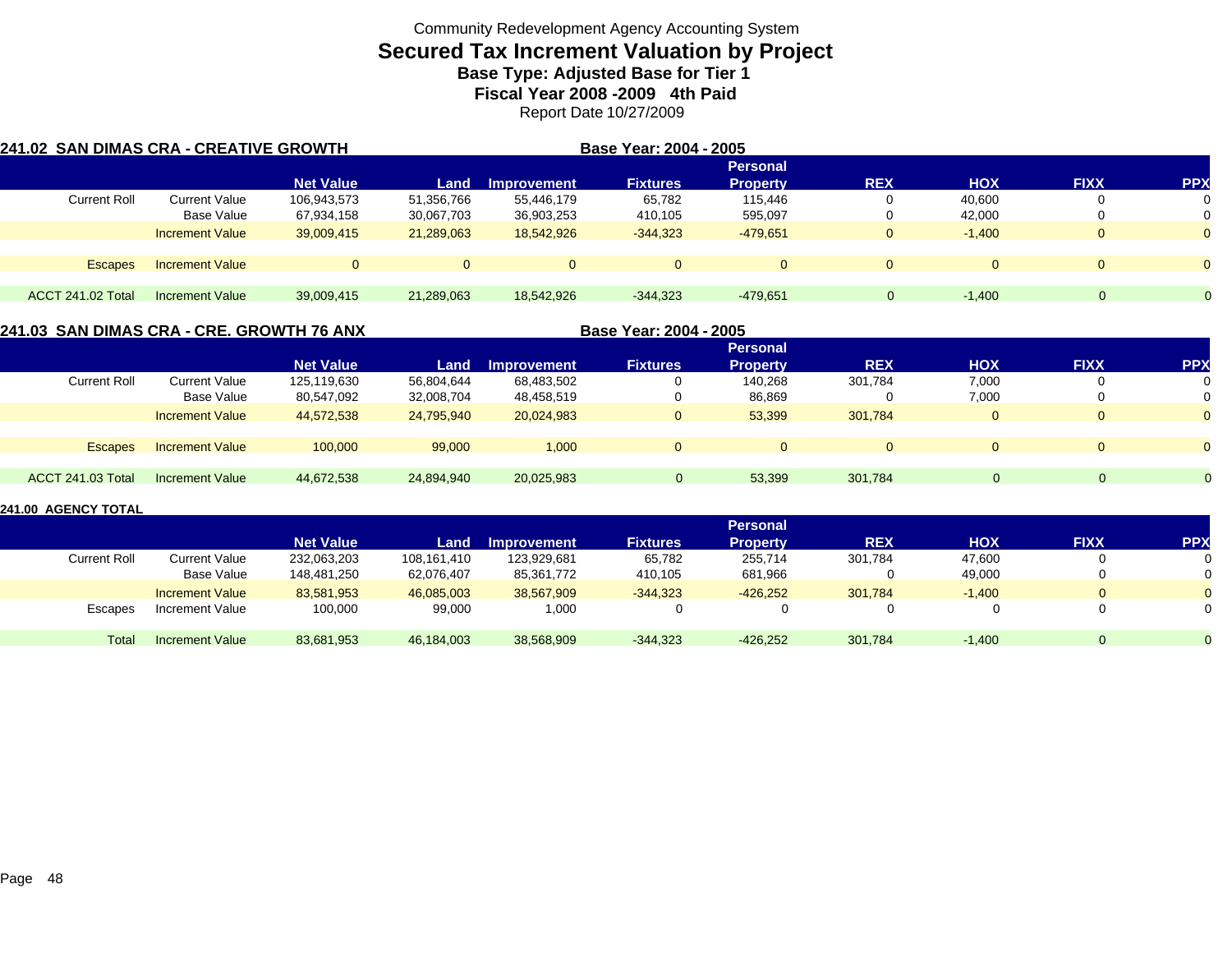# **Secured Tax Increment Valuation by Project**

**Base Type: Adjusted Base for Tier 1** 

**Fiscal Year 2008 -2009 4th Paid**

Report Date 10/27/2009

| 250.02 SANTA FE SPRINGS CRA - FLOOD RANCH |                        |                  | Base Year: 2004 - 2005 |             |                 |                 |             |            |             |                |
|-------------------------------------------|------------------------|------------------|------------------------|-------------|-----------------|-----------------|-------------|------------|-------------|----------------|
|                                           |                        |                  |                        |             |                 | <b>Personal</b> |             |            |             |                |
|                                           |                        | <b>Net Value</b> | Land                   | Improvement | <b>Fixtures</b> | <b>Property</b> | <b>REX</b>  | <b>HOX</b> | <b>FIXX</b> | <b>PPX</b>     |
| <b>Current Roll</b>                       | <b>Current Value</b>   | 39,635,833       | 27,252,185             | 24,028,020  | 0               | 199.100         | 10,829,872  | 971,600    |             | 42,000         |
|                                           | Base Value             | 30,249,754       | 18,149,843             | 20,125,547  | 0               | 116,980         | 7,064,316   | 987,000    |             | 91,300         |
|                                           | <b>Increment Value</b> | 9,386,079        | 9,102,342              | 3,902,473   | 0               | 82,120          | 3,765,556   | $-15.400$  | 0           | $-49,300$      |
|                                           |                        |                  |                        |             |                 |                 |             |            |             |                |
| Escapes                                   | <b>Increment Value</b> | 21,000           | $\mathbf{0}$           | $\Omega$    | $\mathbf{0}$    | $\mathbf{0}$    | $\mathbf 0$ | $-21.000$  | $\Omega$    | $\overline{0}$ |
| ACCT 250.02 Total                         | Increment Value        | 9.407.079        | 9,102,342              | 3,902,473   | $\Omega$        | 82,120          | 3,765,556   | $-36.400$  | $\Omega$    | $-49,300$      |

### **250.03 SANTA FE SPRINGS CRA - PIO/TELEG**

| 250.03  SANTA FE SPRINGS CRA - PIO/TELEG |                        |                  |            |                    | Base Year: 2004 - 2005 |                 |            |            |                |            |
|------------------------------------------|------------------------|------------------|------------|--------------------|------------------------|-----------------|------------|------------|----------------|------------|
|                                          |                        |                  |            |                    |                        |                 |            |            |                |            |
|                                          |                        | <b>Net Value</b> | Land       | <b>Improvement</b> | <b>Fixtures</b>        | <b>Property</b> | <b>REX</b> | <b>HOX</b> | <b>FIXX</b>    | <b>PPX</b> |
| <b>Current Roll</b>                      | Current Value          | 227,790,721      | 77.054.295 | 151.129.076        |                        | 18,950          |            | 411.600    |                | 0          |
|                                          | Base Value             | 142,160,644      | 53,533,038 | 89,039,818         | O                      | 49,788          |            | 462.000    | $\left($       | 0          |
|                                          | <b>Increment Value</b> | 85,630,077       | 23.521.257 | 62,089,258         | $\mathbf{0}$           | $-30,838$       |            | $-50.400$  | $\Omega$       | $\Omega$   |
|                                          |                        |                  |            |                    |                        |                 |            |            |                |            |
| <b>Escapes</b>                           | <b>Increment Value</b> | 4.547.189        | 3,492,782  | 1.047.407          | $\mathbf{0}$           | $\Omega$        |            | $-7.000$   | $\overline{0}$ | $\Omega$   |
|                                          |                        |                  |            |                    |                        |                 |            |            |                |            |
| <b>ACCT 250.03 Total</b>                 | <b>Increment Value</b> | 90,177,266       | 27,014,039 | 63,136,665         | $\Omega$               | $-30,838$       | $\Omega$   | $-57.400$  | $\Omega$       | $\Omega$   |

### **250.04 SANTA FE SPRINGS CRA - NORWALK BLVD. Base Year: 2004 - 2005**

|                     |                        |                  |             |             |                 | <b>Personal</b> |            |            |              |           |
|---------------------|------------------------|------------------|-------------|-------------|-----------------|-----------------|------------|------------|--------------|-----------|
|                     |                        | <b>Net Value</b> | Land        | Improvement | <b>Fixtures</b> | <b>Property</b> | <b>REX</b> | <b>HOX</b> | <b>FIXX</b>  | <b>PP</b> |
| <b>Current Roll</b> | Current Value          | 854,091,289      | 393,606,586 | 451,583,915 | 12,082,949      | 7,094,513       | 9,936,674  |            | 25,000       | 315,000   |
|                     | Base Value             | 538,730,885      | 205,122,794 | 305,632,941 | 18,607,651      | 9,374,499       |            | 7,000      | 0            |           |
|                     | <b>Increment Value</b> | 315.360.404      | 188.483.792 | 145.950.974 | $-6,524,702$    | $-2,279,986$    | 9,936,674  | $-7,000$   | 25,000       | 315,000   |
|                     |                        |                  |             |             |                 |                 |            |            |              |           |
| <b>Escapes</b>      | <b>Increment Value</b> | 72,293,511       | 24.534.488  | 47.738.023  |                 | $\mathbf{0}$    |            | $-21.000$  | $\mathbf{0}$ |           |
|                     |                        |                  |             |             |                 |                 |            |            |              |           |
| ACCT 250.04 Total   | <b>Increment Value</b> | 387,653,915      | 213,018,280 | 193,688,997 | $-6,524,702$    | $-2,279,986$    | 9,936,674  | $-28,000$  | 25,000       | 315,000   |
|                     |                        |                  |             |             |                 |                 |            |            |              |           |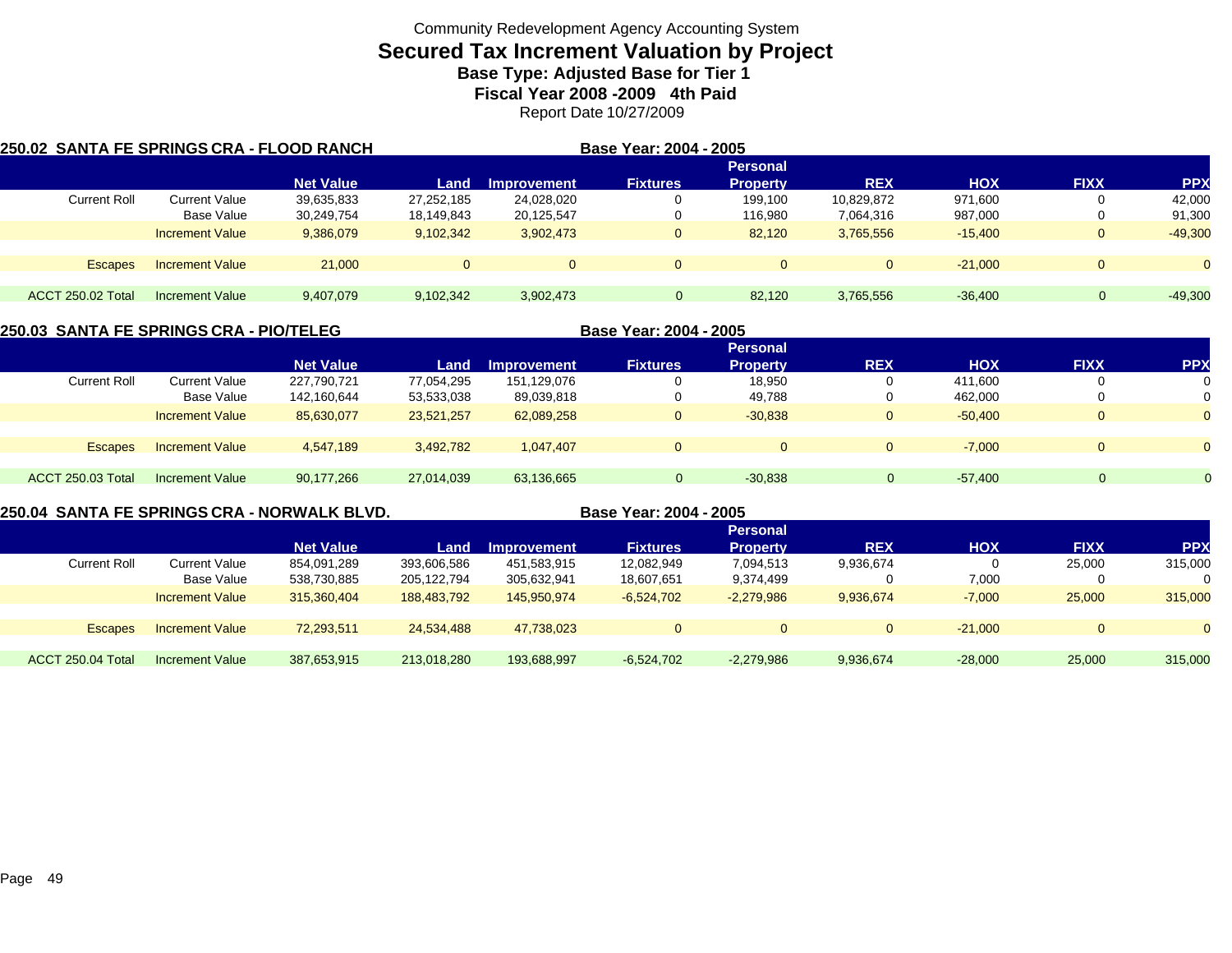### **Secured Tax Increment Valuation by Project**

**Base Type: Adjusted Base for Tier 1** 

**Fiscal Year 2008 -2009 4th Paid**

Report Date 10/27/2009

### **250.05 SANTA FE SPRINGS CRA - OIL FIELD**

| D |  | <b>Base Year: 2004 - 2005</b> |
|---|--|-------------------------------|
|   |  |                               |

|                          |                        |                  |              |                    |                 | <b>Personal</b> |            |            |             |            |
|--------------------------|------------------------|------------------|--------------|--------------------|-----------------|-----------------|------------|------------|-------------|------------|
|                          |                        | <b>Net Value</b> | Land         | <b>Improvement</b> | <b>Fixtures</b> | <b>Property</b> | <b>REX</b> | <b>HOX</b> | <b>FIXX</b> | <b>PPX</b> |
| <b>Current Roll</b>      | <b>Current Value</b>   | 838,962,006      | 384.307.747  | 433,328,191        | 12,259,368      | 13.399.074      | 4,325,374  | 7,000      |             | $\Omega$   |
|                          | Base Value             | 584,158,008      | 241,019,781  | 312,559,009        | 13,971,463      | 17.121.212      | 506,457    | 7,000      |             |            |
|                          | <b>Increment Value</b> | 254,803,998      | 143,287,966  | 120,769,182        | $-1,712,095$    | $-3,722,138$    | 3,818,917  |            |             |            |
|                          |                        |                  |              |                    |                 |                 |            |            |             |            |
| <b>Escapes</b>           | <b>Increment Value</b> | 183.885          | $\mathbf{0}$ | 183.885            |                 |                 |            |            |             |            |
|                          |                        |                  |              |                    |                 |                 |            |            |             |            |
| <b>ACCT 250.05 Total</b> | <b>Increment Value</b> | 254,987,883      | 143,287,966  | 120,953,067        | $-1,712,095$    | $-3,722,138$    | 3,818,917  |            | 0           |            |
|                          |                        |                  |              |                    |                 |                 |            |            |             |            |

|              |                        |                  |             |                    |                 | Personal        |            |            |             |            |
|--------------|------------------------|------------------|-------------|--------------------|-----------------|-----------------|------------|------------|-------------|------------|
|              |                        | <b>Net Value</b> | Land        | <b>Improvement</b> | <b>Fixtures</b> | <b>Property</b> | <b>REX</b> | <b>HOX</b> | <b>FIXX</b> | <b>PPX</b> |
| Current Roll | Current Value          | 1.960.479.849    | 882,220,813 | 1,060,069,202      | 24,342,317      | 20,711,637      | 25,091,920 | 1,390,200  | 25,000      | 357,000    |
|              | Base Value             | 1.295.299.291    | 517.825.456 | 727,357,315        | 32.579.114      | 26,662,479      | 7,570,773  | 1,463,000  |             | 91,300     |
|              | <b>Increment Value</b> | 665,180,558      | 364,395,357 | 332,711,887        | $-8,236,797$    | $-5,950,842$    | 17.521.147 | $-72,800$  | 25,000      | 265,700    |
| Escapes      | Increment Value        | 77,045,585       | 28,027,270  | 48,969,315         |                 |                 |            | -49,000    | 0           | $\Omega$   |
|              |                        |                  |             |                    |                 |                 |            |            |             |            |
| Total        | Increment Value        | 742,226,143      | 392.422.627 | 381,681,202        | $-8,236,797$    | $-5,950,842$    | 17,521,147 | $-121,800$ | 25,000      | 265,700    |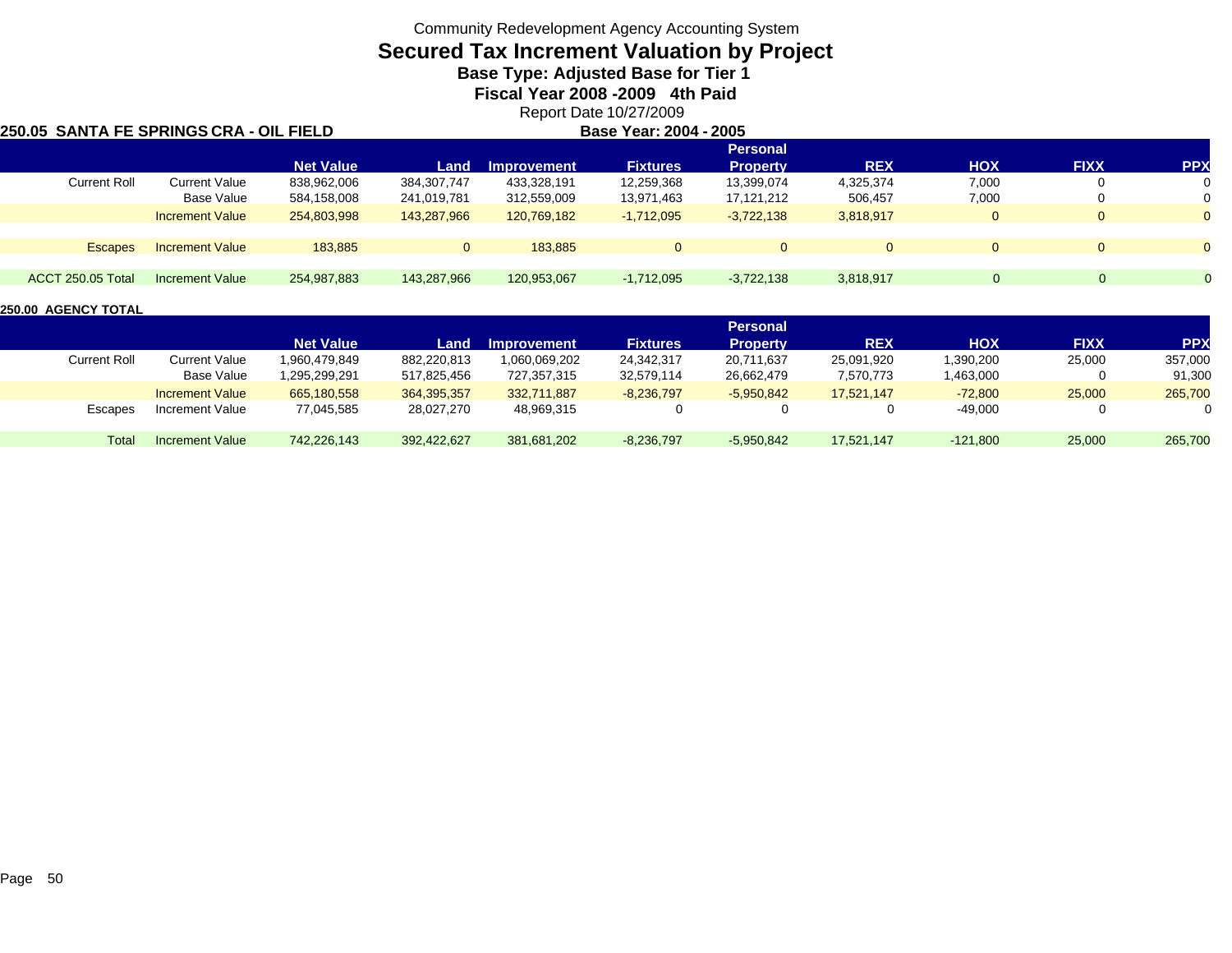# **Secured Tax Increment Valuation by Project**

**Base Type: Adjusted Base for Tier 1** 

**Fiscal Year 2008 -2009 4th Paid**

Report Date 10/27/2009

| 252.02 SANTA MONICA CRA - DOWNTOWN |                        |                  |            |               | Base Year: 2004 - 2005 |                 |            |            |             |            |
|------------------------------------|------------------------|------------------|------------|---------------|------------------------|-----------------|------------|------------|-------------|------------|
|                                    |                        |                  |            |               |                        |                 |            |            |             |            |
|                                    |                        | <b>Net Value</b> | Land       | Improvement   | <b>Fixtures</b>        | <b>Property</b> | <b>REX</b> | <b>HOX</b> | <b>FIXX</b> | <b>PPX</b> |
| <b>Current Roll</b>                | <b>Current Value</b>   | 121,292,795      | 47,926,475 | 73,366,320    |                        |                 | 0          |            |             | 0          |
|                                    | Base Value             | 146,275,554      | 24,437,693 | 121,837,861   |                        |                 | 0          |            |             |            |
|                                    | <b>Increment Value</b> | $-24,982,759$    | 23,488,782 | $-48.471.541$ | $\mathbf{0}$           |                 | $\Omega$   |            |             |            |
|                                    |                        |                  |            |               |                        |                 |            |            |             |            |
| <b>Escapes</b>                     | <b>Increment Value</b> | 1,289,535        | 6,474,279  | $-5.184.744$  | $\Omega$               |                 | $\Omega$   | $\Omega$   |             |            |
|                                    |                        |                  |            |               |                        |                 |            |            |             |            |
| ACCT 252.02 Total                  | <b>Increment Value</b> | $-23,693,224$    | 29,963,061 | $-53,656,285$ | $\Omega$               | 0               | $\Omega$   | O.         | 0           |            |

|              |                        |                  |            |                    |                 | <b>Personal</b> |            |            |             |                |
|--------------|------------------------|------------------|------------|--------------------|-----------------|-----------------|------------|------------|-------------|----------------|
|              |                        | <b>Net Value</b> | Land       | <b>Improvement</b> | <b>Fixtures</b> | <b>Property</b> | <b>REX</b> | <b>HOX</b> | <b>FIXX</b> | <b>PPX</b>     |
| Current Roll | Current Value          | 121,292,795      | 47,926,475 | 73,366,320         |                 |                 |            |            | $\Omega$    | 0              |
|              | <b>Base Value</b>      | 146,275,554      | 24,437,693 | 121,837,861        |                 |                 |            |            |             | 0              |
|              | <b>Increment Value</b> | $-24,982,759$    | 23.488.782 | $-48.471.541$      |                 | $\mathbf{0}$    |            | 0          | 0           | $\overline{0}$ |
| Escapes      | Increment Value        | 1,289,535        | 6,474,279  | $-5,184,744$       |                 |                 |            |            | 0           | 0              |
| Total        | <b>Increment Value</b> | $-23,693,224$    | 29,963,061 | $-53,656,285$      |                 | 0               |            | $\Omega$   | $\Omega$    | $\Omega$       |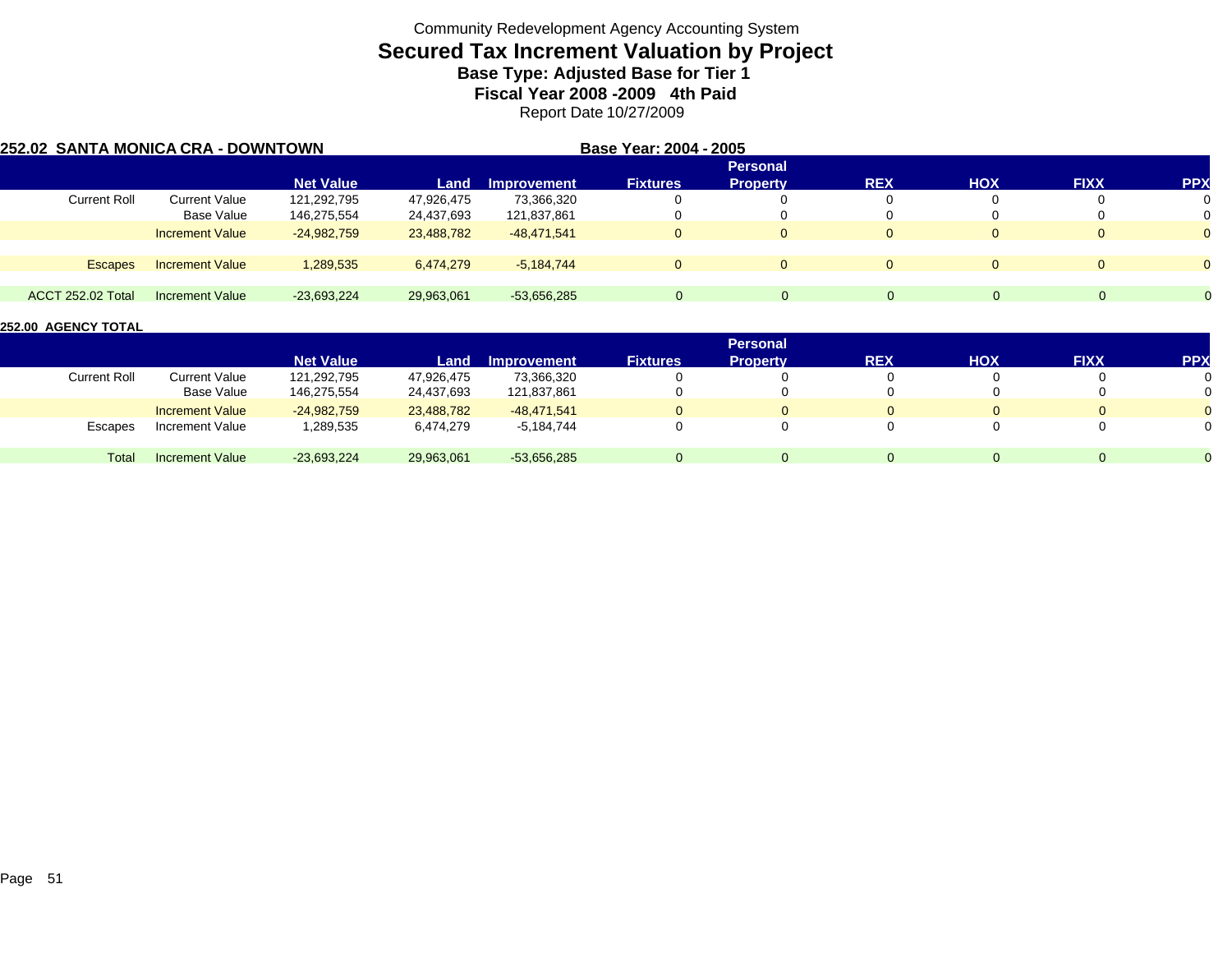# **Secured Tax Increment Valuation by Project**

**Base Type: Adjusted Base for Tier 1** 

**Fiscal Year 2008 -2009 4th Paid**

Report Date 10/27/2009

| 256.02 SIERRA MADRE CRA - S.M. BLVD. |                        |                  |              |                    | Base Year: 2005 - 2006 |                 |            |            |              |            |
|--------------------------------------|------------------------|------------------|--------------|--------------------|------------------------|-----------------|------------|------------|--------------|------------|
|                                      |                        |                  |              |                    |                        |                 |            |            |              |            |
|                                      |                        | <b>Net Value</b> | Land         | <b>Improvement</b> | <b>Fixtures</b>        | <b>Property</b> | <b>REX</b> | <b>HOX</b> | <b>FIXX</b>  | <b>PPX</b> |
| Current Roll                         | Current Value          | 135,075,479      | 81,345,116   | 57,125,592         | 65,924                 | 75,720          | 2,319,673  | 1,159,200  | υ            | 58,000     |
|                                      | Base Value             | 95,706,852       | 52,531,399   | 45,965,721         | 86,852                 | 55,103          | 1,826,223  | 1,106,000  | υ            |            |
|                                      | <b>Increment Value</b> | 39,368,627       | 28,813,717   | 11,159,871         | $-20,928$              | 20,617          | 493,450    | 53,200     | $\mathbf{0}$ | 58,000     |
|                                      |                        |                  |              |                    |                        |                 |            |            |              |            |
| <b>Escapes</b>                       | <b>Increment Value</b> | $\Omega$         | $\mathbf{0}$ | $\Omega$           | $\Omega$               | $\Omega$        | $\Omega$   | $\Omega$   | $\Omega$     | $\Omega$   |
|                                      |                        |                  |              |                    |                        |                 |            |            |              |            |
| ACCT 256.02 Total                    | Increment Value        | 39,368,627       | 28.813.717   | 11.159.871         | $-20,928$              | 20,617          | 493,450    | 53,200     | $\Omega$     | 58,000     |

|              |                        |                  |            |                    |                 | <b>Personal</b> |            |            |                |            |
|--------------|------------------------|------------------|------------|--------------------|-----------------|-----------------|------------|------------|----------------|------------|
|              |                        | <b>Net Value</b> | Land       | <b>Improvement</b> | <b>Fixtures</b> | <b>Property</b> | <b>REX</b> | <b>HOX</b> | <b>FIXX</b>    | <b>PPX</b> |
| Current Roll | Current Value          | 135,075,479      | 81,345,116 | 57,125,592         | 65,924          | 75.720          | 2,319,673  | 1,159,200  | 0              | 58,000     |
|              | <b>Base Value</b>      | 95,706,852       | 52,531,399 | 45,965,721         | 86,852          | 55,103          | 1,826,223  | 106,000.   | $\mathbf{0}$   | 0          |
|              | <b>Increment Value</b> | 39,368,627       | 28,813,717 | 11.159.871         | $-20,928$       | 20,617          | 493.450    | 53,200     | $\overline{0}$ | 58,000     |
| Escapes      | Increment Value        |                  | $\Omega$   |                    |                 |                 |            |            | 0              | 0          |
| Total        | <b>Increment Value</b> | 39,368,627       | 28,813,717 | 11,159,871         | $-20,928$       | 20,617          | 493,450    | 53,200     | 0              | 58,000     |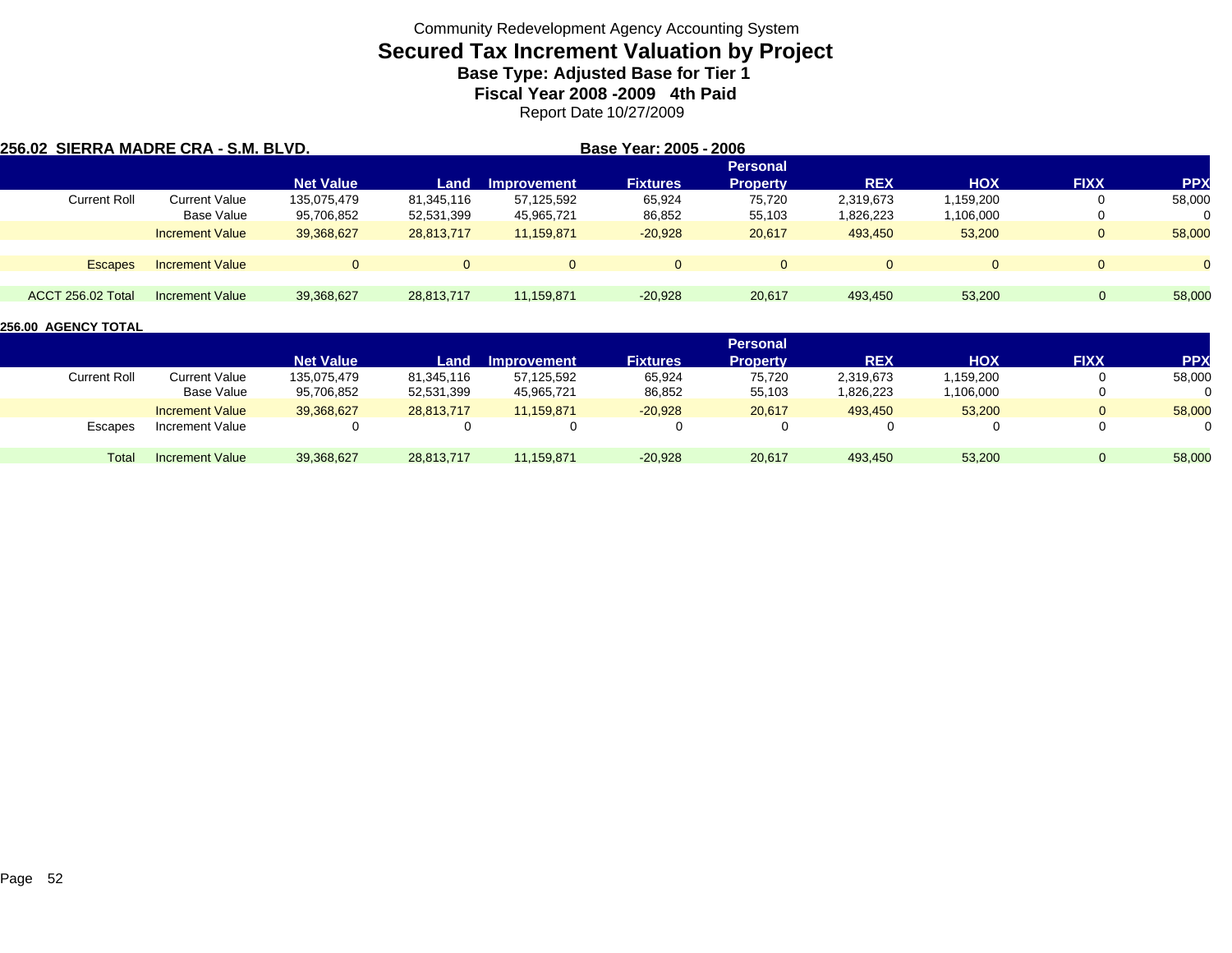# **Secured Tax Increment Valuation by Project**

**Base Type: Adjusted Base for Tier 1** 

**Fiscal Year 2008 -2009 4th Paid**

Report Date 10/27/2009

| 260.02 SIGNAL HILL CRA - PROJ. # 1 |                        |                  |                 | Base Year: 2007 - 2008 |                 |                 |            |            |             |              |
|------------------------------------|------------------------|------------------|-----------------|------------------------|-----------------|-----------------|------------|------------|-------------|--------------|
|                                    |                        |                  | <b>Personal</b> |                        |                 |                 |            |            |             |              |
|                                    |                        | <b>Net Value</b> | Land            | <b>Improvement</b>     | <b>Fixtures</b> | <b>Property</b> | <b>REX</b> | <b>HOX</b> | <b>FIXX</b> | <b>PPX</b>   |
| <b>Current Roll</b>                | <b>Current Value</b>   | ,302,800,170     | 721,809,810     | 567,852,935            | 17,877,569      | 2,239,467       | 1,207,411  | 5,772,200  |             | $\mathbf{0}$ |
|                                    | Base Value             | 643,824,056      | 286,897,300     | 344,623,169            | 17,694,520      | 146,230         | 987,163    | 4,550,000  |             | 0            |
|                                    | <b>Increment Value</b> | 658,976,114      | 434.912.510     | 223.229.766            | 183,049         | 2,093,237       | 220,248    | 1,222,200  | $\Omega$    | $\mathbf{0}$ |
|                                    |                        |                  |                 |                        |                 |                 |            |            |             |              |
| Escapes                            | <b>Increment Value</b> | 2,580,112        | 149,840         | 2,430,272              | $\Omega$        |                 | $\Omega$   | $\Omega$   | $\Omega$    | $\mathbf{0}$ |
|                                    |                        |                  |                 |                        |                 |                 |            |            |             |              |
| ACCT 260.02 Total                  | Increment Value        | 661,556,226      | 435,062,350     | 225,660,038            | 183,049         | 2,093,237       | 220,248    | 1,222,200  |             |              |

|                     |                        |                  |             |                    |                 | <b>Personal</b> |            |            |             |            |
|---------------------|------------------------|------------------|-------------|--------------------|-----------------|-----------------|------------|------------|-------------|------------|
|                     |                        | <b>Net Value</b> | Land        | <b>Improvement</b> | <b>Fixtures</b> | <b>Property</b> | <b>REX</b> | <b>HOX</b> | <b>FIXX</b> | <b>PPX</b> |
| <b>Current Roll</b> | Current Value          | ,302,800,170     | 721,809,810 | 567,852,935        | 17.877.569      | 2,239,467       | 1,207,411  | 5,772,200  | 0           |            |
|                     | Base Value             | 643,824,056      | 286,897,300 | 344,623,169        | 17,694,520      | 146,230         | 987,163    | 4,550,000  |             | 0          |
|                     | <b>Increment Value</b> | 658.976.114      | 434.912.510 | 223.229.766        | 183,049         | 2,093,237       | 220,248    | 1,222,200  | $\Omega$    | $\Omega$   |
| Escapes             | Increment Value        | 2,580,112        | 149,840     | 2,430,272          | $\Omega$        | 0               |            |            |             | 0          |
| Total               | <b>Increment Value</b> | 661,556,226      | 435,062,350 | 225,660,038        | 183,049         | 2,093,237       | 220,248    | 1,222,200  | $\Omega$    |            |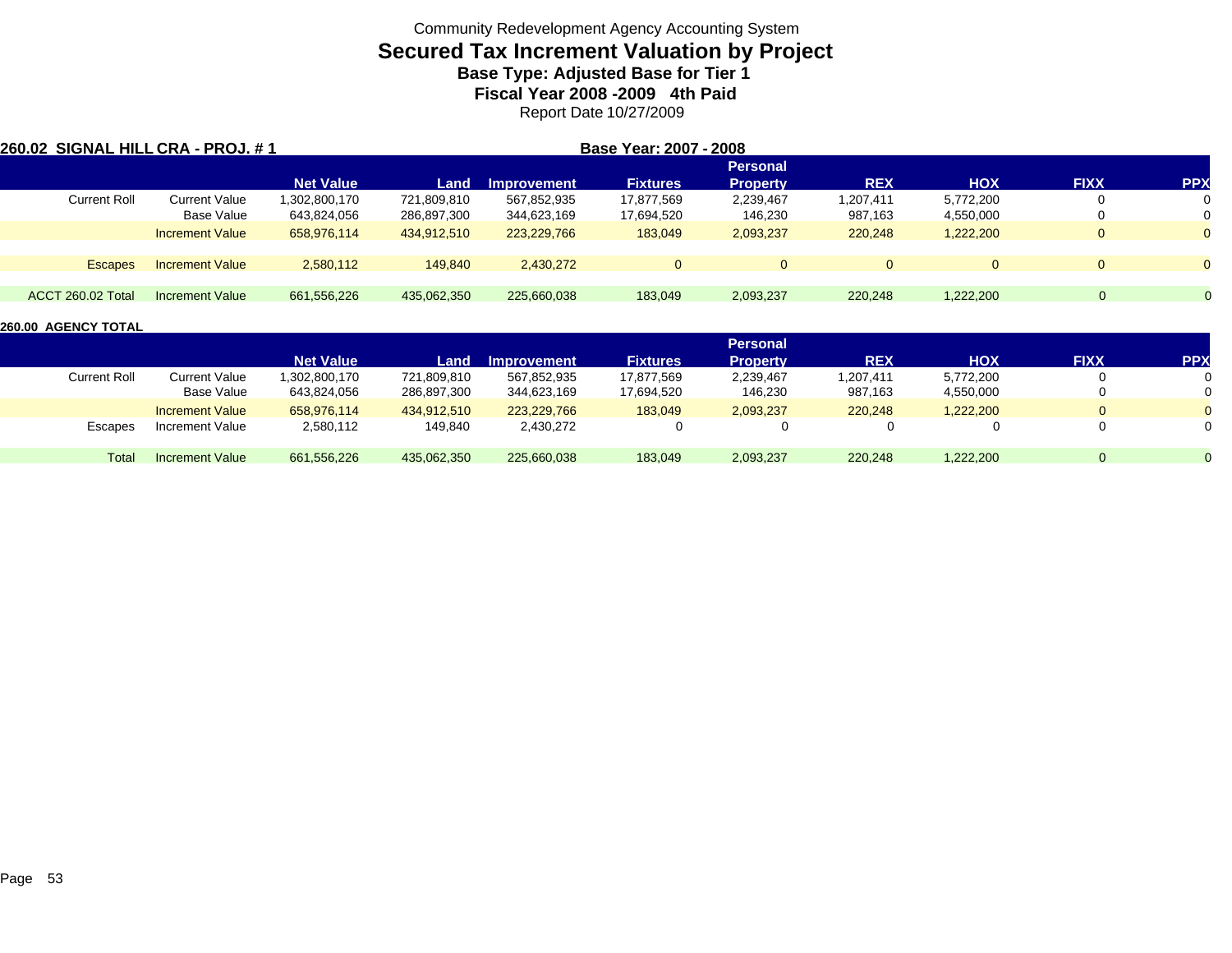# **Secured Tax Increment Valuation by Project**

**Base Type: Adjusted Base for Tier 1** 

**Fiscal Year 2008 -2009 4th Paid**

Report Date 10/27/2009

| <b>264.02 SOUTH GATE CRA - PROJ. # 1</b> |                        |                  |              | Base Year: 2004 - 2005 |                 |                 |            |            |             |              |
|------------------------------------------|------------------------|------------------|--------------|------------------------|-----------------|-----------------|------------|------------|-------------|--------------|
|                                          |                        |                  |              |                        |                 | <b>Personal</b> |            |            |             |              |
|                                          |                        | <b>Net Value</b> | Land         | <b>Improvement</b>     | <b>Fixtures</b> | <b>Property</b> | <b>REX</b> | <b>HOX</b> | <b>FIXX</b> | <b>PPX</b>   |
| Current Roll                             | <b>Current Value</b>   | 906,295,898      | 427,954,110  | 422.132.760            | 56,161,143      | 17,252,996      | 11.228.911 | 5,969,600  |             | 6,600        |
|                                          | Base Value             | 628,828,081      | 274,393,628  | 303,129,831            | 36,735,048      | 22,441,068      | 2,732,494  | 5,132,400  |             | 6,600        |
|                                          | <b>Increment Value</b> | 277.467.817      | 153.560.482  | 119.002.929            | 19,426,095      | $-5,188,072$    | 8,496,417  | 837,200    | $\Omega$    | $\mathbf{0}$ |
|                                          |                        |                  |              |                        |                 |                 |            |            |             |              |
| <b>Escapes</b>                           | <b>Increment Value</b> | 12.220           | $\mathbf{0}$ | 12.220                 | $\Omega$        | $\Omega$        |            |            | $\Omega$    |              |
|                                          |                        |                  |              |                        |                 |                 |            |            |             |              |
| ACCT 264.02 Total                        | Increment Value        | 277,480,037      | 153,560,482  | 119.015.149            | 19,426,095      | $-5,188,072$    | 8,496,417  | 837,200    | $\Omega$    |              |

|                     |                        |                  |             |             |                 | <b>Personal</b> |            |            |              |                |
|---------------------|------------------------|------------------|-------------|-------------|-----------------|-----------------|------------|------------|--------------|----------------|
|                     |                        | <b>Net Value</b> | Land        | Improvement | <b>Fixtures</b> | <b>Property</b> | <b>REX</b> | <b>HOX</b> | <b>FIXX</b>  | <b>PPX</b>     |
| <b>Current Roll</b> | Current Value          | 906,295,898      | 427,954,110 | 422,132,760 | 56,161,143      | 17,252,996      | 11,228,911 | 5,969,600  | 0            | 6,600          |
|                     | Base Value             | 628,828,081      | 274,393,628 | 303,129,831 | 36,735,048      | 22,441,068      | 2,732,494  | 5,132,400  |              | 6,600          |
|                     | <b>Increment Value</b> | 277,467,817      | 153,560,482 | 119,002,929 | 19,426,095      | $-5,188,072$    | 8,496,417  | 837,200    | $\mathbf{0}$ | $\Omega$       |
| Escapes             | Increment Value        | 12,220           | 0           | 12,220      |                 |                 |            |            |              | 0              |
| Total               | <b>Increment Value</b> | 277,480,037      | 153,560,482 | 119,015,149 | 19,426,095      | $-5,188,072$    | 8,496,417  | 837.200    | $\Omega$     | $\overline{0}$ |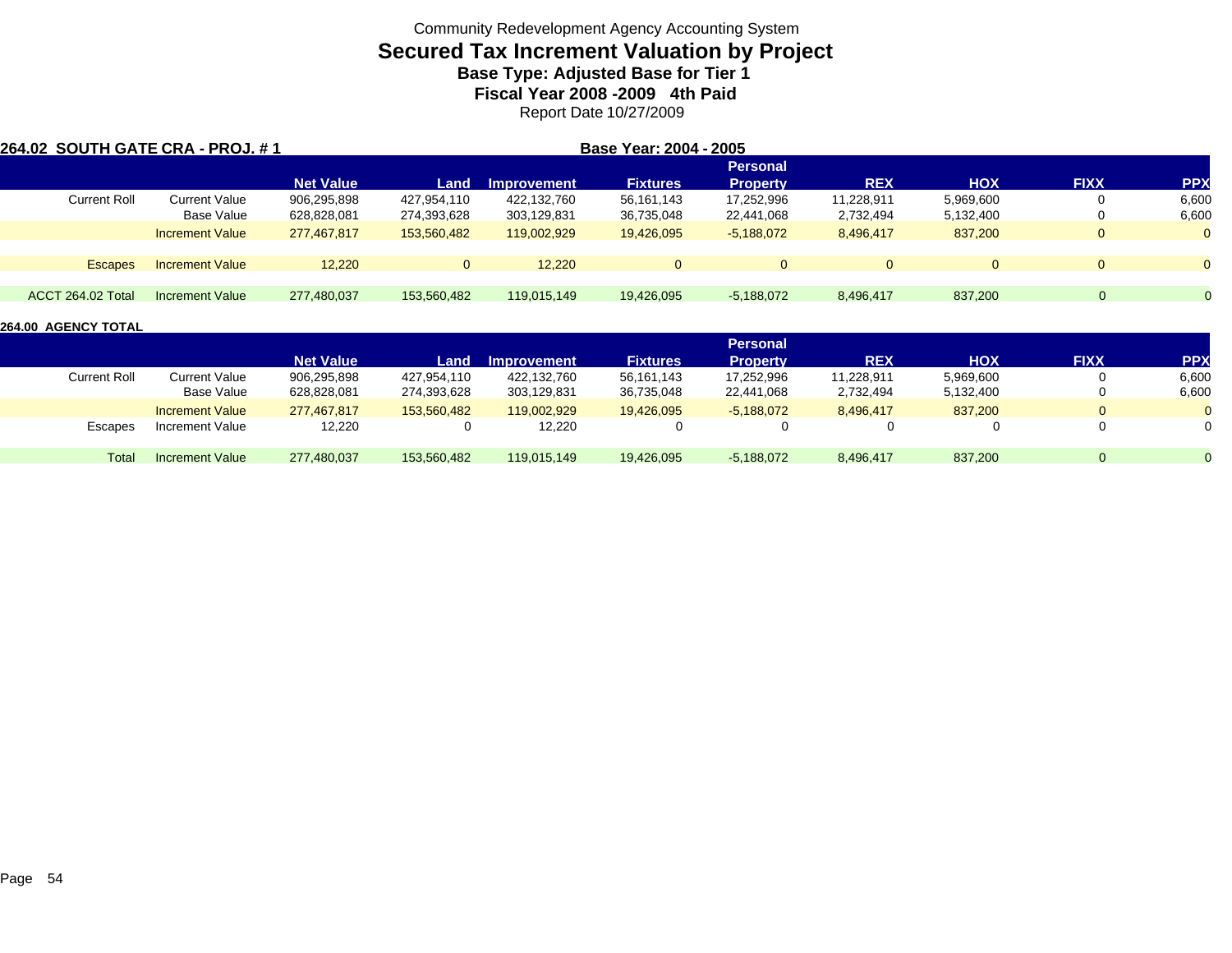# **Secured Tax Increment Valuation by Project**

**Base Type: Adjusted Base for Tier 1** 

**Fiscal Year 2008 -2009 4th Paid**

Report Date 10/27/2009

| 270.02  TEMPLE CITY CRA - ROSEMEAD BLVD. |                        |                  |              |             | Base Year: 2006 - 2007 |                 |            |            |             |              |
|------------------------------------------|------------------------|------------------|--------------|-------------|------------------------|-----------------|------------|------------|-------------|--------------|
|                                          |                        |                  |              |             |                        | <b>Personal</b> |            |            |             |              |
|                                          |                        | <b>Net Value</b> | Land         | Improvement | <b>Fixtures</b>        | <b>Property</b> | <b>REX</b> | <b>HOX</b> | <b>FIXX</b> | <b>PPX</b>   |
| <b>Current Roll</b>                      | Current Value          | 89,911,165       | 56,655,436   | 33,415,775  |                        | 5,480           | 137,526    | 28,000     |             |              |
|                                          | Base Value             | 70,133,906       | 37,116,546   | 32,969,730  | 132,821                | 60,537          | 124,728    | 21,000     |             |              |
|                                          | <b>Increment Value</b> | 19,777,259       | 19,538,890   | 446.045     | $-132,821$             | $-55.057$       | 12,798     | 7,000      | $\Omega$    | $\mathbf{0}$ |
|                                          |                        |                  |              |             |                        |                 |            |            |             |              |
| <b>Escapes</b>                           | <b>Increment Value</b> |                  | $\mathbf{0}$ | $\Omega$    |                        |                 | $\Omega$   |            | $\Omega$    | $\Omega$     |
|                                          |                        |                  |              |             |                        |                 |            |            |             |              |
| <b>ACCT 270.02 Total</b>                 | Increment Value        | 19,777,259       | 19.538.890   | 446,045     | $-132,821$             | $-55.057$       | 12,798     | 7,000      |             |              |

|              |                        |                  |            |                    |                 | <b>Personal</b> |            |            |             |                |
|--------------|------------------------|------------------|------------|--------------------|-----------------|-----------------|------------|------------|-------------|----------------|
|              |                        | <b>Net Value</b> | Land       | <b>Improvement</b> | <b>Fixtures</b> | <b>Property</b> | <b>REX</b> | <b>HOX</b> | <b>FIXX</b> | <b>PPX</b>     |
| Current Roll | <b>Current Value</b>   | 89,911,165       | 56,655,436 | 33,415,775         |                 | 5,480           | 137,526    | 28,000     |             | 0              |
|              | Base Value             | 70,133,906       | 37,116,546 | 32,969,730         | 132,821         | 60,537          | 124,728    | 21,000     |             | 0              |
|              | <b>Increment Value</b> | 19,777,259       | 19,538,890 | 446,045            | $-132,821$      | $-55,057$       | 12,798     | 7,000      |             | $\overline{0}$ |
| Escapes      | Increment Value        |                  |            |                    |                 |                 |            |            |             | ∩              |
| Total        | <b>Increment Value</b> | 19,777,259       | 19,538,890 | 446,045            | $-132,821$      | $-55,057$       | 12,798     | 7,000      |             |                |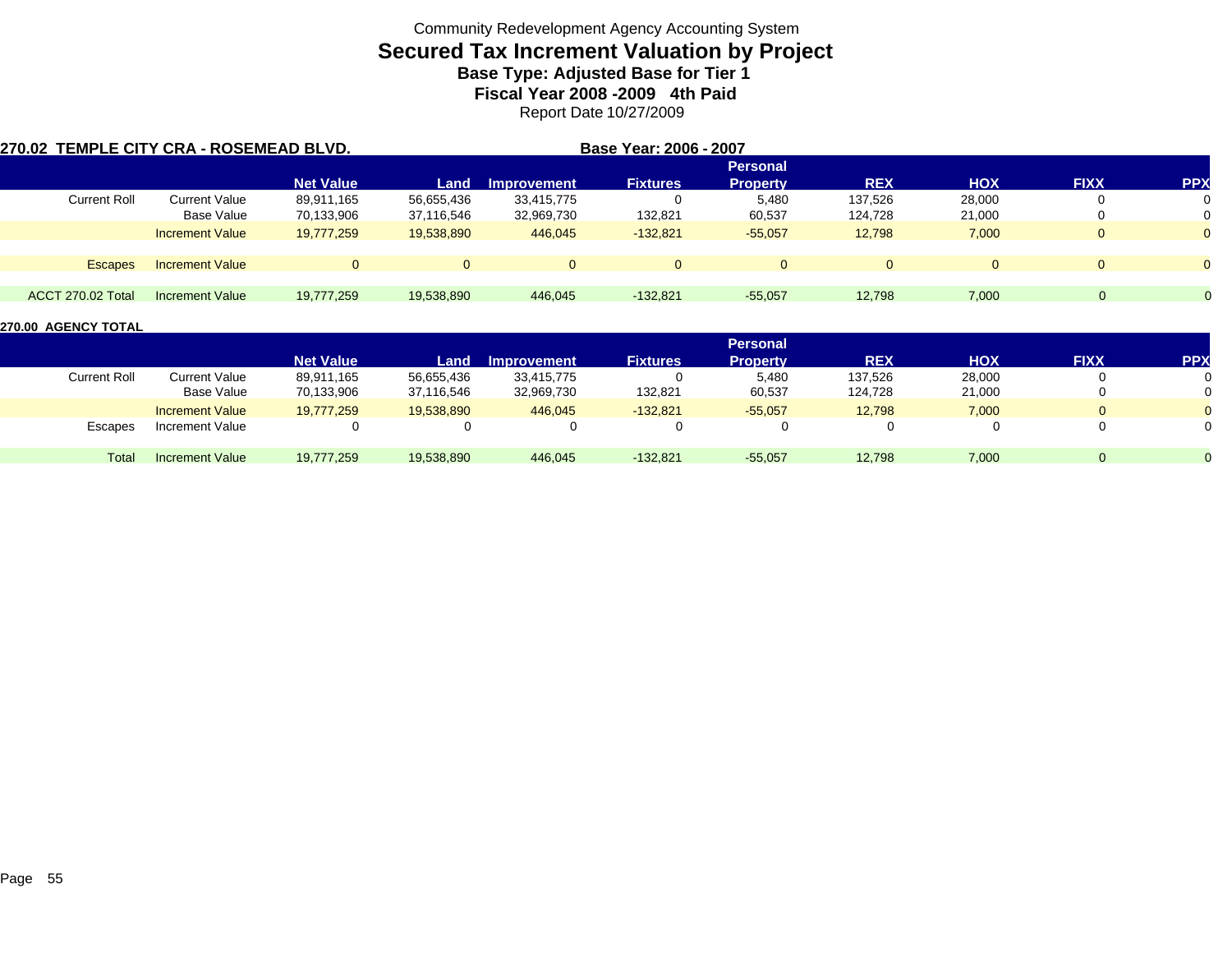# **Secured Tax Increment Valuation by Project**

**Base Type: Adjusted Base for Tier 1** 

**Fiscal Year 2008 -2009 4th Paid**

Report Date 10/27/2009

| 280.03 WEST COVINA CRA - CBD |                        | Base Year: 2004 - 2005 |              |                    |                 |                 |            |            |             |            |  |
|------------------------------|------------------------|------------------------|--------------|--------------------|-----------------|-----------------|------------|------------|-------------|------------|--|
|                              |                        | <b>Personal</b>        |              |                    |                 |                 |            |            |             |            |  |
|                              |                        | <b>Net Value</b>       | Land         | <b>Improvement</b> | <b>Fixtures</b> | <b>Property</b> | <b>REX</b> | <b>HOX</b> | <b>FIXX</b> | <b>PPX</b> |  |
| <b>Current Roll</b>          | Current Value          | 549,186,629            | 188,351,696  | 360,091,000        | 765,947         | 4,256,218       | 4,113,232  | 35,000     | 60,000      | 70,000     |  |
|                              | Base Value             | 353,593,702            | 97,765,396   | 255,250,828        | 751,630         | 1,037,596       | 1,069,748  | 42,000     | 20,000      | 80,000     |  |
|                              | <b>Increment Value</b> | 195,592,927            | 90,586,300   | 104,840,172        | 14,317          | 3,218,622       | 3,043,484  | $-7,000$   | 40,000      | $-10,000$  |  |
| <b>Escapes</b>               | <b>Increment Value</b> | $\Omega$               | $\mathbf{0}$ | 0                  | $\Omega$        | $\Omega$        | $\Omega$   | $\Omega$   | $\Omega$    | $\Omega$   |  |
| <b>ACCT 280.03 Total</b>     | Increment Value        | 195,592,927            | 90,586,300   | 104,840,172        | 14,317          | 3,218,622       | 3,043,484  | $-7,000$   | 40,000      | $-10,000$  |  |

|                     | 280.04  WEST COVINA CRA - EASTLAND |                  |             |             | Base Year: 2004 - 2005 |                 |            |            |                |            |
|---------------------|------------------------------------|------------------|-------------|-------------|------------------------|-----------------|------------|------------|----------------|------------|
|                     |                                    |                  |             |             |                        |                 |            |            |                |            |
|                     |                                    | <b>Net Value</b> | Land        | Improvement | <b>Fixtures</b>        | <b>Property</b> | <b>REX</b> | <b>HOX</b> | <b>FIXX</b>    | <b>PPX</b> |
| <b>Current Roll</b> | Current Value                      | 315.408.228      | 122,733,280 | 191,271,499 | 121,750                | 1,281,699       |            |            | 0              | 0          |
|                     | Base Value                         | 193,785,909      | 67,818,015  | 125,372,163 | 211,817                | 383.914         |            |            | $^{\rm o}$     | 0          |
|                     | <b>Increment Value</b>             | 121.622.319      | 54.915.265  | 65,899,336  | $-90,067$              | 897.785         |            | $\Omega$   | $\Omega$       | $\Omega$   |
|                     |                                    |                  |             |             |                        |                 |            |            |                |            |
| <b>Escapes</b>      | <b>Increment Value</b>             |                  |             |             | $\overline{0}$         | $\overline{0}$  |            | $\Omega$   | $\overline{0}$ | $\Omega$   |
|                     |                                    |                  |             |             |                        |                 |            |            |                |            |
| ACCT 280.04 Total   | Increment Value                    | 121,622,319      | 54,915,265  | 65,899,336  | $-90,067$              | 897,785         | 0          | $\Omega$   |                |            |
|                     |                                    |                  |             |             |                        |                 |            |            |                |            |

|              |                        |                  |             |                    |                 | <b>Personal</b> |            |            |             |            |
|--------------|------------------------|------------------|-------------|--------------------|-----------------|-----------------|------------|------------|-------------|------------|
|              |                        | <b>Net Value</b> | Land        | <b>Improvement</b> | <b>Fixtures</b> | <b>Property</b> | <b>REX</b> | <b>HOX</b> | <b>FIXX</b> | <b>PPX</b> |
| Current Roll | Current Value          | 864,594,857      | 311,084,976 | 551,362,499        | 887,697         | 5,537,917       | 4,113,232  | 35,000     | 60,000      | 70,000     |
|              | Base Value             | 547.379.611      | 165,583,411 | 380.622.991        | 963,447         | 1,421,510       | 1,069,748  | 42,000     | 20,000      | 80,000     |
|              | <b>Increment Value</b> | 317.215.246      | 145,501,565 | 170,739,508        | $-75,750$       | 4.116.407       | 3,043,484  | $-7,000$   | 40,000      | $-10,000$  |
| Escapes      | <b>Increment Value</b> |                  |             |                    |                 |                 |            |            | 0           |            |
| Total        | <b>Increment Value</b> | 317,215,246      | 145,501,565 | 170,739,508        | $-75,750$       | 4,116,407       | 3,043,484  | $-7,000$   | 40,000      | $-10,000$  |